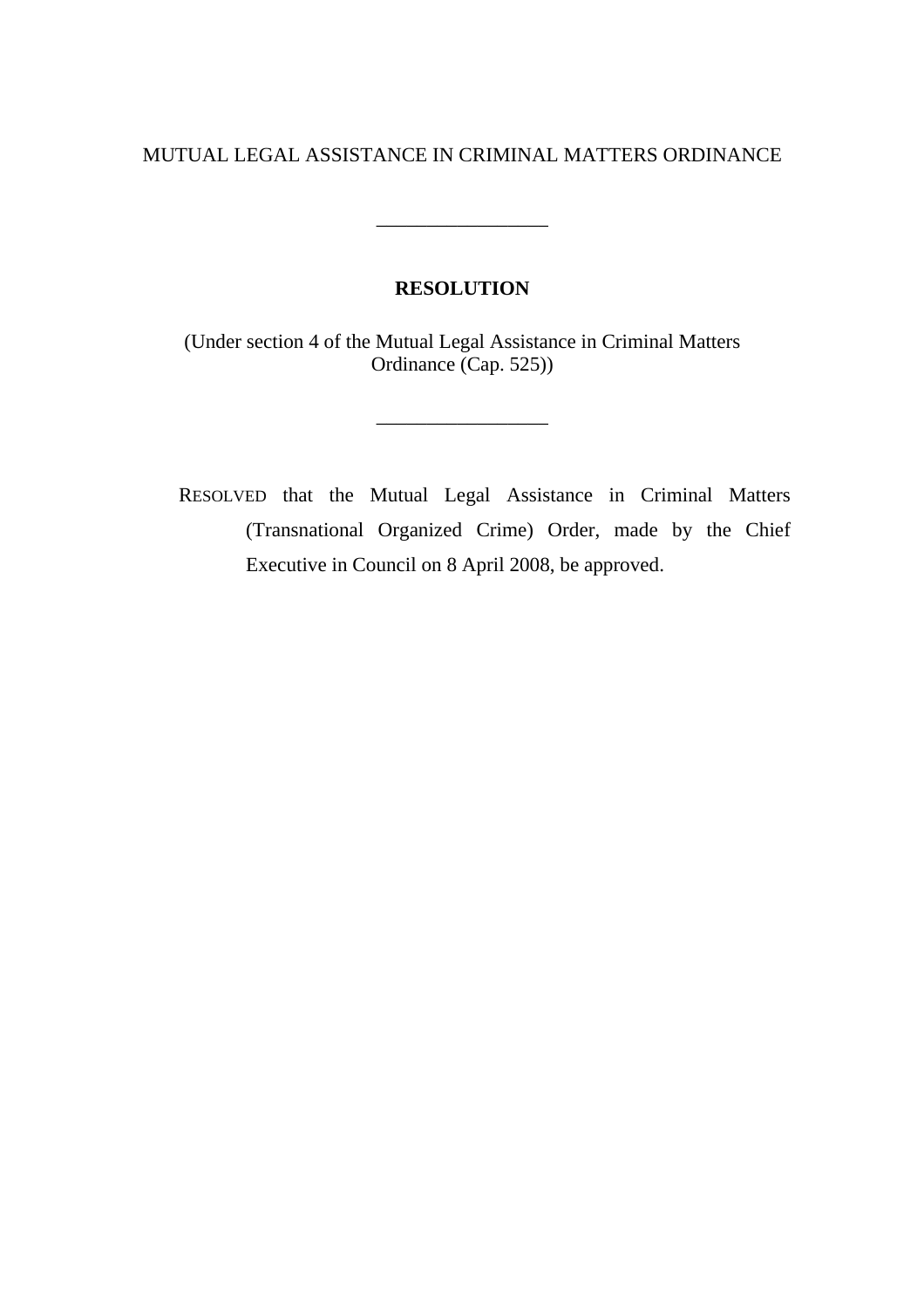# **MUTUAL LEGAL ASSISTANCE IN CRIMINAL MATTERS (TRANSNATIONAL ORGANIZED CRIME) ORDER**

(Made by the Chief Executive in Council under section 4 of the Mutual Legal Assistance in Criminal Matters Ordinance (Cap. 525) subject to the approval of the Legislative Council)

# **1. Commencement**

This Order shall come into operation on a day to be appointed by the Secretary for Security by notice published in the Gazette.

# **2. Ordinance to apply between Hong Kong and certain places outside Hong Kong**

In relation to the arrangements for mutual legal assistance the terms of which are recited in Schedule 1, it is directed that the Ordinance shall, subject to the modifications specified in Schedule 2, apply as between Hong Kong and the places outside Hong Kong to which the arrangements relate.

# SCHEDULE 1 [s. 2]

# UNITED NATIONS CONVENTION AGAINST TRANSNATIONAL ORGANIZED CRIME

# *Article 1*

*Statement of purpose*

 The purpose of this Convention is to promote cooperation to prevent and combat transnational organized crime more effectively.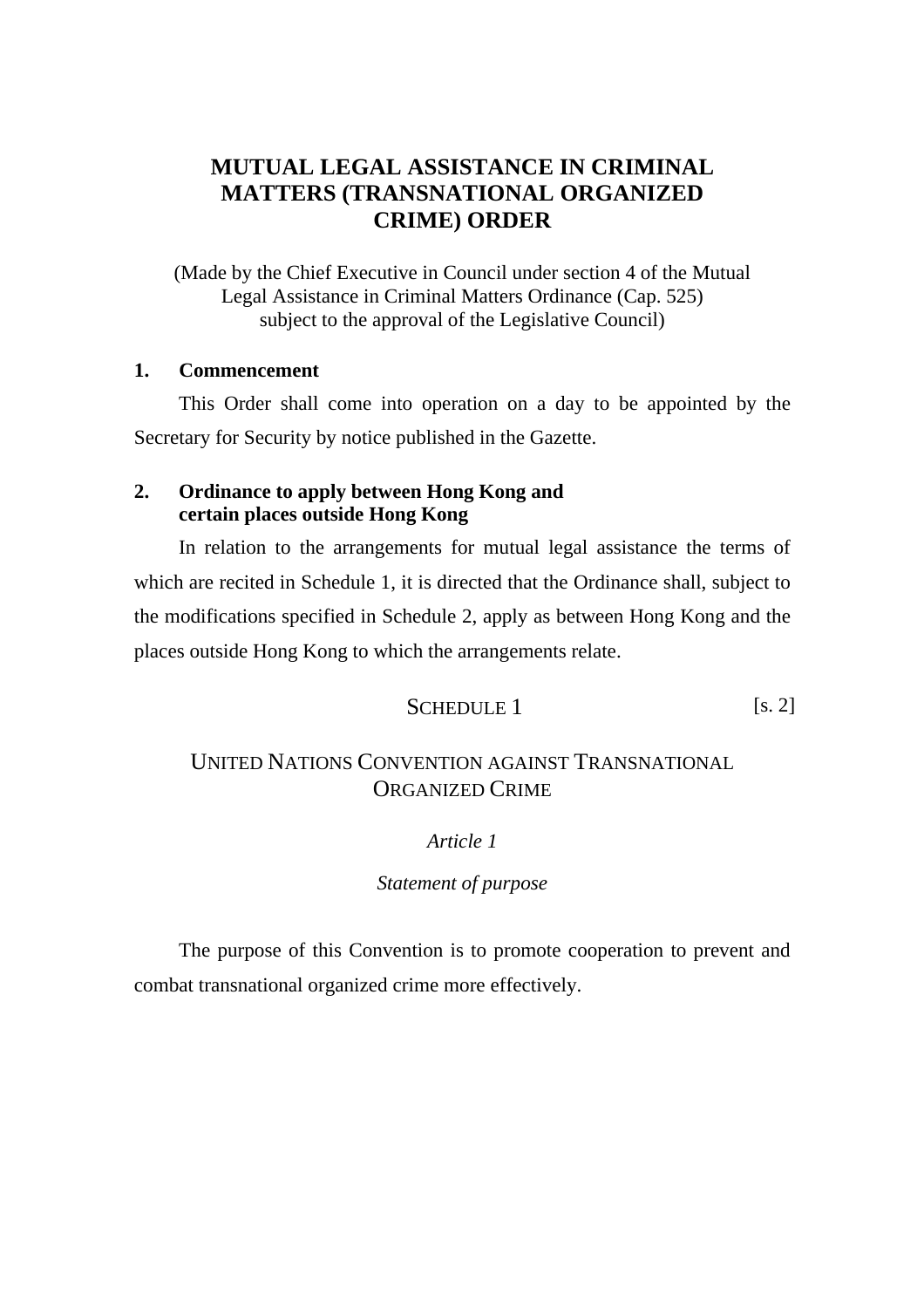### *Use of terms*

For the purposes of this Convention:

 (a) "Organized criminal group" shall mean a structured group of three or more persons, existing for a period of time and acting in concert with the aim of committing one or more serious crimes or offences established in accordance with this Convention, in order to obtain, directly or indirectly, a financial or other material benefit;

 (b) "Serious crime" shall mean conduct constituting an offence punishable by a maximum deprivation of liberty of at least four years or a more serious penalty;

 (c) "Structured group" shall mean a group that is not randomly formed for the immediate commission of an offence and that does not need to have formally defined roles for its members, continuity of its membership or a developed structure;

 (d) "Property" shall mean assets of every kind, whether corporeal or incorporeal, movable or immovable, tangible or intangible, and legal documents or instruments evidencing title to, or interest in, such assets;

 (e) "Proceeds of crime" shall mean any property derived from or obtained, directly or indirectly, through the commission of an offence;

 (f) "Freezing" or "seizure" shall mean temporarily prohibiting the transfer, conversion, disposition or movement of property or temporarily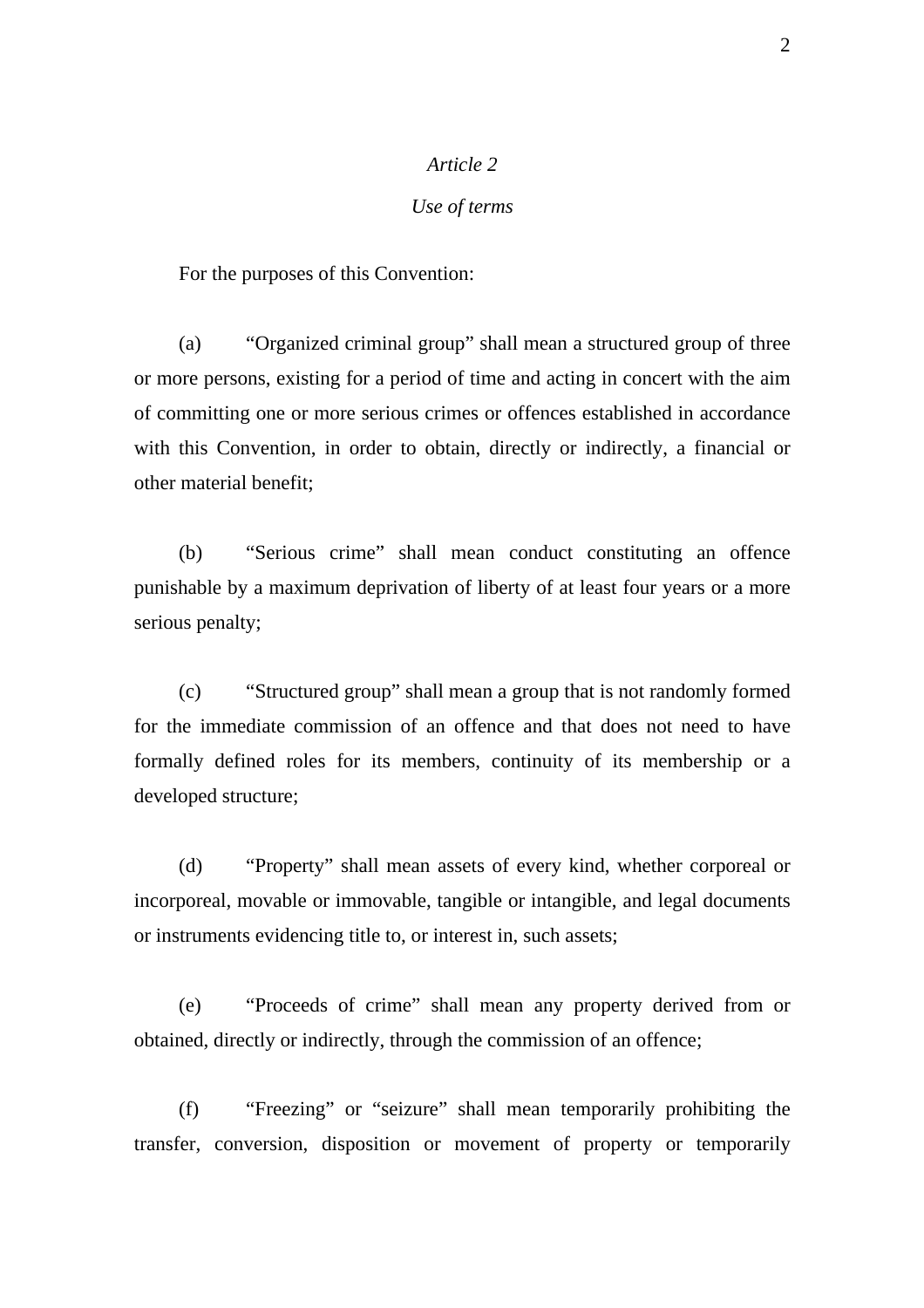assuming custody or control of property on the basis of an order issued by a court or other competent authority;

 (g) "Confiscation", which includes forfeiture where applicable, shall mean the permanent deprivation of property by order of a court or other competent authority;

 (h) "Predicate offence" shall mean any offence as a result of which proceeds have been generated that may become the subject of an offence as defined in article 6 of this Convention;

 (i) "Controlled delivery" shall mean the technique of allowing illicit or suspect consignments to pass out of, through or into the territory of one or more States, with the knowledge and under the supervision of their competent authorities, with a view to the investigation of an offence and the identification of persons involved in the commission of the offence;

 (j) "Regional economic integration organization" shall mean an organization constituted by sovereign States of a given region, to which its member States have transferred competence in respect of matters governed by this Convention and which has been duly authorized, in accordance with its internal procedures, to sign, ratify, accept, approve or accede to it; references to "States Parties" under this Convention shall apply to such organizations within the limits of their competence.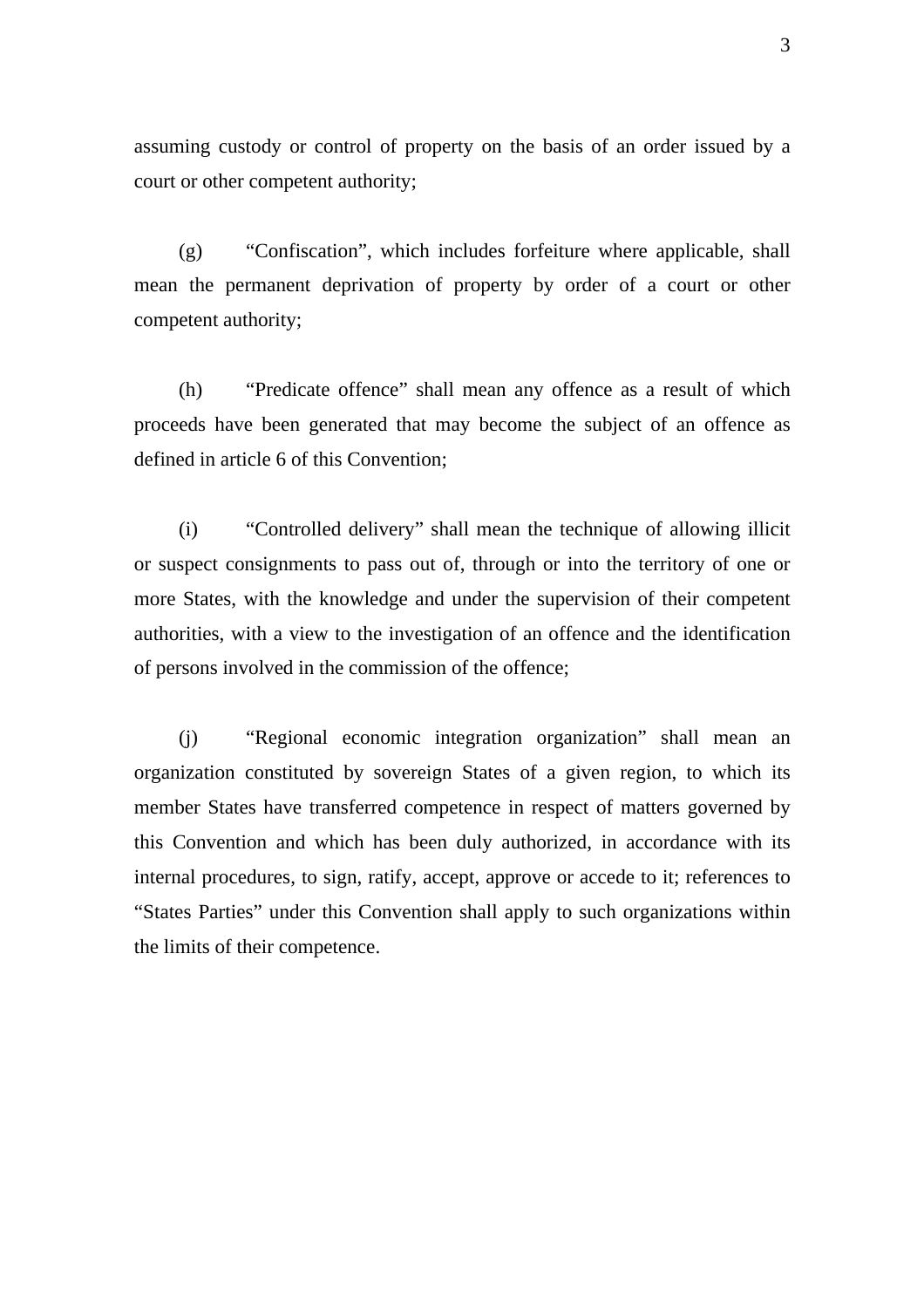### *Scope of application*

 1. This Convention shall apply, except as otherwise stated herein, to the prevention, investigation and prosecution of:

 (a) The offences established in accordance with articles 5, 6, 8 and 23 of this Convention; and

(b) Serious crime as defined in article 2 of this Convention;

where the offence is transnational in nature and involves an organized criminal group.

 2. For the purpose of paragraph 1 of this article, an offence is transnational in nature if:

(a) It is committed in more than one State;

 (b) It is committed in one State but a substantial part of its preparation, planning, direction or control takes place in another State;

 (c) It is committed in one State but involves an organized criminal group that engages in criminal activities in more than one State; or

 (d) It is committed in one State but has substantial effects in another State.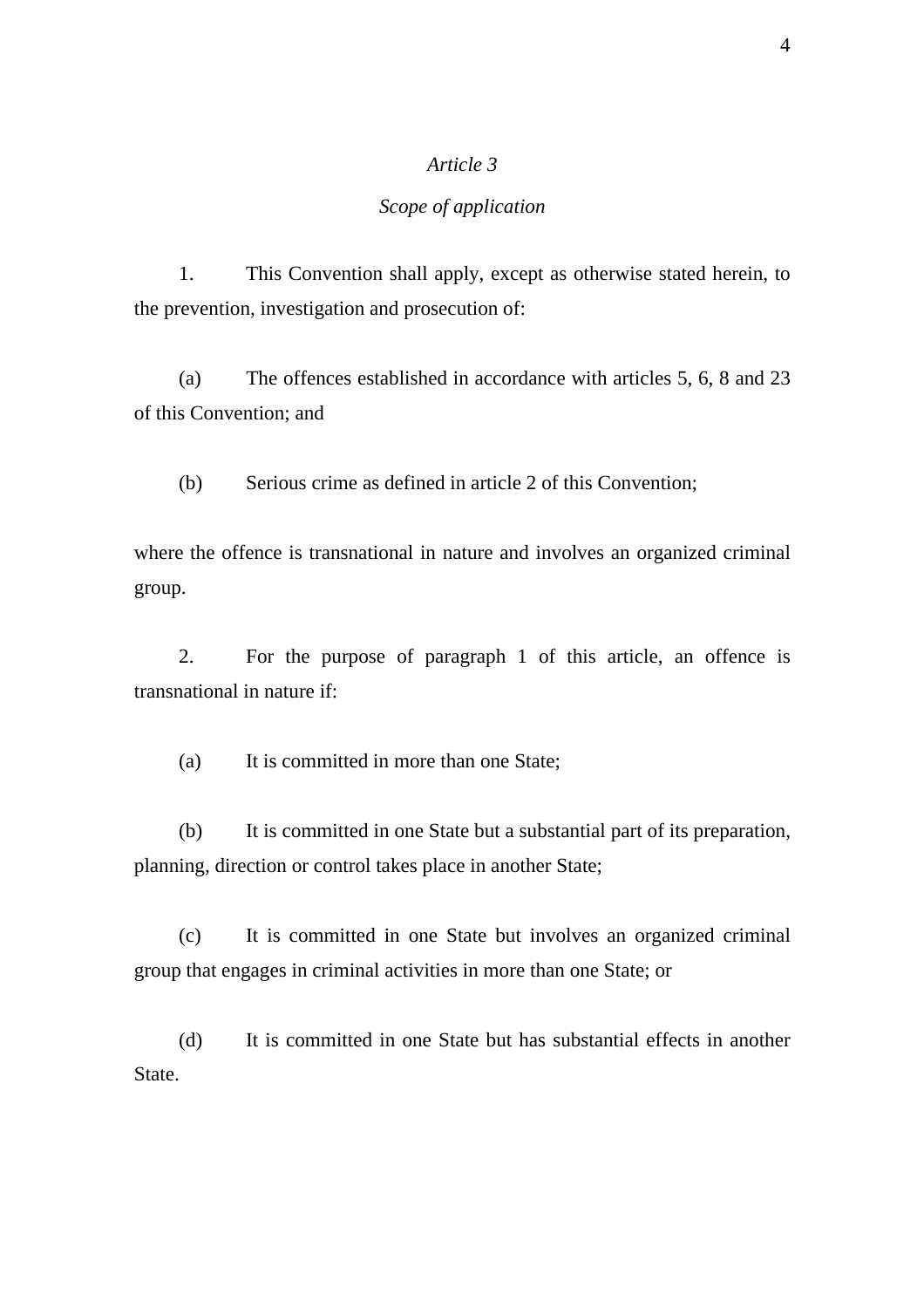### *Protection of sovereignty*

 1. States Parties shall carry out their obligations under this Convention in a manner consistent with the principles of sovereign equality and territorial integrity of States and that of non-intervention in the domestic affairs of other States.

 2. Nothing in this Convention entitles a State Party to undertake in the territory of another State the exercise of jurisdiction and performance of functions that are reserved exclusively for the authorities of that other State by its domestic law.

# *Article 5*

# *Criminalization of participation in an organized criminal group*

 1. Each State Party shall adopt such legislative and other measures as may be necessary to establish as criminal offences, when committed intentionally:

 (a) Either or both of the following as criminal offences distinct from those involving the attempt or completion of the criminal activity:

(i) Agreeing with one or more other persons to commit a serious crime for a purpose relating directly or indirectly to the obtaining of a financial or other material benefit and, where required by domestic law, involving an act undertaken by one of the participants in furtherance of the agreement or involving an organized criminal group;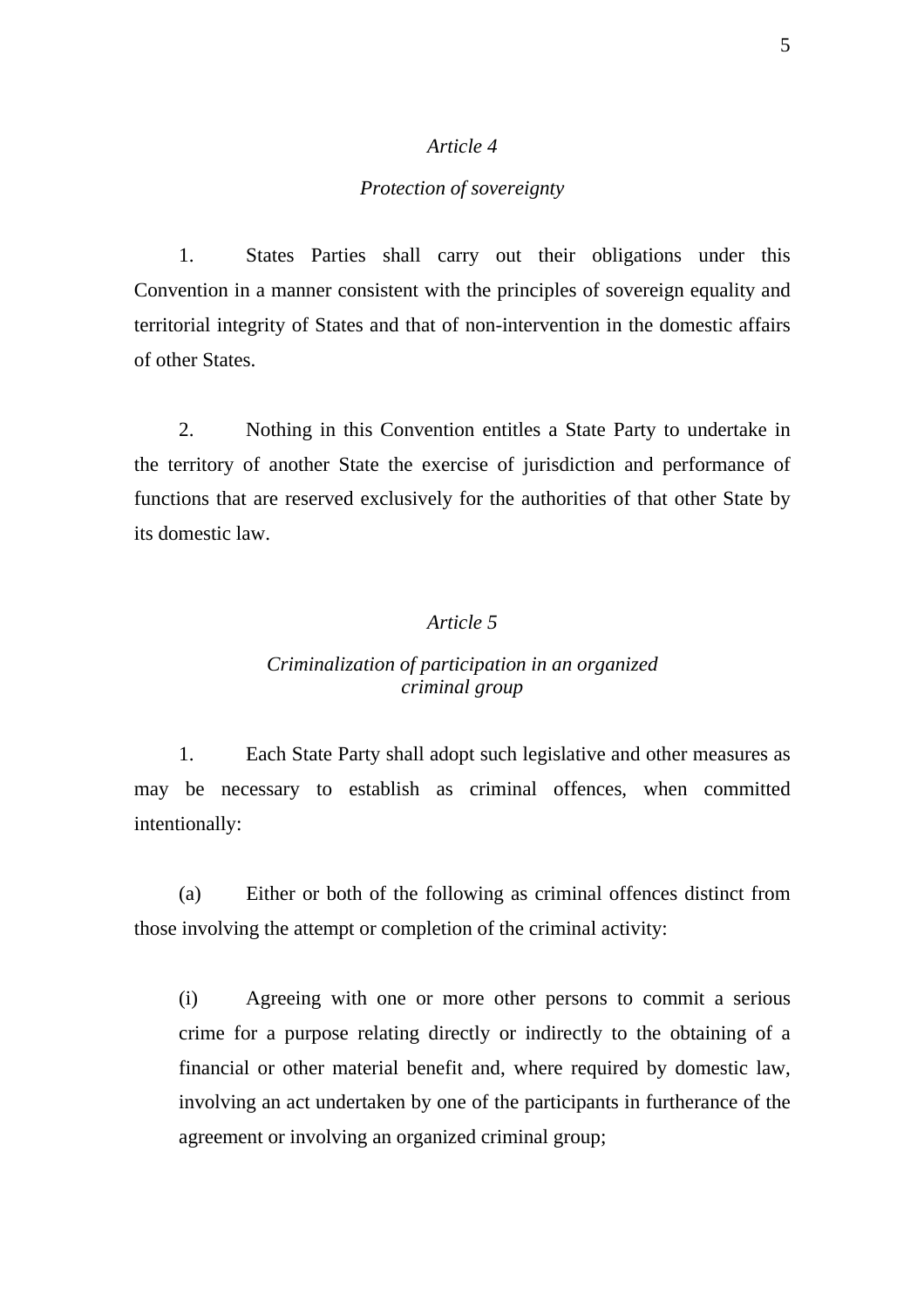(ii) Conduct by a person who, with knowledge of either the aim and general criminal activity of an organized criminal group or its intention to commit the crimes in question, takes an active part in:

a. Criminal activities of the organized criminal group;

 b. Other activities of the organized criminal group in the knowledge that his or her participation will contribute to the achievement of the above-described criminal aim;

 (b) Organizing, directing, aiding, abetting, facilitating or counselling the commission of serious crime involving an organized criminal group.

 2. The knowledge, intent, aim, purpose or agreement referred to in paragraph 1 of this article may be inferred from objective factual circumstances.

 3. States Parties whose domestic law requires involvement of an organized criminal group for purposes of the offences established in accordance with paragraph 1 (a) (i) of this article shall ensure that their domestic law covers all serious crimes involving organized criminal groups. Such States Parties, as well as States Parties whose domestic law requires an act in furtherance of the agreement for purposes of the offences established in accordance with paragraph 1 (a) (i) of this article, shall so inform the Secretary-General of the United Nations at the time of their signature or of deposit of their instrument of ratification, acceptance or approval of or accession to this Convention.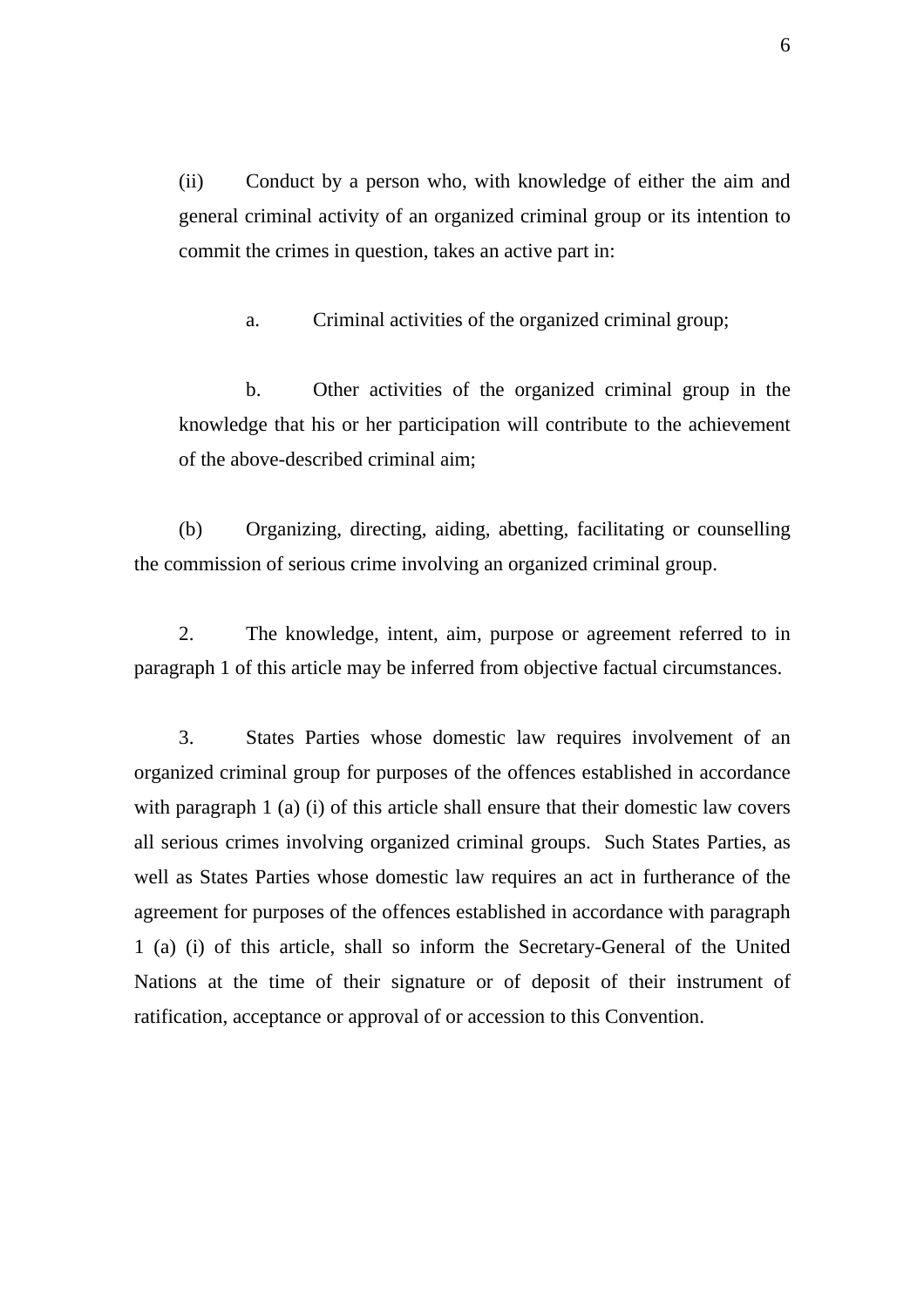# *Criminalization of the laundering of proceeds of crime*

 1. Each State Party shall adopt, in accordance with fundamental principles of its domestic law, such legislative and other measures as may be necessary to establish as criminal offences, when committed intentionally:

(a) (i) The conversion or transfer of property, knowing that such property is the proceeds of crime, for the purpose of concealing or disguising the illicit origin of the property or of helping any person who is involved in the commission of the predicate offence to evade the legal consequences of his or her action;

(ii) The concealment or disguise of the true nature, source, location, disposition, movement or ownership of or rights with respect to property, knowing that such property is the proceeds of crime;

(b) Subject to the basic concepts of its legal system:

(i) The acquisition, possession or use of property, knowing, at the time of receipt, that such property is the proceeds of crime;

(ii) Participation in, association with or conspiracy to commit, attempts to commit and aiding, abetting, facilitating and counselling the commission of any of the offences established in accordance with this article.

 2. For purposes of implementing or applying paragraph 1 of this article: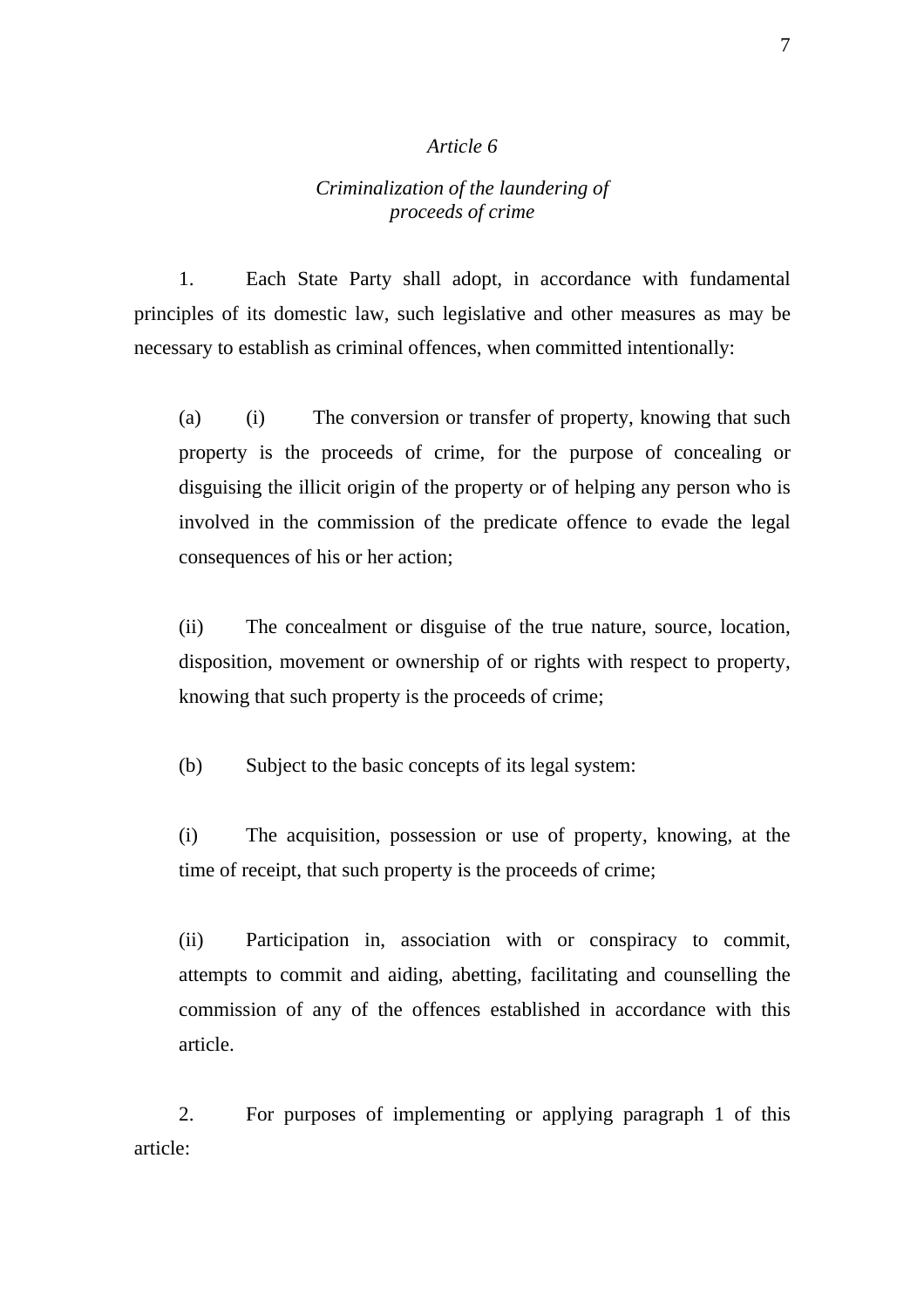(a) Each State Party shall seek to apply paragraph 1 of this article to the widest range of predicate offences;

 (b) Each State Party shall include as predicate offences all serious crime as defined in article 2 of this Convention and the offences established in accordance with articles 5, 8 and 23 of this Convention. In the case of States Parties whose legislation sets out a list of specific predicate offences, they shall, at a minimum, include in such list a comprehensive range of offences associated with organized criminal groups;

 (c) For the purposes of subparagraph (b), predicate offences shall include offences committed both within and outside the jurisdiction of the State Party in question. However, offences committed outside the jurisdiction of a State Party shall constitute predicate offences only when the relevant conduct is a criminal offence under the domestic law of the State where it is committed and would be a criminal offence under the domestic law of the State Party implementing or applying this article had it been committed there;

 (d) Each State Party shall furnish copies of its laws that give effect to this article and of any subsequent changes to such laws or a description thereof to the Secretary-General of the United Nations;

 (e) If required by fundamental principles of the domestic law of a State Party, it may be provided that the offences set forth in paragraph 1 of this article do not apply to the persons who committed the predicate offence;

 (f) Knowledge, intent or purpose required as an element of an offence set forth in paragraph 1 of this article may be inferred from objective factual circumstances.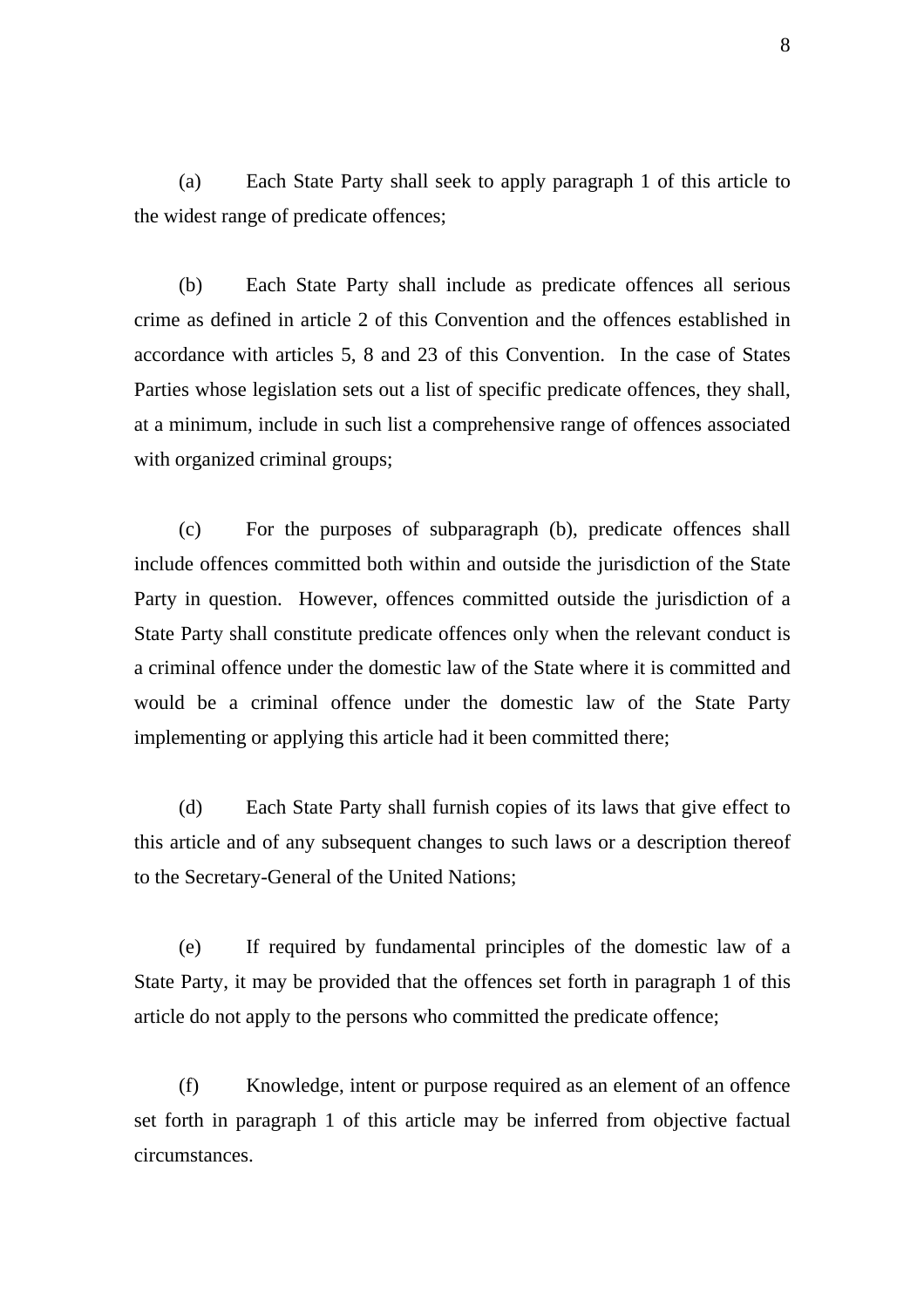### *Measures to combat money-laundering*

1. Each State Party:

 (a) Shall institute a comprehensive domestic regulatory and supervisory regime for banks and non-bank financial institutions and, where appropriate, other bodies particularly susceptible to money-laundering, within its competence, in order to deter and detect all forms of money-laundering, which regime shall emphasize requirements for customer identification, record-keeping and the reporting of suspicious transactions;

 (b) Shall, without prejudice to articles 18 and 27 of this Convention, ensure that administrative, regulatory, law enforcement and other authorities dedicated to combating money-laundering (including, where appropriate under domestic law, judicial authorities) have the ability to cooperate and exchange information at the national and international levels within the conditions prescribed by its domestic law and, to that end, shall consider the establishment of a financial intelligence unit to serve as a national centre for the collection, analysis and dissemination of information regarding potential money-laundering.

 2. States Parties shall consider implementing feasible measures to detect and monitor the movement of cash and appropriate negotiable instruments across their borders, subject to safeguards to ensure proper use of information and without impeding in any way the movement of legitimate capital. Such measures may include a requirement that individuals and businesses report the cross-border transfer of substantial quantities of cash and appropriate negotiable instruments.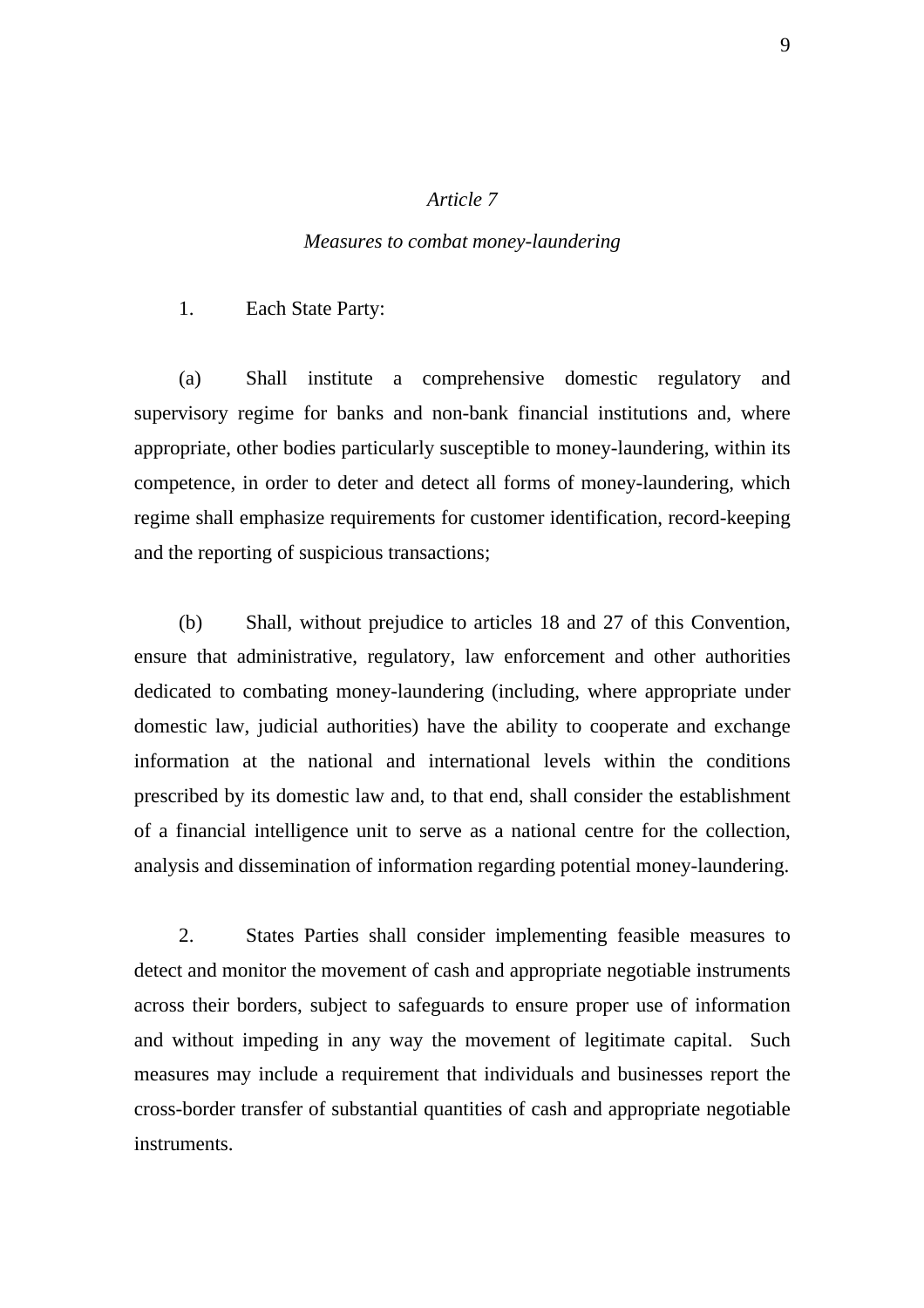3. In establishing a domestic regulatory and supervisory regime under the terms of this article, and without prejudice to any other article of this Convention, States Parties are called upon to use as a guideline the relevant initiatives of regional, interregional and multilateral organizations against money-laundering.

 4. States Parties shall endeavour to develop and promote global, regional, subregional and bilateral cooperation among judicial, law enforcement and financial regulatory authorities in order to combat money-laundering.

### *Article 8*

### *Criminalization of corruption*

 1. Each State Party shall adopt such legislative and other measures as may be necessary to establish as criminal offences, when committed intentionally:

 (a) The promise, offering or giving to a public official, directly or indirectly, of an undue advantage, for the official himself or herself or another person or entity, in order that the official act or refrain from acting in the exercise of his or her official duties;

 (b) The solicitation or acceptance by a public official, directly or indirectly, of an undue advantage, for the official himself or herself or another person or entity, in order that the official act or refrain from acting in the exercise of his or her official duties.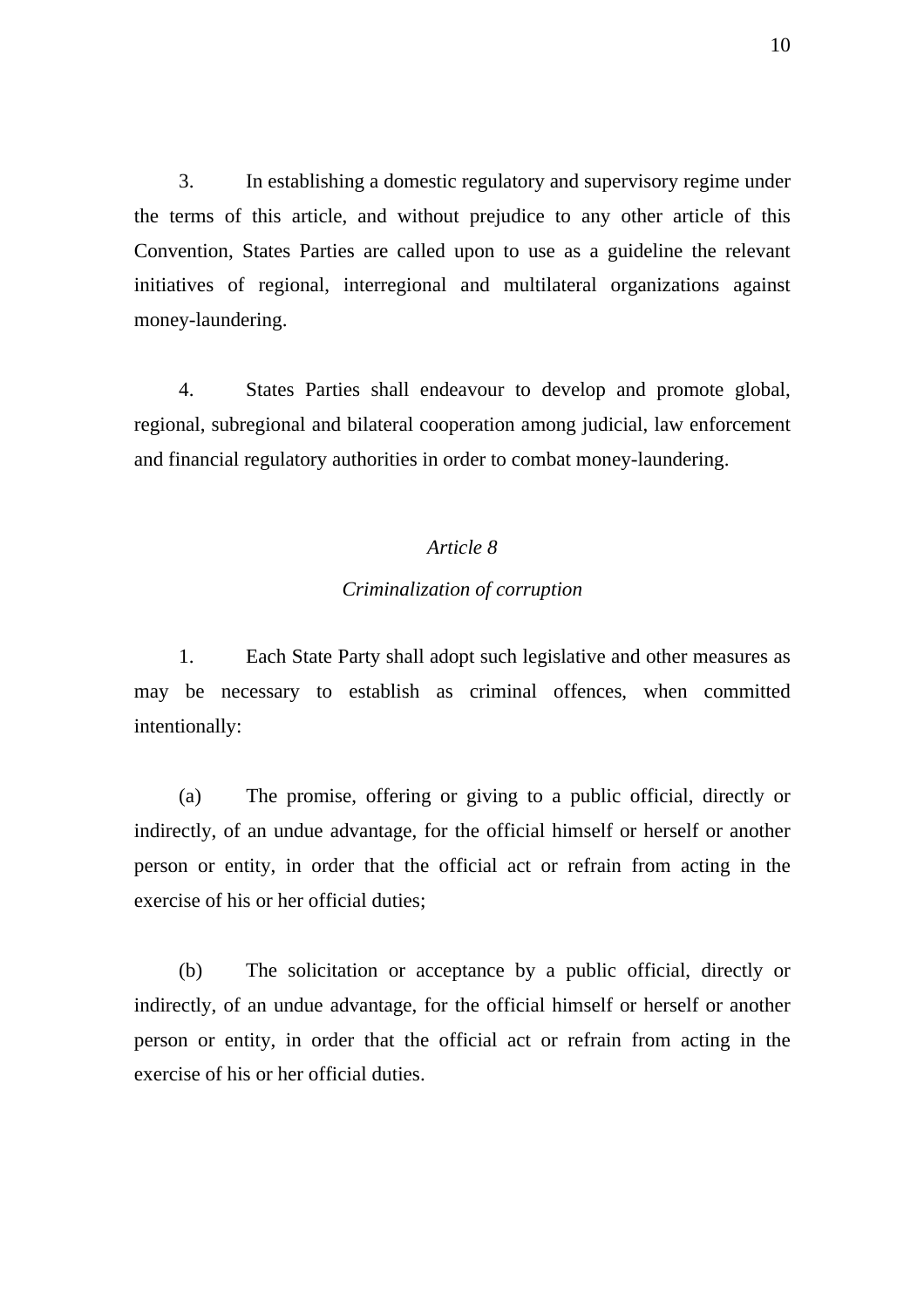2. Each State Party shall consider adopting such legislative and other measures as may be necessary to establish as criminal offences conduct referred to in paragraph 1 of this article involving a foreign public official or international civil servant. Likewise, each State Party shall consider establishing as criminal offences other forms of corruption.

 3. Each State Party shall also adopt such measures as may be necessary to establish as a criminal offence participation as an accomplice in an offence established in accordance with this article.

 4. For the purposes of paragraph 1 of this article and article 9 of this Convention, "public official" shall mean a public official or a person who provides a public service as defined in the domestic law and as applied in the criminal law of the State Party in which the person in question performs that function.

### *Article 9*

### *Measures against corruption*

 1. In addition to the measures set forth in article 8 of this Convention, each State Party shall, to the extent appropriate and consistent with its legal system, adopt legislative, administrative or other effective measures to promote integrity and to prevent, detect and punish the corruption of public officials.

 2. Each State Party shall take measures to ensure effective action by its authorities in the prevention, detection and punishment of the corruption of public officials, including providing such authorities with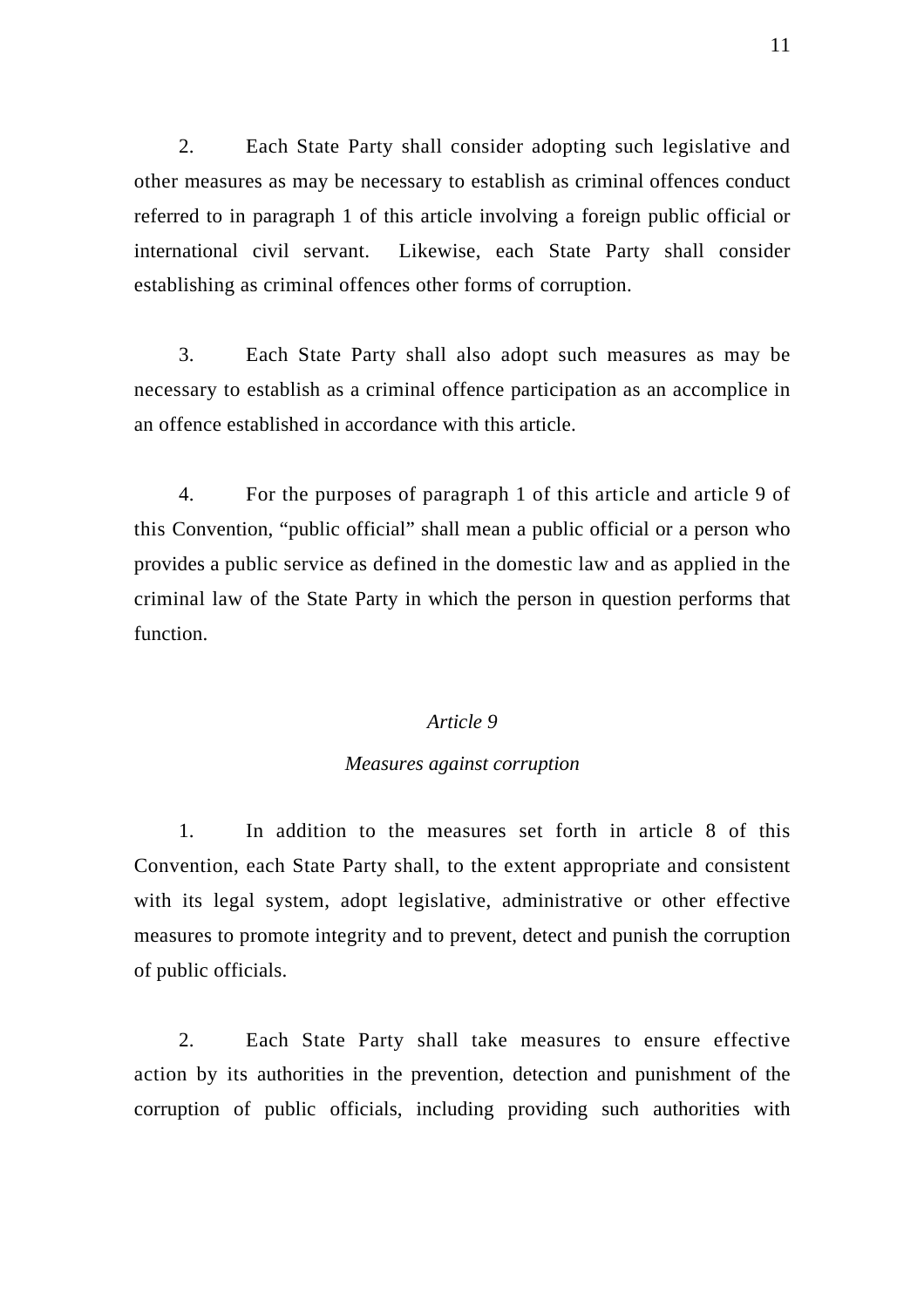adequate independence to deter the exertion of inappropriate influence on their actions.

# *Article 10*

# *Liability of legal persons*

 1. Each State Party shall adopt such measures as may be necessary, consistent with its legal principles, to establish the liability of legal persons for participation in serious crimes involving an organized criminal group and for the offences established in accordance with articles 5, 6, 8 and 23 of this Convention.

 2. Subject to the legal principles of the State Party, the liability of legal persons may be criminal, civil or administrative.

 3. Such liability shall be without prejudice to the criminal liability of the natural persons who have committed the offences.

 4. Each State Party shall, in particular, ensure that legal persons held liable in accordance with this article are subject to effective, proportionate and dissuasive criminal or non-criminal sanctions, including monetary sanctions.

# *Article 11*

# *Prosecution, adjudication and sanctions*

 1. Each State Party shall make the commission of an offence established in accordance with articles 5, 6, 8 and 23 of this Convention liable to sanctions that take into account the gravity of that offence.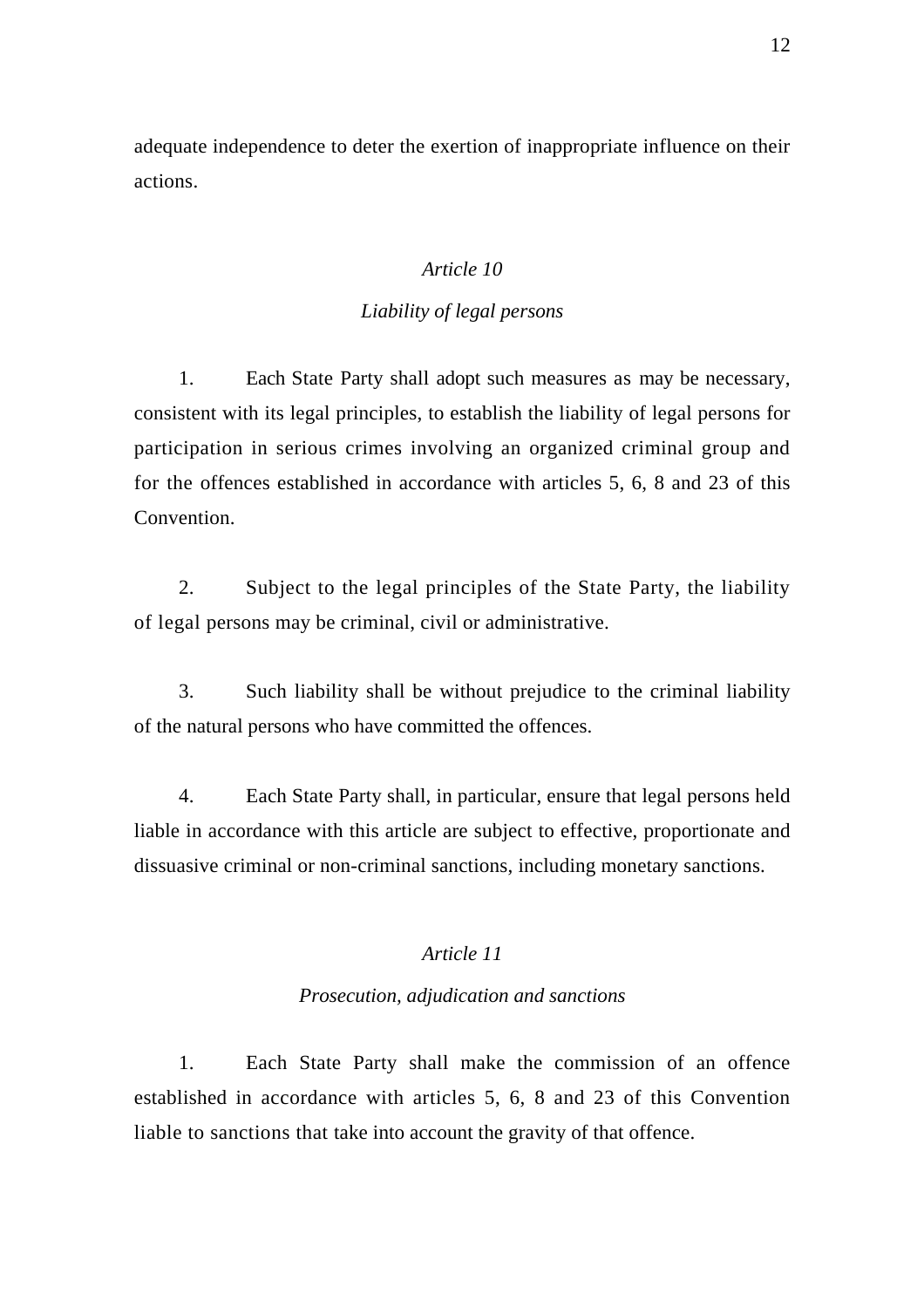2. Each State Party shall endeavour to ensure that any discretionary legal powers under its domestic law relating to the prosecution of persons for offences covered by this Convention are exercised to maximize the effectiveness of law enforcement measures in respect of those offences and with due regard to the need to deter the commission of such offences.

 3. In the case of offences established in accordance with articles 5, 6, 8 and 23 of this Convention, each State Party shall take appropriate measures, in accordance with its domestic law and with due regard to the rights of the defence, to seek to ensure that conditions imposed in connection with decisions on release pending trial or appeal take into consideration the need to ensure the presence of the defendant at subsequent criminal proceedings.

 4. Each State Party shall ensure that its courts or other competent authorities bear in mind the grave nature of the offences covered by this Convention when considering the eventuality of early release or parole of persons convicted of such offences.

 5. Each State Party shall, where appropriate, establish under its domestic law a long statute of limitations period in which to commence proceedings for any offence covered by this Convention and a longer period where the alleged offender has evaded the administration of justice.

 6. Nothing contained in this Convention shall affect the principle that the description of the offences established in accordance with this Convention and of the applicable legal defences or other legal principles controlling the lawfulness of conduct is reserved to the domestic law of a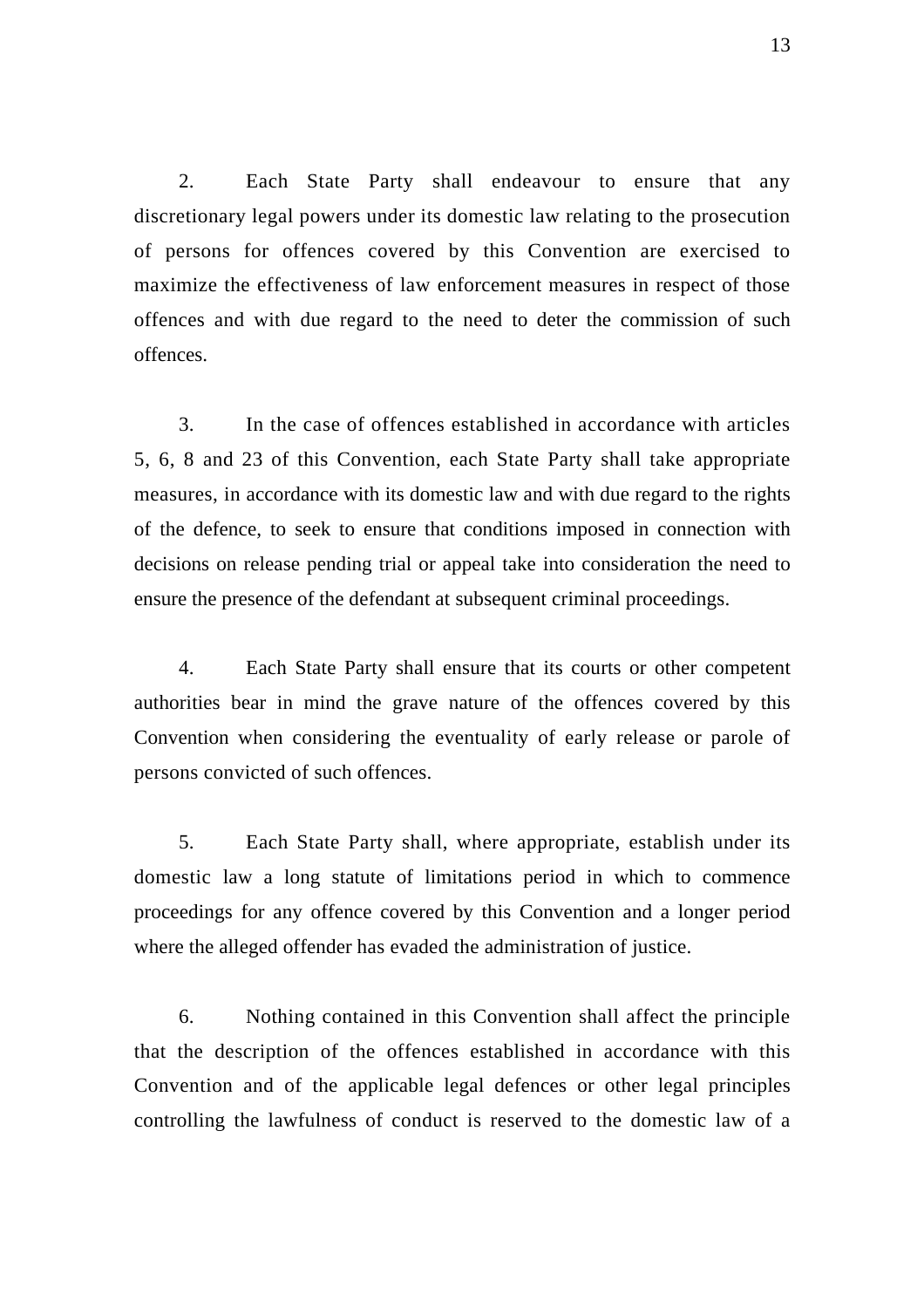State Party and that such offences shall be prosecuted and punished in accordance with that law.

### *Article 12*

### *Confiscation and seizure*

 1. States Parties shall adopt, to the greatest extent possible within their domestic legal systems, such measures as may be necessary to enable confiscation of:

 (a) Proceeds of crime derived from offences covered by this Convention or property the value of which corresponds to that of such proceeds;

 (b) Property, equipment or other instrumentalities used in or destined for use in offences covered by this Convention.

 2. States Parties shall adopt such measures as may be necessary to enable the identification, tracing, freezing or seizure of any item referred to in paragraph 1 of this article for the purpose of eventual confiscation.

 3. If proceeds of crime have been transformed or converted, in part or in full, into other property, such property shall be liable to the measures referred to in this article instead of the proceeds.

 4. If proceeds of crime have been intermingled with property acquired from legitimate sources, such property shall, without prejudice to any powers relating to freezing or seizure, be liable to confiscation up to the assessed value of the intermingled proceeds.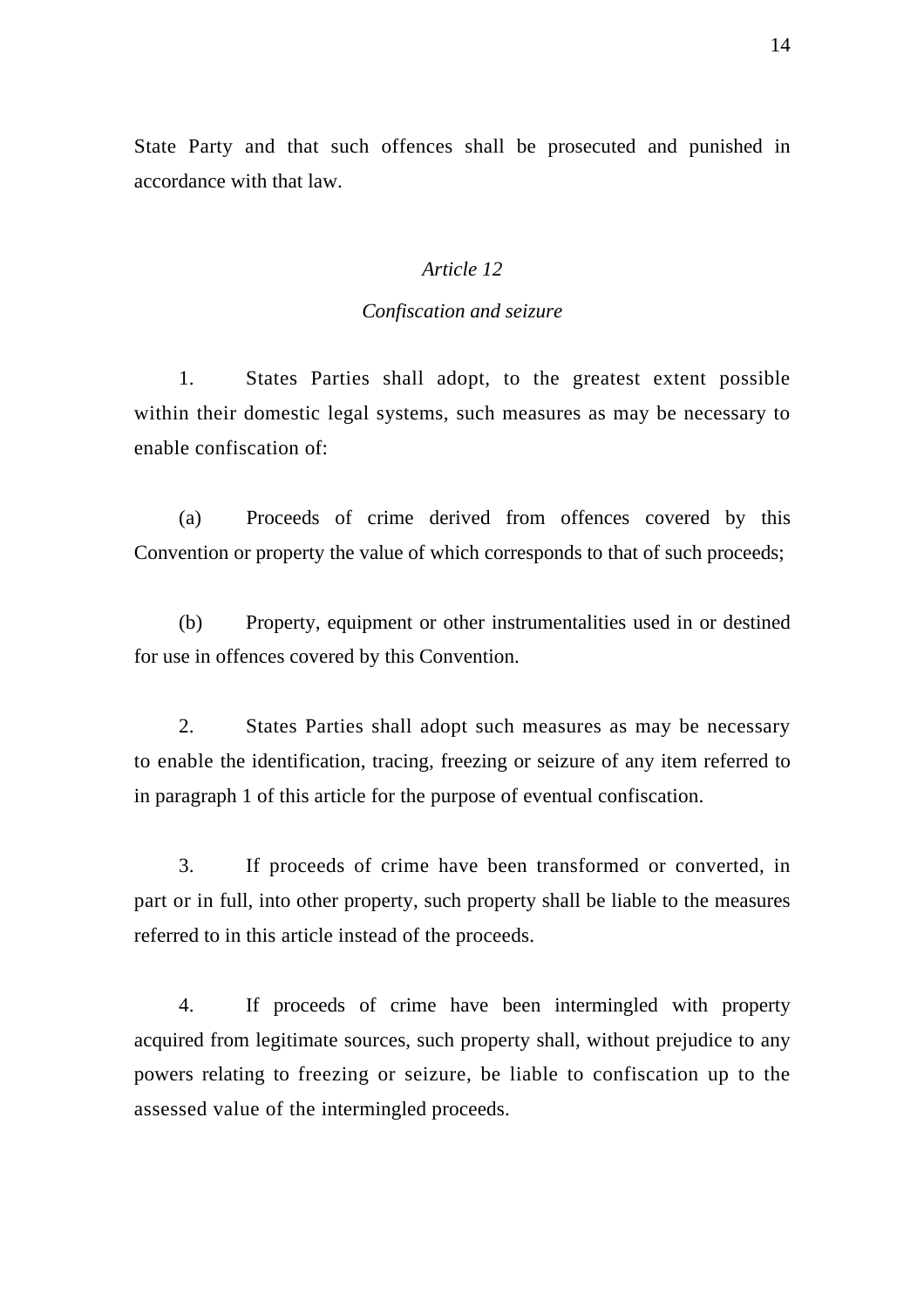5. Income or other benefits derived from proceeds of crime, from property into which proceeds of crime have been transformed or converted or from property with which proceeds of crime have been intermingled shall also be liable to the measures referred to in this article, in the same manner and to the same extent as proceeds of crime.

 6. For the purposes of this article and article 13 of this Convention, each State Party shall empower its courts or other competent authorities to order that bank, financial or commercial records be made available or be seized. States Parties shall not decline to act under the provisions of this paragraph on the ground of bank secrecy.

 7. States Parties may consider the possibility of requiring that an offender demonstrate the lawful origin of alleged proceeds of crime or other property liable to confiscation, to the extent that such a requirement is consistent with the principles of their domestic law and with the nature of the judicial and other proceedings.

 8. The provisions of this article shall not be construed to prejudice the rights of bona fide third parties.

 9. Nothing contained in this article shall affect the principle that the measures to which it refers shall be defined and implemented in accordance with and subject to the provisions of the domestic law of a State Party.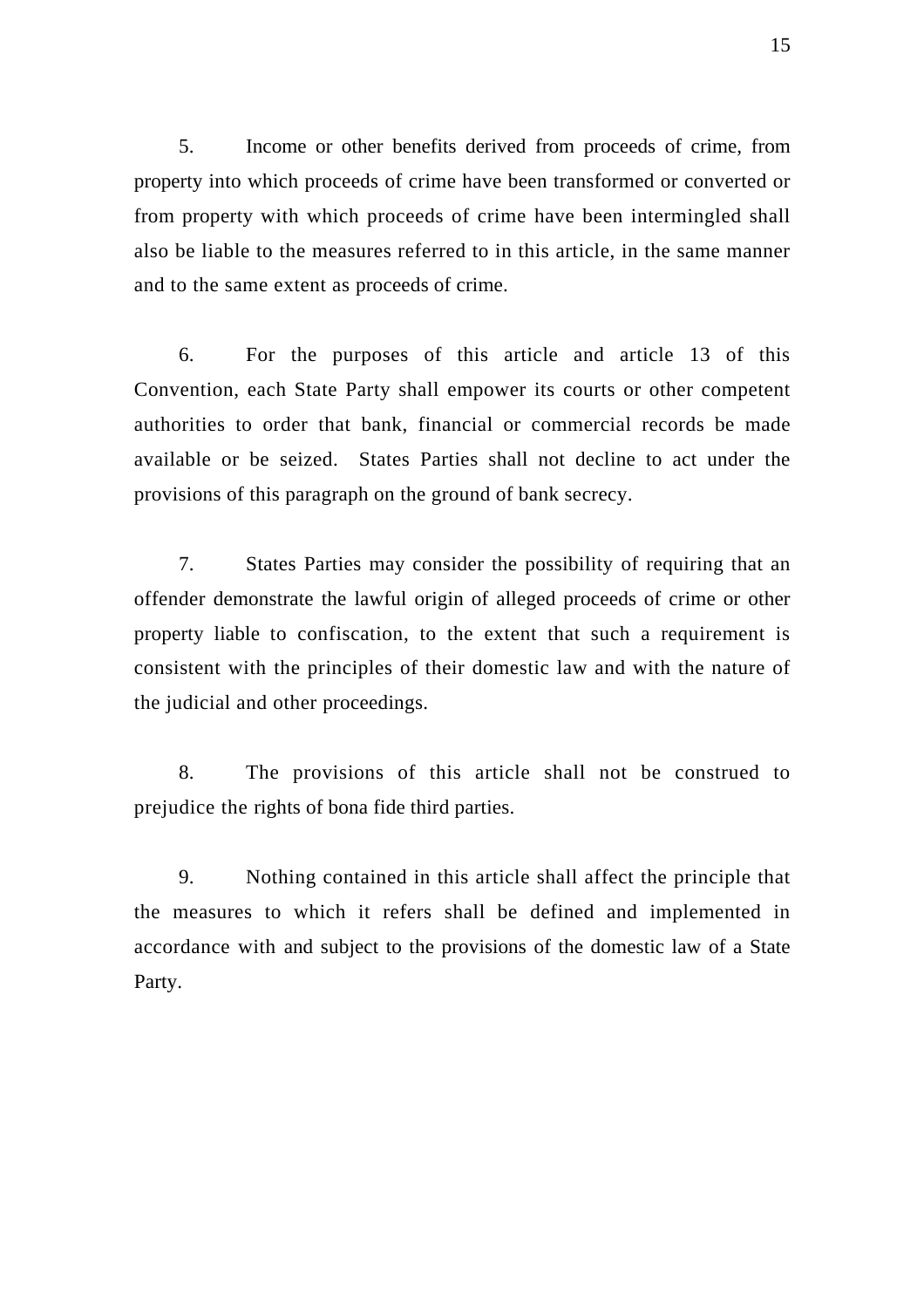### *International cooperation for purposes of confiscation*

 1. A State Party that has received a request from another State Party having jurisdiction over an offence covered by this Convention for confiscation of proceeds of crime, property, equipment or other instrumentalities referred to in article 12, paragraph 1, of this Convention situated in its territory shall, to the greatest extent possible within its domestic legal system:

 (a) Submit the request to its competent authorities for the purpose of obtaining an order of confiscation and, if such an order is granted, give effect to it; or

 (b) Submit to its competent authorities, with a view to giving effect to it to the extent requested, an order of confiscation issued by a court in the territory of the requesting State Party in accordance with article 12, paragraph 1, of this Convention insofar as it relates to proceeds of crime, property, equipment or other instrumentalities referred to in article 12, paragraph 1, situated in the territory of the requested State Party.

 2. Following a request made by another State Party having jurisdiction over an offence covered by this Convention, the requested State Party shall take measures to identify, trace and freeze or seize proceeds of crime, property, equipment or other instrumentalities referred to in article 12, paragraph 1, of this Convention for the purpose of eventual confiscation to be ordered either by the requesting State Party or, pursuant to a request under paragraph 1 of this article, by the requested State Party.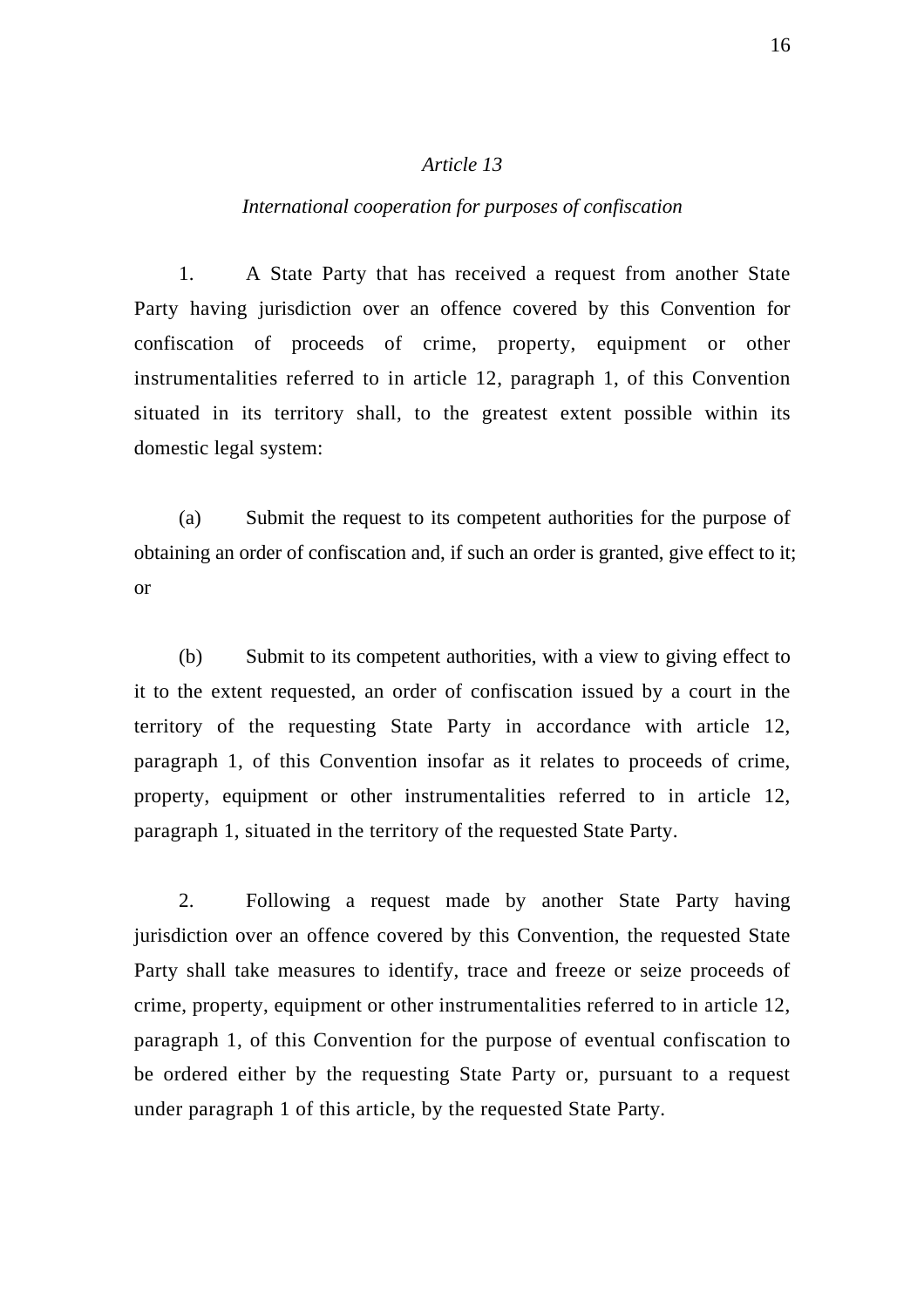3. The provisions of article 18 of this Convention are applicable, mutatis mutandis, to this article. In addition to the information specified in article 18, paragraph 15, requests made pursuant to this article shall contain:

 (a) In the case of a request pertaining to paragraph 1 (a) of this article, a description of the property to be confiscated and a statement of the facts relied upon by the requesting State Party sufficient to enable the requested State Party to seek the order under its domestic law;

 (b) In the case of a request pertaining to paragraph 1 (b) of this article, a legally admissible copy of an order of confiscation upon which the request is based issued by the requesting State Party, a statement of the facts and information as to the extent to which execution of the order is requested;

 (c) In the case of a request pertaining to paragraph 2 of this article, a statement of the facts relied upon by the requesting State Party and a description of the actions requested.

 4. The decisions or actions provided for in paragraphs 1 and 2 of this article shall be taken by the requested State Party in accordance with and subject to the provisions of its domestic law and its procedural rules or any bilateral or multilateral treaty, agreement or arrangement to which it may be bound in relation to the requesting State Party.

 5. Each State Party shall furnish copies of its laws and regulations that give effect to this article and of any subsequent changes to such laws and regulations or a description thereof to the Secretary-General of the United Nations.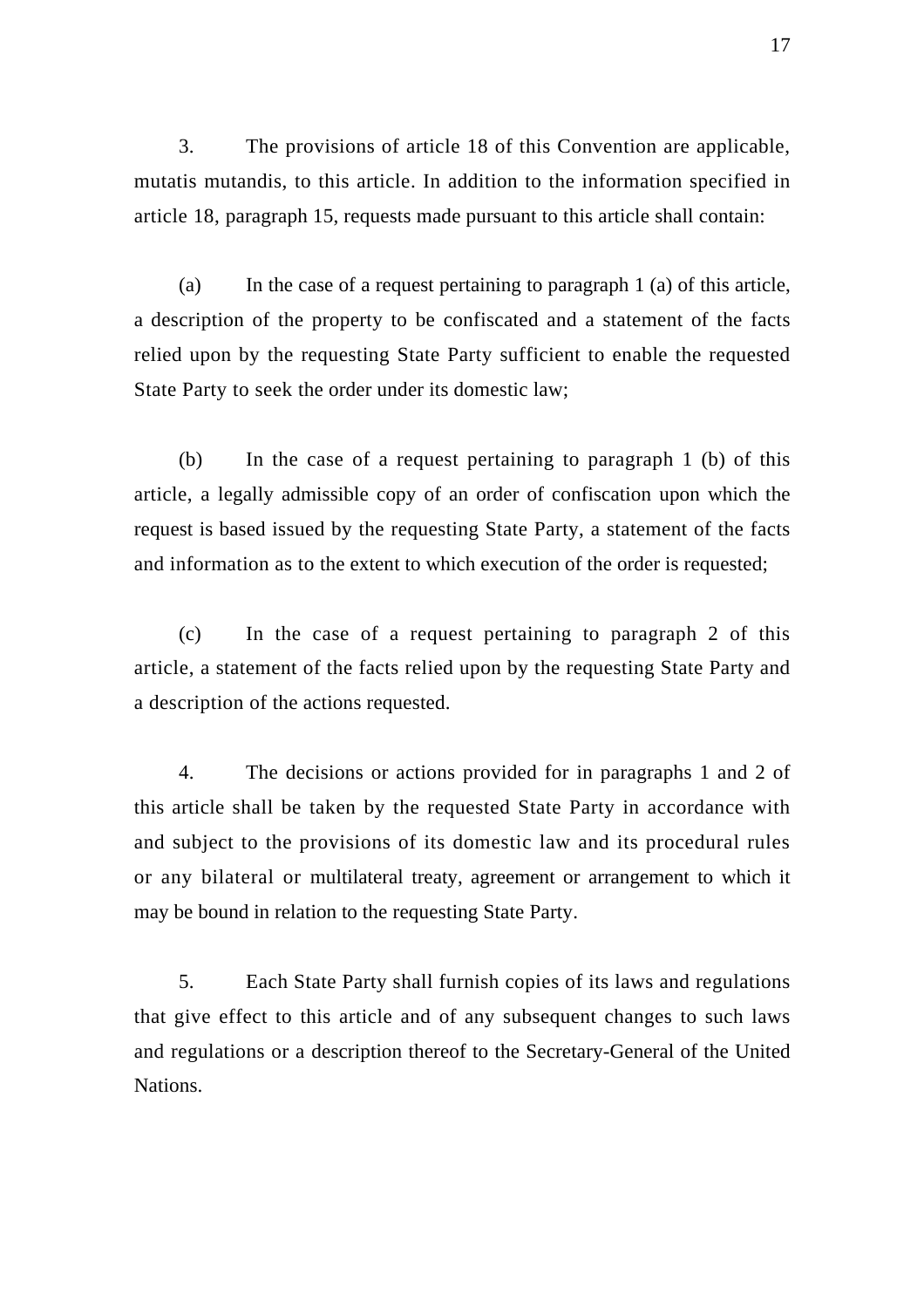6. If a State Party elects to make the taking of the measures referred to in paragraphs 1 and 2 of this article conditional on the existence of a relevant treaty, that State Party shall consider this Convention the necessary and sufficient treaty basis.

 7. Cooperation under this article may be refused by a State Party if the offence to which the request relates is not an offence covered by this Convention.

 8. The provisions of this article shall not be construed to prejudice the rights of bona fide third parties.

 9. States Parties shall consider concluding bilateral or multilateral treaties, agreements or arrangements to enhance the effectiveness of international cooperation undertaken pursuant to this article.

### *Article 14*

### *Disposal of confiscated proceeds of crime or property*

 1. Proceeds of crime or property confiscated by a State Party pursuant to articles 12 or 13, paragraph 1, of this Convention shall be disposed of by that State Party in accordance with its domestic law and administrative procedures.

 2. When acting on the request made by another State Party in accordance with article 13 of this Convention, States Parties shall, to the extent permitted by domestic law and if so requested, give priority consideration to returning the confiscated proceeds of crime or property to the requesting State Party so that it can give compensation to the victims of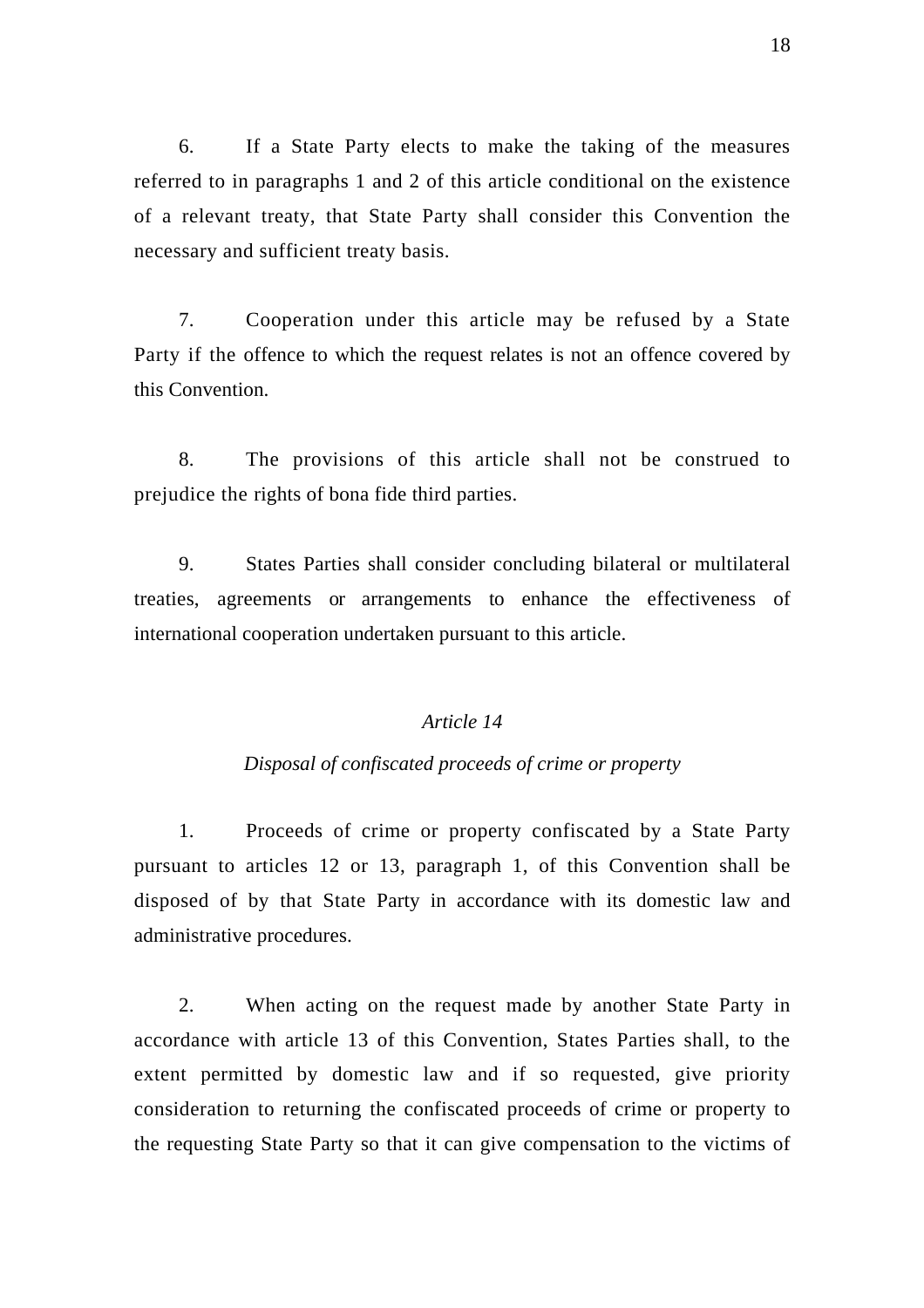the crime or return such proceeds of crime or property to their legitimate owners.

 3. When acting on the request made by another State Party in accordance with articles 12 and 13 of this Convention, a State Party may give special consideration to concluding agreements or arrangements on:

 (a) Contributing the value of such proceeds of crime or property or funds derived from the sale of such proceeds of crime or property or a part thereof to the account designated in accordance with article 30, paragraph 2 (c), of this Convention and to intergovernmental bodies specializing in the fight against organized crime;

 (b) Sharing with other States Parties, on a regular or case-by-case basis, such proceeds of crime or property, or funds derived from the sale of such proceeds of crime or property, in accordance with its domestic law or administrative procedures.

### *Article 15*

# *Jurisdiction*

 1. Each State Party shall adopt such measures as may be necessary to establish its jurisdiction over the offences established in accordance with articles 5, 6, 8 and 23 of this Convention when:

(a) The offence is committed in the territory of that State Party; or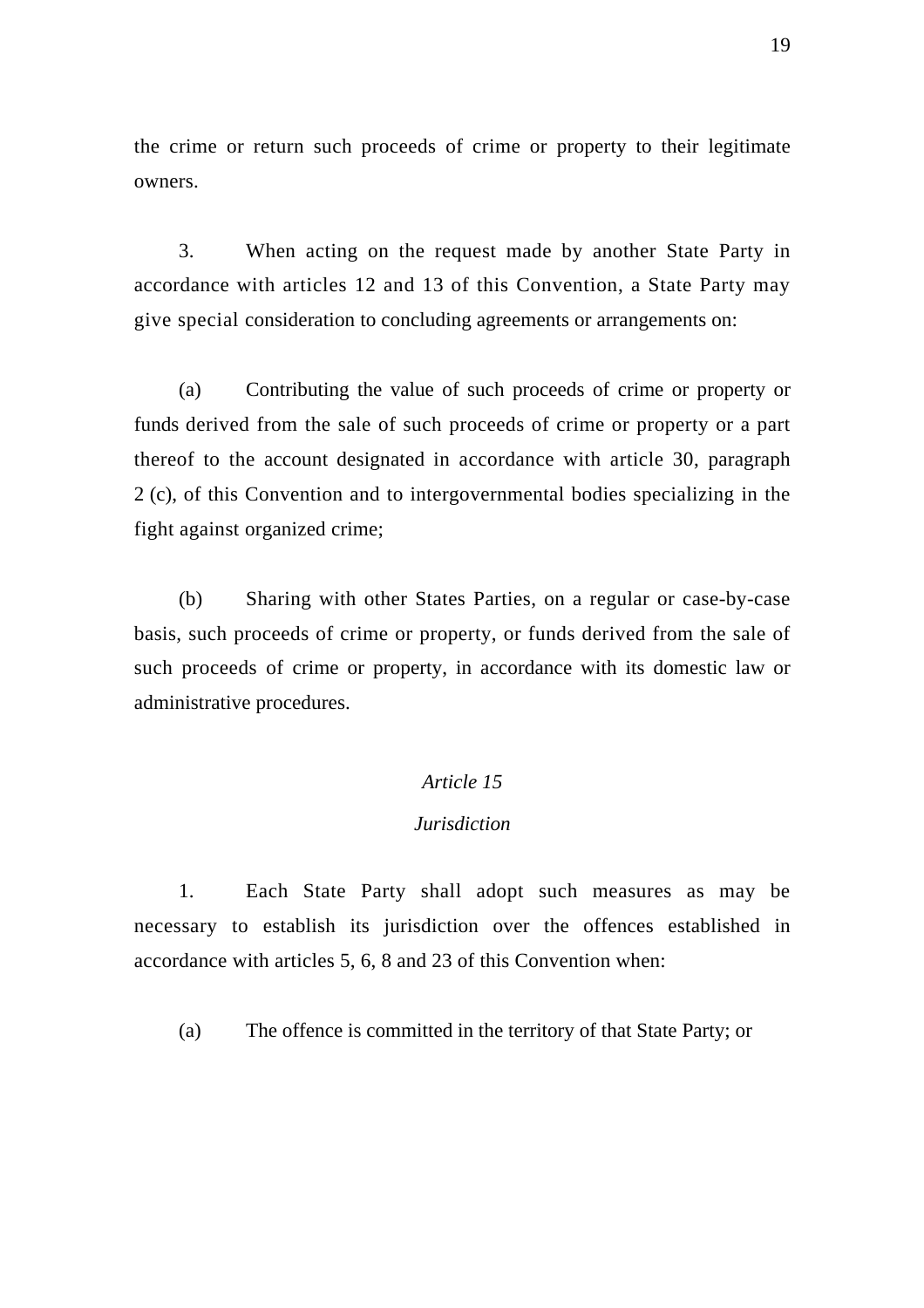(b) The offence is committed on board a vessel that is flying the flag of that State Party or an aircraft that is registered under the laws of that State Party at the time that the offence is committed.

 2. Subject to article 4 of this Convention, a State Party may also establish its jurisdiction over any such offence when:

(a) The offence is committed against a national of that State Party;

 (b) The offence is committed by a national of that State Party or a stateless person who has his or her habitual residence in its territory; or

(c) The offence is:

(i) One of those established in accordance with article 5, paragraph 1, of this Convention and is committed outside its territory with a view to the commission of a serious crime within its territory;

(ii) One of those established in accordance with article 6, paragraph 1 (b) (ii), of this Convention and is committed outside its territory with a view to the commission of an offence established in accordance with article 6, paragraph 1 (a) (i) or (ii) or (b) (i), of this Convention within its territory.

 3. For the purposes of article 16, paragraph 10, of this Convention, each State Party shall adopt such measures as may be necessary to establish its jurisdiction over the offences covered by this Convention when the alleged offender is present in its territory and it does not extradite such person solely on the ground that he or she is one of its nationals.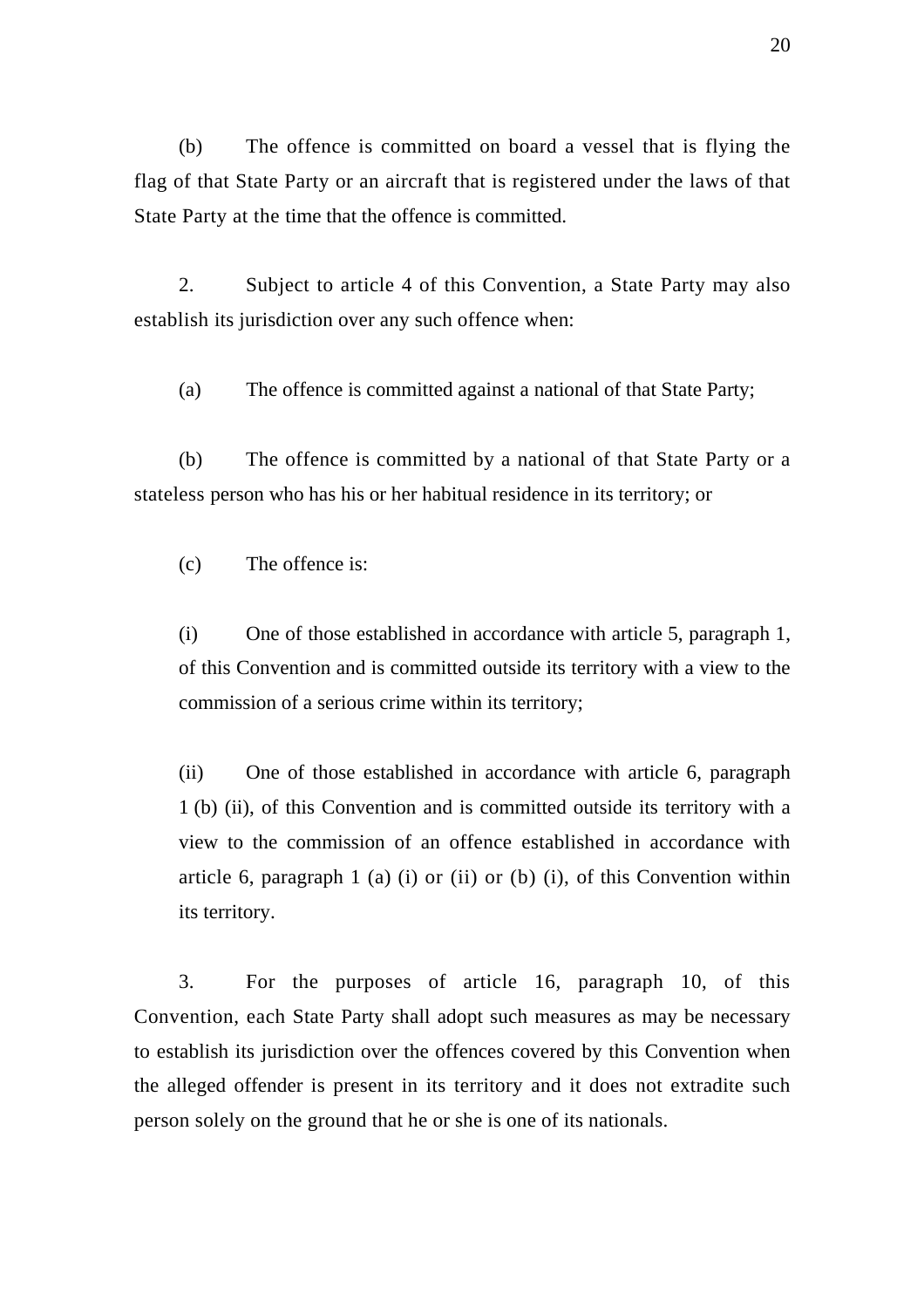4. Each State Party may also adopt such measures as may be necessary to establish its jurisdiction over the offences covered by this Convention when the alleged offender is present in its territory and it does not extradite him or her.

 5. If a State Party exercising its jurisdiction under paragraph 1 or 2 of this article has been notified, or has otherwise learned, that one or more other States Parties are conducting an investigation, prosecution or judicial proceeding in respect of the same conduct, the competent authorities of those States Parties shall, as appropriate, consult one another with a view to coordinating their actions.

 6. Without prejudice to norms of general international law, this Convention does not exclude the exercise of any criminal jurisdiction established by a State Party in accordance with its domestic law.

### *Article 16*

### *Extradition*

 1. This article shall apply to the offences covered by this Convention or in cases where an offence referred to in article 3, paragraph 1 (a) or (b), involves an organized criminal group and the person who is the subject of the request for extradition is located in the territory of the requested State Party, provided that the offence for which extradition is sought is punishable under the domestic law of both the requesting State Party and the requested State Party.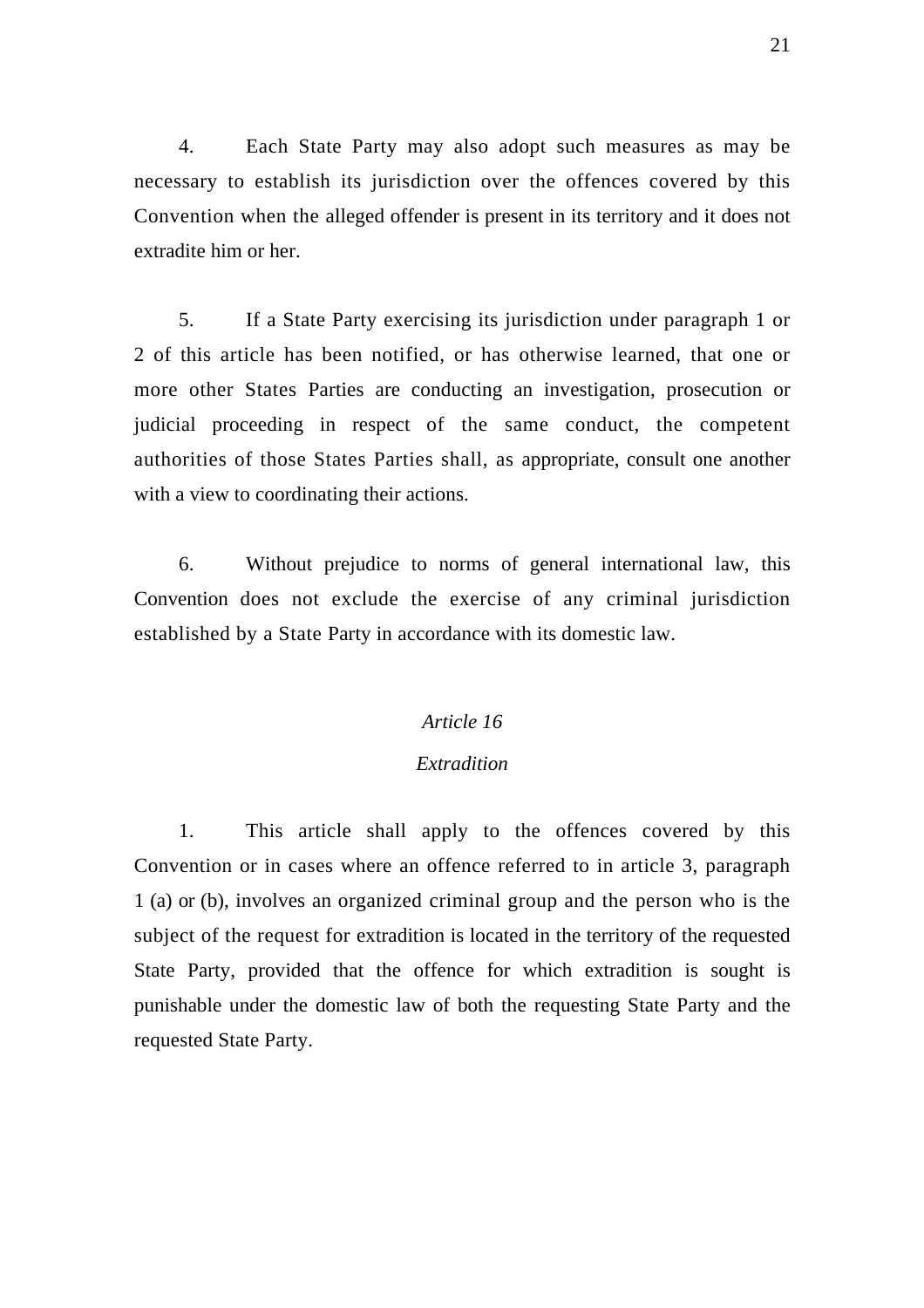2. If the request for extradition includes several separate serious crimes, some of which are not covered by this article, the requested State Party may apply this article also in respect of the latter offences.

 3. Each of the offences to which this article applies shall be deemed to be included as an extraditable offence in any extradition treaty existing between States Parties. States Parties undertake to include such offences as extraditable offences in every extradition treaty to be concluded between them.

 4. If a State Party that makes extradition conditional on the existence of a treaty receives a request for extradition from another State Party with which it has no extradition treaty, it may consider this Convention the legal basis for extradition in respect of any offence to which this article applies.

 5. States Parties that make extradition conditional on the existence of a treaty shall:

 (a) At the time of deposit of their instrument of ratification, acceptance, approval of or accession to this Convention, inform the Secretary-General of the United Nations whether they will take this Convention as the legal basis for cooperation on extradition with other States Parties to this Convention; and

 (b) If they do not take this Convention as the legal basis for cooperation on extradition, seek, where appropriate, to conclude treaties on extradition with other States Parties to this Convention in order to implement this article.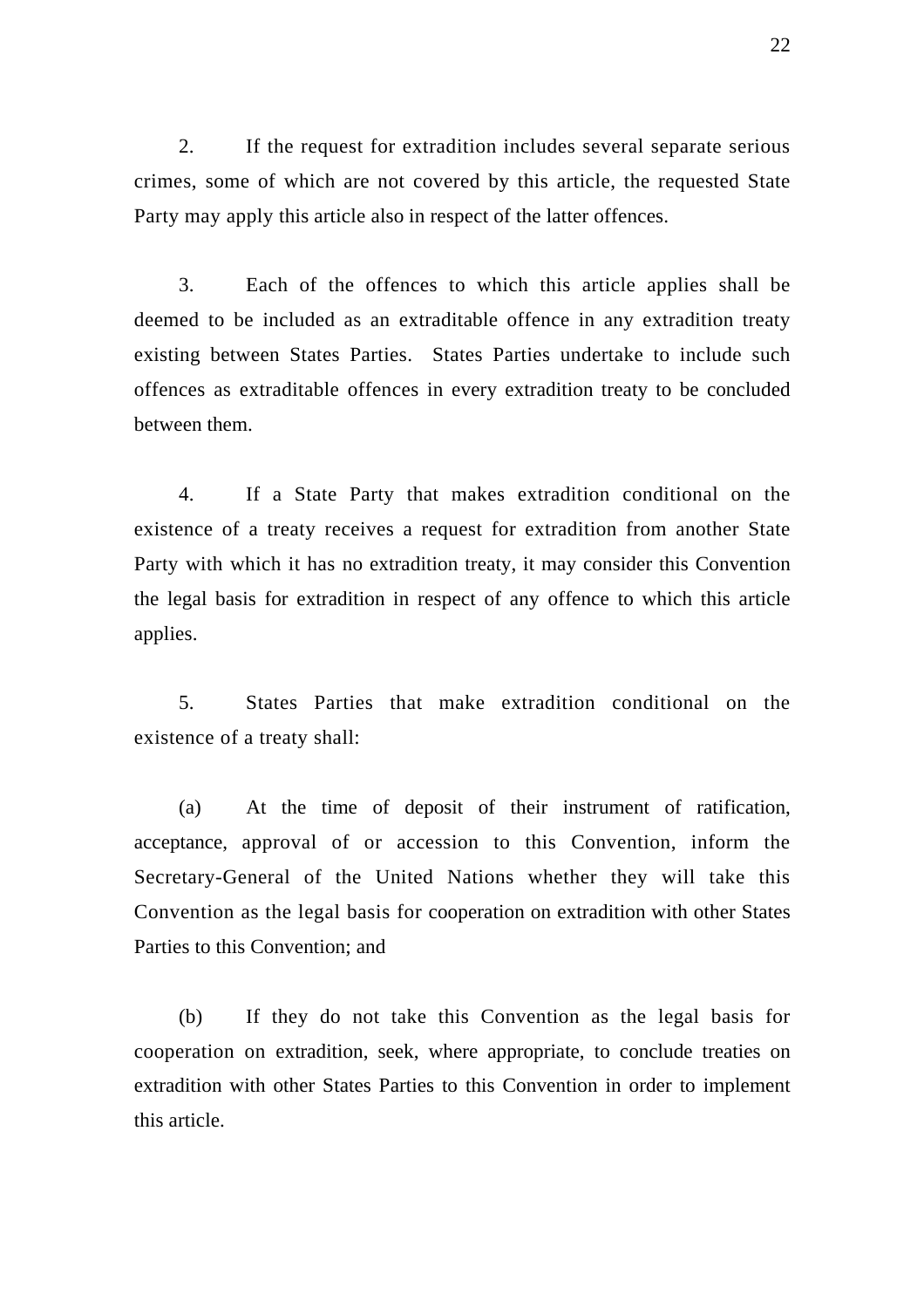6. States Parties that do not make extradition conditional on the existence of a treaty shall recognize offences to which this article applies as extraditable offences between themselves.

 7. Extradition shall be subject to the conditions provided for by the domestic law of the requested State Party or by applicable extradition treaties, including, inter alia, conditions in relation to the minimum penalty requirement for extradition and the grounds upon which the requested State Party may refuse extradition.

 8. States Parties shall, subject to their domestic law, endeavour to expedite extradition procedures and to simplify evidentiary requirements relating thereto in respect of any offence to which this article applies.

 9. Subject to the provisions of its domestic law and its extradition treaties, the requested State Party may, upon being satisfied that the circumstances so warrant and are urgent and at the request of the requesting State Party, take a person whose extradition is sought and who is present in its territory into custody or take other appropriate measures to ensure his or her presence at extradition proceedings.

 10. A State Party in whose territory an alleged offender is found, if it does not extradite such person in respect of an offence to which this article applies solely on the ground that he or she is one of its nationals, shall, at the request of the State Party seeking extradition, be obliged to submit the case without undue delay to its competent authorities for the purpose of prosecution. Those authorities shall take their decision and conduct their proceedings in the same manner as in the case of any other offence of a grave nature under the domestic law of that State Party. The States Parties concerned shall cooperate with each other, in particular on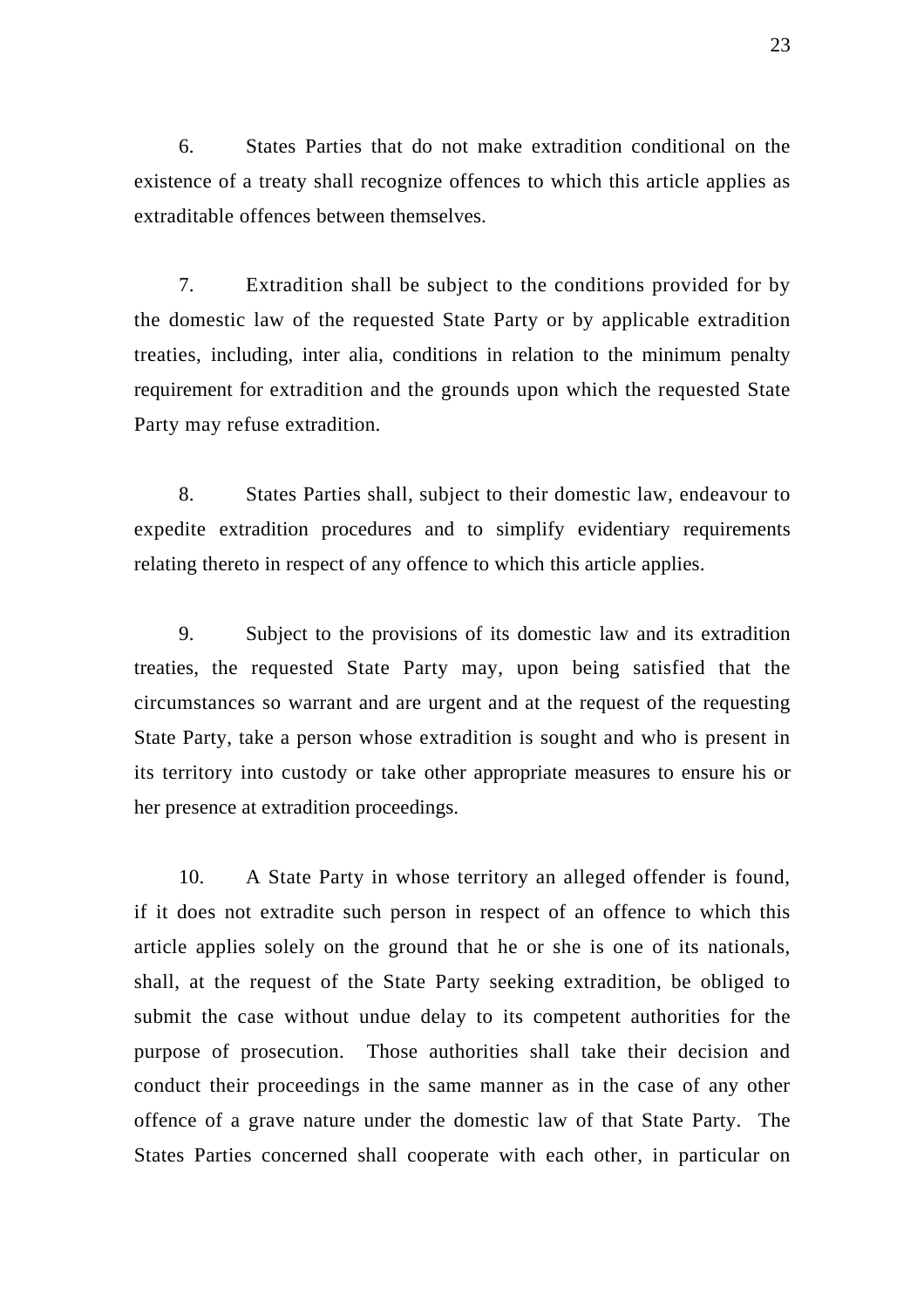procedural and evidentiary aspects, to ensure the efficiency of such prosecution.

 11. Whenever a State Party is permitted under its domestic law to extradite or otherwise surrender one of its nationals only upon the condition that the person will be returned to that State Party to serve the sentence imposed as a result of the trial or proceedings for which the extradition or surrender of the person was sought and that State Party and the State Party seeking the extradition of the person agree with this option and other terms that they may deem appropriate, such conditional extradition or surrender shall be sufficient to discharge the obligation set forth in paragraph 10 of this article.

 12. If extradition, sought for purposes of enforcing a sentence, is refused because the person sought is a national of the requested State Party, the requested Party shall, if its domestic law so permits and in conformity with the requirements of such law, upon application of the requesting Party, consider the enforcement of the sentence that has been imposed under the domestic law of the requesting Party or the remainder thereof.

 13. Any person regarding whom proceedings are being carried out in connection with any of the offences to which this article applies shall be guaranteed fair treatment at all stages of the proceedings, including enjoyment of all the rights and guarantees provided by the domestic law of the State Party in the territory of which that person is present.

 14. Nothing in this Convention shall be interpreted as imposing an obligation to extradite if the requested State Party has substantial grounds for believing that the request has been made for the purpose of prosecuting or punishing a person on account of that person's sex, race, religion,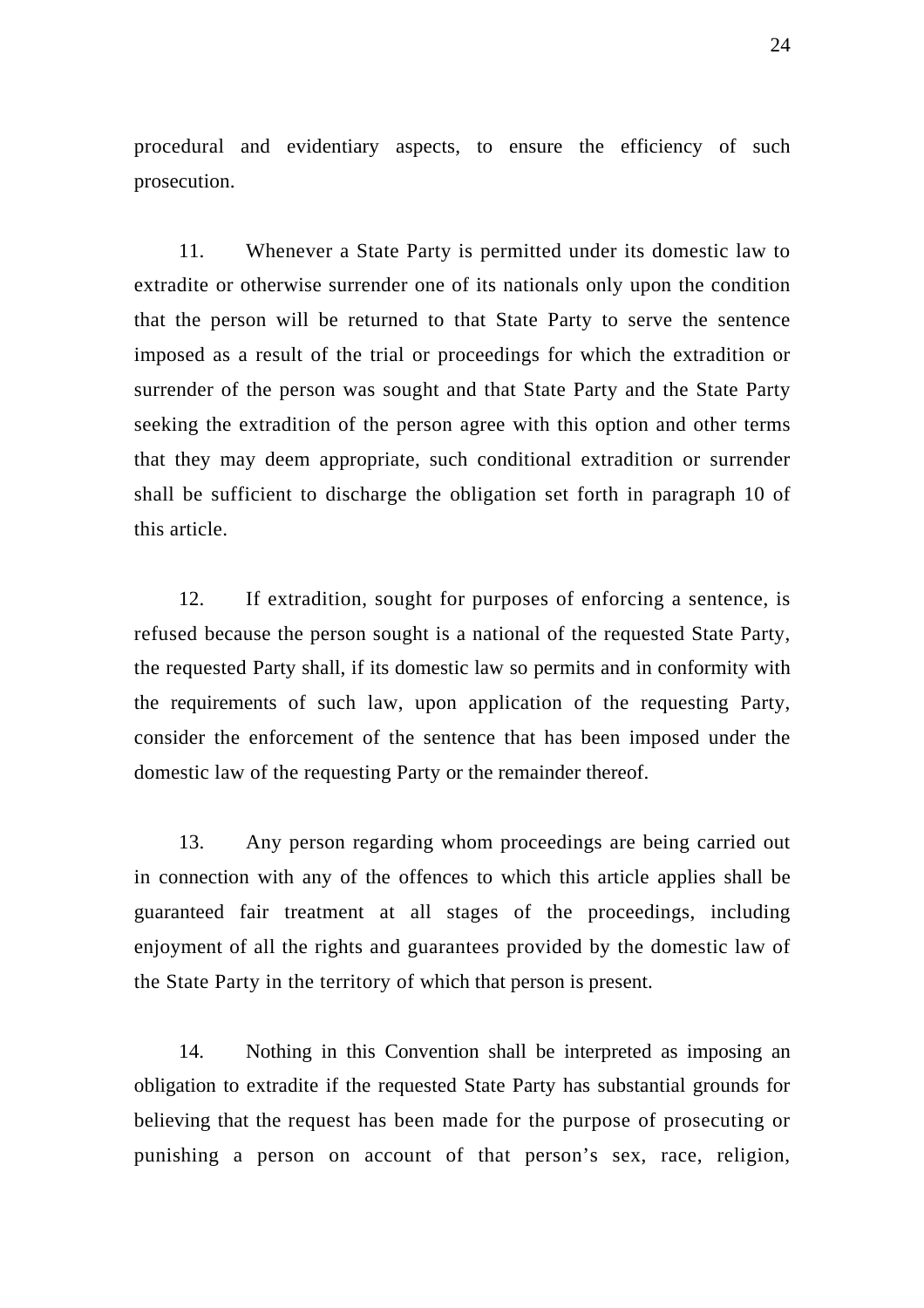nationality, ethnic origin or political opinions or that compliance with the request would cause prejudice to that person's position for any one of these reasons.

 15. States Parties may not refuse a request for extradition on the sole ground that the offence is also considered to involve fiscal matters.

 16. Before refusing extradition, the requested State Party shall, where appropriate, consult with the requesting State Party to provide it with ample opportunity to present its opinions and to provide information relevant to its allegation.

 17. States Parties shall seek to conclude bilateral and multilateral agreements or arrangements to carry out or to enhance the effectiveness of extradition.

#### *Article 17*

### *Transfer of sentenced persons*

 States Parties may consider entering into bilateral or multilateral agreements or arrangements on the transfer to their territory of persons sentenced to imprisonment or other forms of deprivation of liberty for offences covered by this Convention, in order that they may complete their sentences there.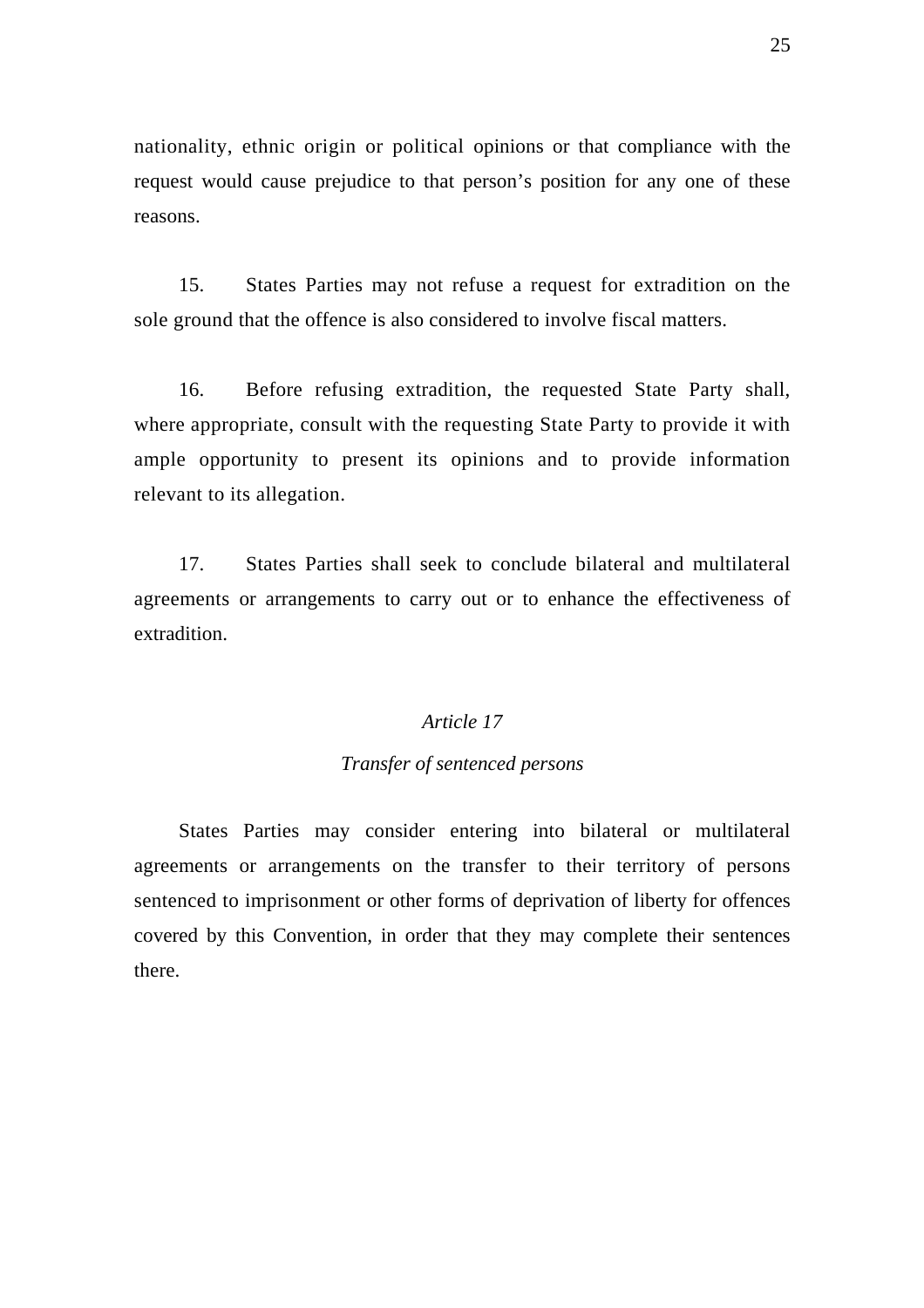#### *Mutual legal assistance*

 1. States Parties shall afford one another the widest measure of mutual legal assistance in investigations, prosecutions and judicial proceedings in relation to the offences covered by this Convention as provided for in article 3 and shall reciprocally extend to one another similar assistance where the requesting State Party has reasonable grounds to suspect that the offence referred to in article 3, paragraph 1 (a) or (b), is transnational in nature, including that victims, witnesses, proceeds, instrumentalities or evidence of such offences are located in the requested State Party and that the offence involves an organized criminal group.

 2. Mutual legal assistance shall be afforded to the fullest extent possible under relevant laws, treaties, agreements and arrangements of the requested State Party with respect to investigations, prosecutions and judicial proceedings in relation to the offences for which a legal person may be held liable in accordance with article 10 of this Convention in the requesting State Party.

 3. Mutual legal assistance to be afforded in accordance with this article may be requested for any of the following purposes:

(a) Taking evidence or statements from persons;

(b) Effecting service of judicial documents;

(c) Executing searches and seizures, and freezing;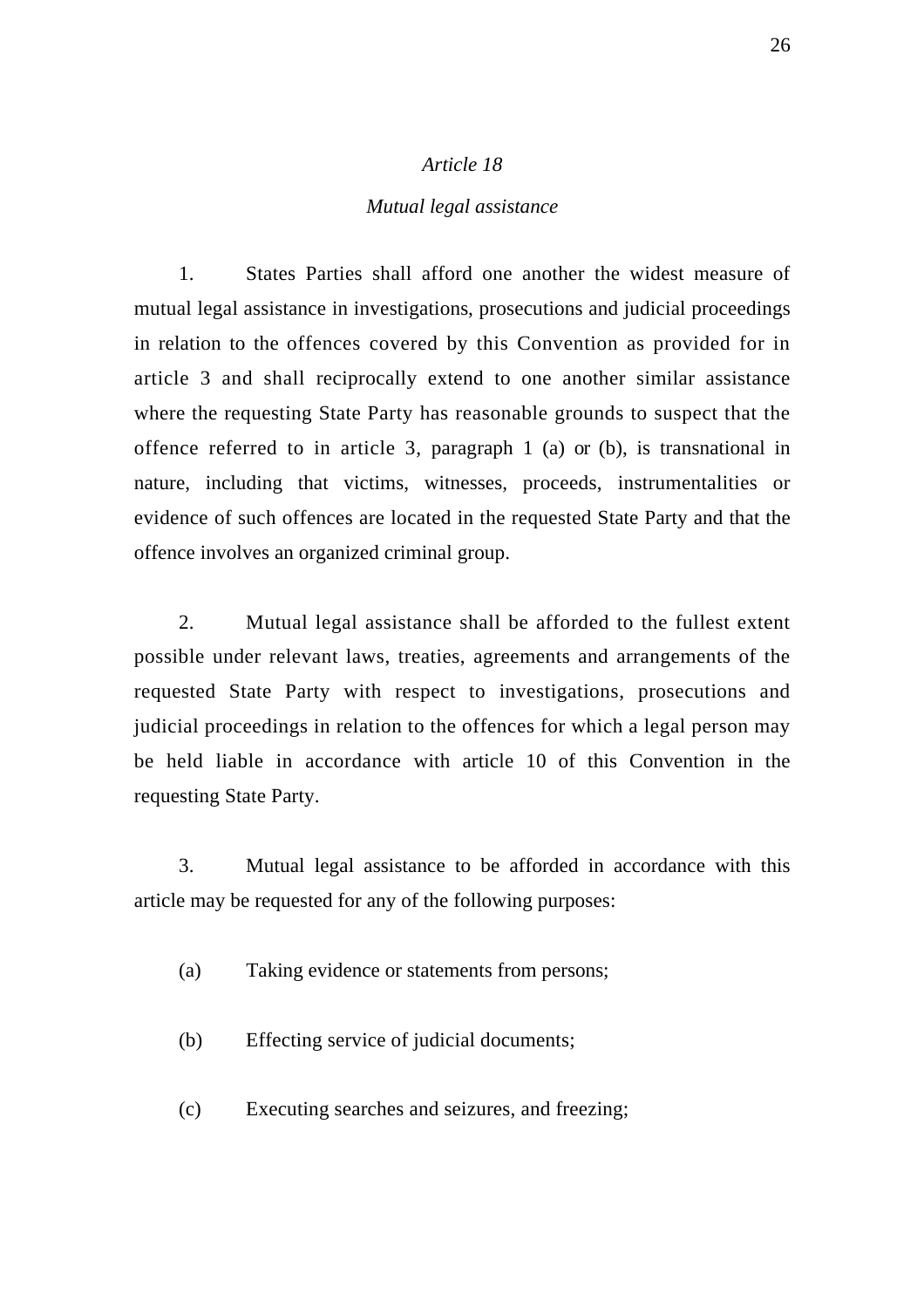(d) Examining objects and sites;

(e) Providing information, evidentiary items and expert evaluations;

 (f) Providing originals or certified copies of relevant documents and records, including government, bank, financial, corporate or business records;

 (g) Identifying or tracing proceeds of crime, property, instrumentalities or other things for evidentiary purposes;

 (h) Facilitating the voluntary appearance of persons in the requesting State Party;

 (i) Any other type of assistance that is not contrary to the domestic law of the requested State Party.

 4. Without prejudice to domestic law, the competent authorities of a State Party may, without prior request, transmit information relating to criminal matters to a competent authority in another State Party where they believe that such information could assist the authority in undertaking or successfully concluding inquiries and criminal proceedings or could result in a request formulated by the latter State Party pursuant to this Convention.

 5. The transmission of information pursuant to paragraph 4 of this article shall be without prejudice to inquiries and criminal proceedings in the State of the competent authorities providing the information. The competent authorities receiving the information shall comply with a request that said information remain confidential, even temporarily, or with restrictions on its use. However, this shall not prevent the receiving State Party from disclosing in its proceedings information that is exculpatory to an accused person. In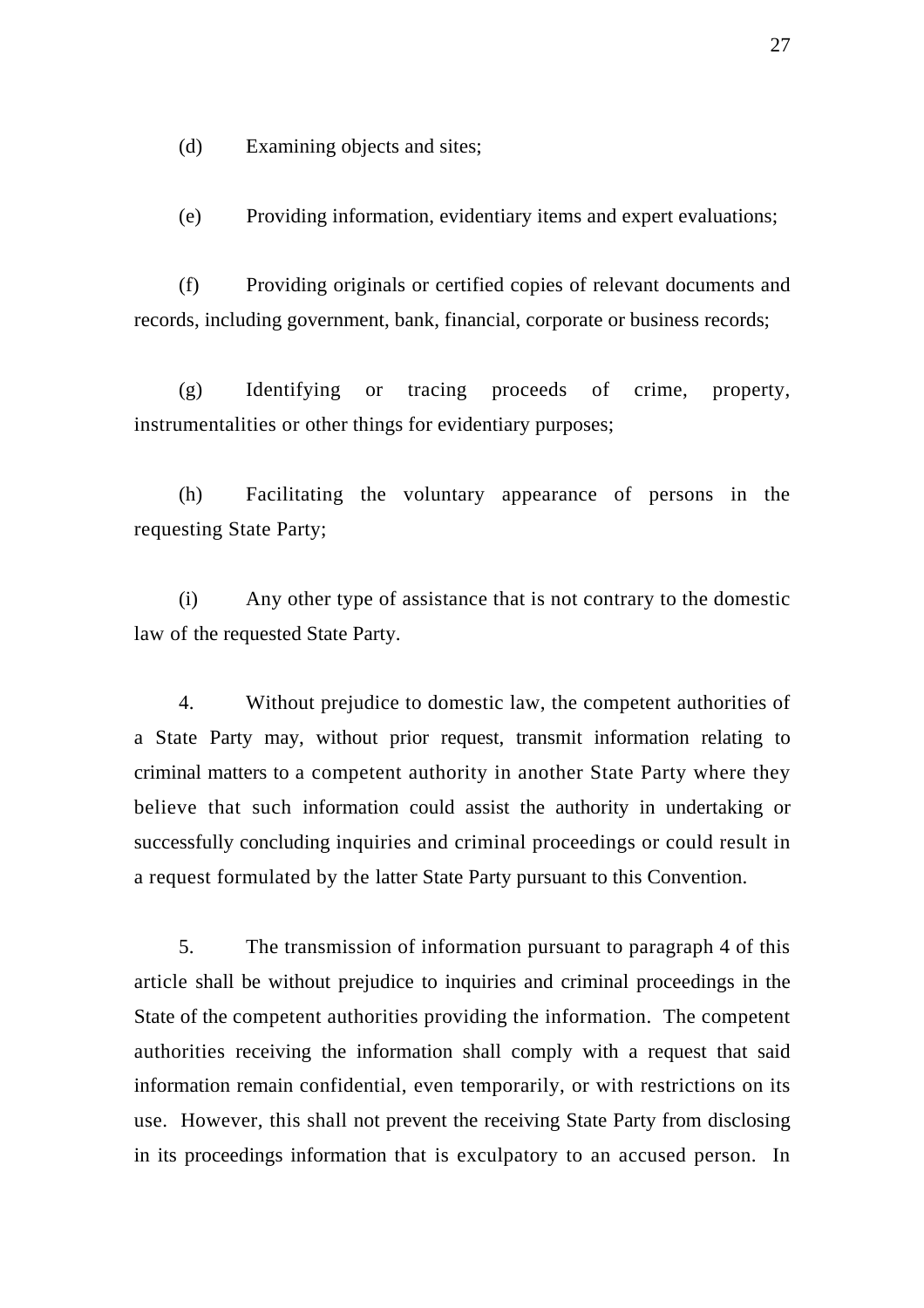such a case, the receiving State Party shall notify the transmitting State Party prior to the disclosure and, if so requested, consult with the transmitting State Party. If, in an exceptional case, advance notice is not possible, the receiving State Party shall inform the transmitting State Party of the disclosure without delay.

 6. The provisions of this article shall not affect the obligations under any other treaty, bilateral or multilateral, that governs or will govern, in whole or in part, mutual legal assistance.

 7. Paragraphs 9 to 29 of this article shall apply to requests made pursuant to this article if the States Parties in question are not bound by a treaty of mutual legal assistance. If those States Parties are bound by such a treaty, the corresponding provisions of that treaty shall apply unless the States Parties agree to apply paragraphs 9 to 29 of this article in lieu thereof. States Parties are strongly encouraged to apply these paragraphs if they facilitate cooperation.

 8. States Parties shall not decline to render mutual legal assistance pursuant to this article on the ground of bank secrecy.

 9. States Parties may decline to render mutual legal assistance pursuant to this article on the ground of absence of dual criminality. However, the requested State Party may, when it deems appropriate, provide assistance, to the extent it decides at its discretion, irrespective of whether the conduct would constitute an offence under the domestic law of the requested State Party.

 10. A person who is being detained or is serving a sentence in the territory of one State Party whose presence in another State Party is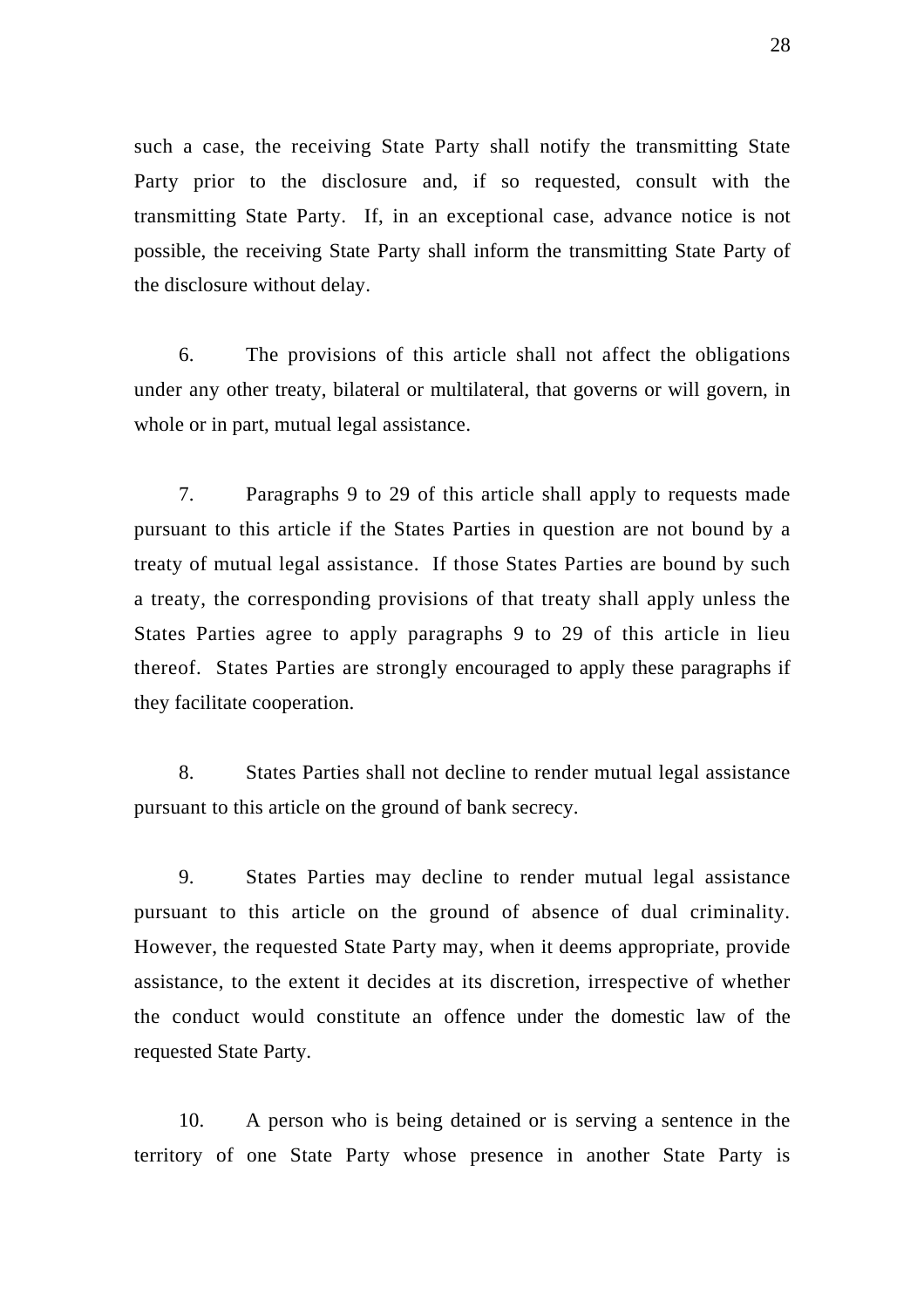requested for purposes of identification, testimony or otherwise providing assistance in obtaining evidence for investigations, prosecutions or judicial proceedings in relation to offences covered by this Convention may be transferred if the following conditions are met:

(a) The person freely gives his or her informed consent;

 (b) The competent authorities of both States Parties agree, subject to such conditions as those States Parties may deem appropriate.

11. For the purposes of paragraph 10 of this article:

 (a) The State Party to which the person is transferred shall have the authority and obligation to keep the person transferred in custody, unless otherwise requested or authorized by the State Party from which the person was transferred;

 (b) The State Party to which the person is transferred shall without delay implement its obligation to return the person to the custody of the State Party from which the person was transferred as agreed beforehand, or as otherwise agreed, by the competent authorities of both States Parties;

 (c) The State Party to which the person is transferred shall not require the State Party from which the person was transferred to initiate extradition proceedings for the return of the person;

 (d) The person transferred shall receive credit for service of the sentence being served in the State from which he or she was transferred for time spent in the custody of the State Party to which he or she was transferred.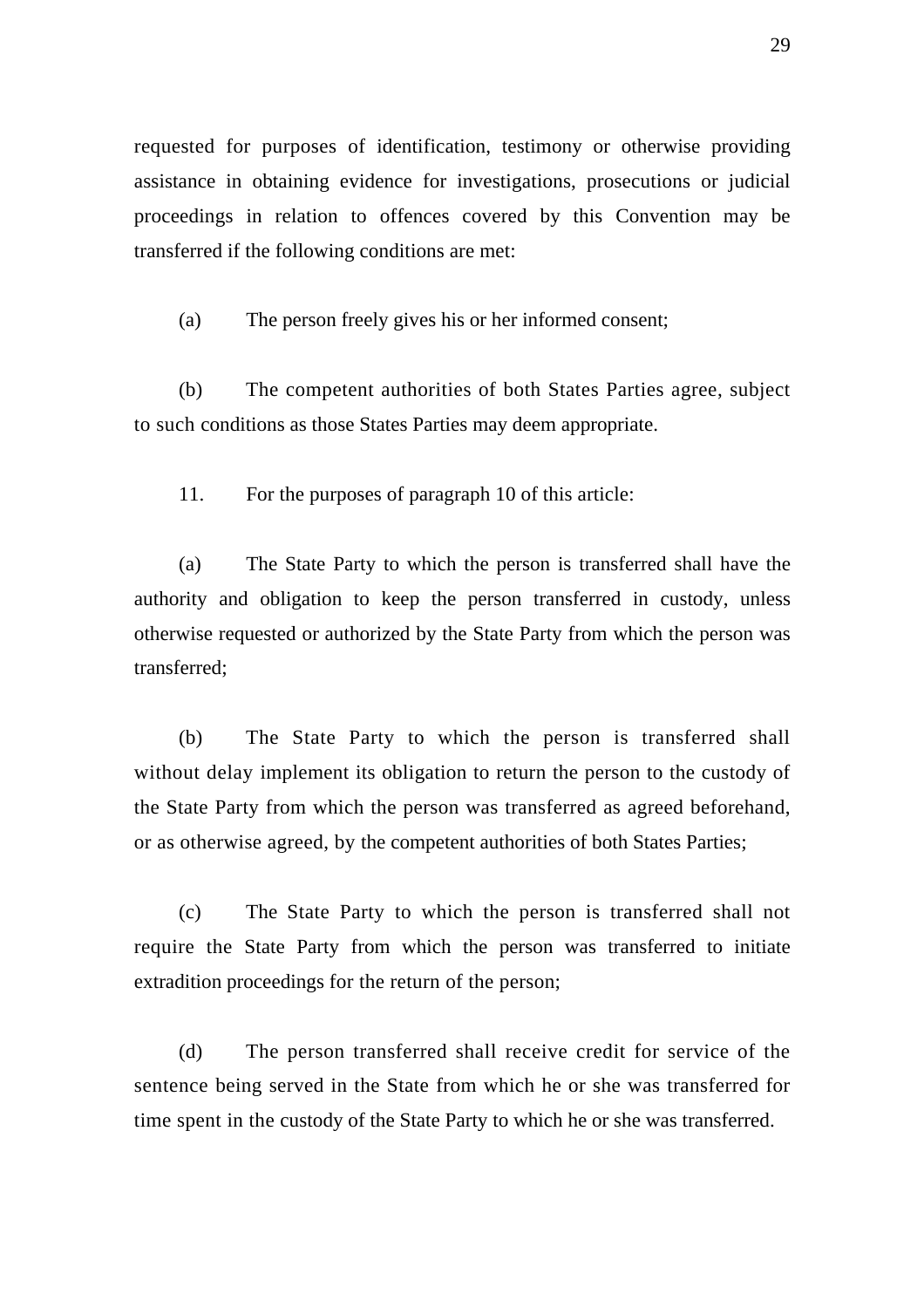12. Unless the State Party from which a person is to be transferred in accordance with paragraphs 10 and 11 of this article so agrees, that person, whatever his or her nationality, shall not be prosecuted, detained, punished or subjected to any other restriction of his or her personal liberty in the territory of the State to which that person is transferred in respect of acts, omissions or convictions prior to his or her departure from the territory of the State from which he or she was transferred.

 13. Each State Party shall designate a central authority that shall have the responsibility and power to receive requests for mutual legal assistance and either to execute them or to transmit them to the competent authorities for execution. Where a State Party has a special region or territory with a separate system of mutual legal assistance, it may designate a distinct central authority that shall have the same function for that region or territory. Central authorities shall ensure the speedy and proper execution or transmission of the requests received. Where the central authority transmits the request to a competent authority for execution, it shall encourage the speedy and proper execution of the request by the competent authority. The Secretary-General of the United Nations shall be notified of the central authority designated for this purpose at the time each State Party deposits its instrument of ratification, acceptance or approval of or accession to this Convention. Requests for mutual legal assistance and any communication related thereto shall be transmitted to the central authorities designated by the States Parties. This requirement shall be without prejudice to the right of a State Party to require that such requests and communications be addressed to it through diplomatic channels and, in urgent circumstances, where the States Parties agree, through the International Criminal Police Organization, if possible.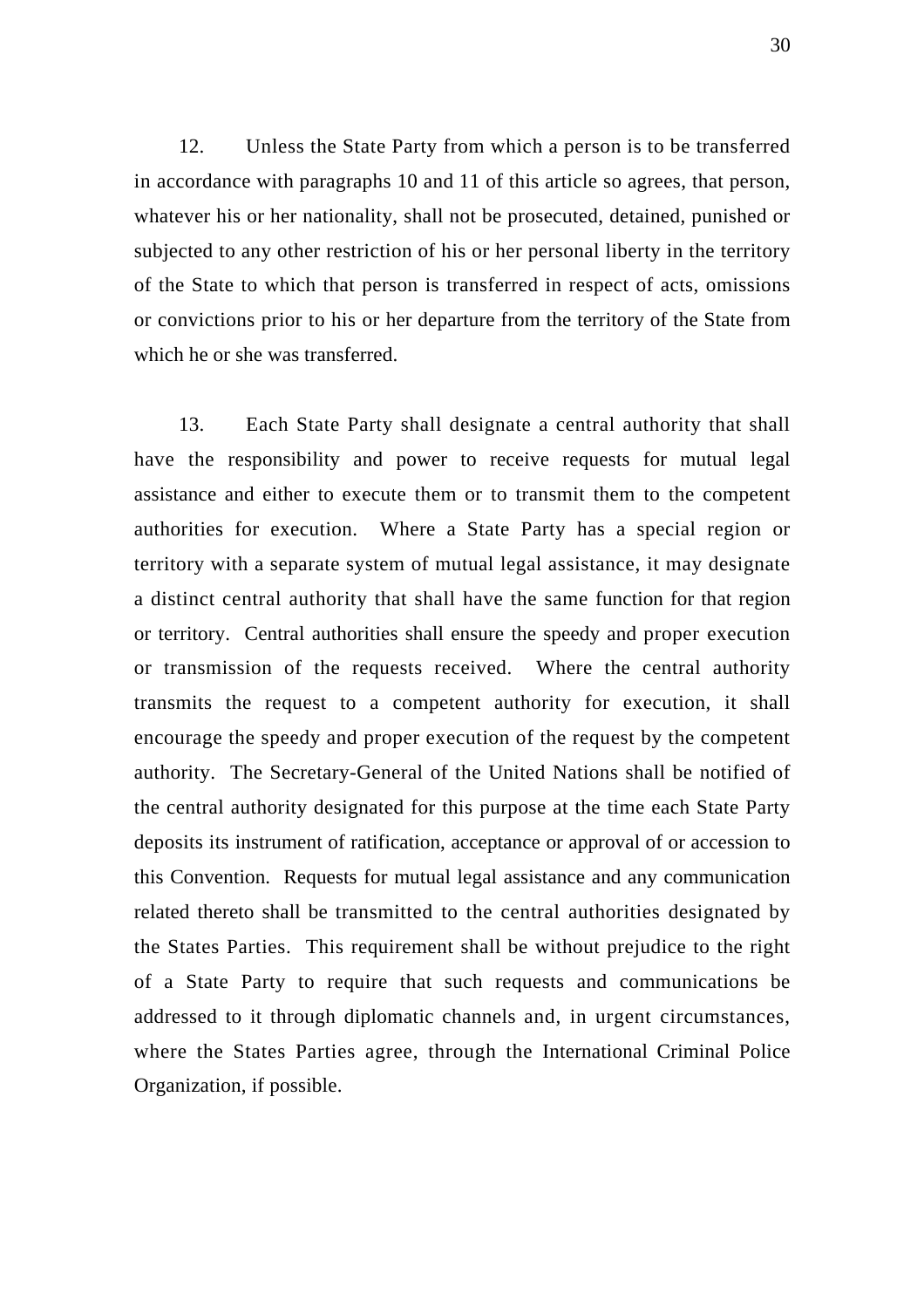14. Requests shall be made in writing or, where possible, by any means capable of producing a written record, in a language acceptable to the requested State Party, under conditions allowing that State Party to establish authenticity. The Secretary-General of the United Nations shall be notified of the language or languages acceptable to each State Party at the time it deposits its instrument of ratification, acceptance or approval of or accession to this Convention. In urgent circumstances and where agreed by the States Parties, requests may be made orally, but shall be confirmed in writing forthwith.

15. A request for mutual legal assistance shall contain:

(a) The identity of the authority making the request;

 (b) The subject matter and nature of the investigation, prosecution or judicial proceeding to which the request relates and the name and functions of the authority conducting the investigation, prosecution or judicial proceeding;

 (c) A summary of the relevant facts, except in relation to requests for the purpose of service of judicial documents;

 (d) A description of the assistance sought and details of any particular procedure that the requesting State Party wishes to be followed;

 (e) Where possible, the identity, location and nationality of any person concerned; and

 (f) The purpose for which the evidence, information or action is sought.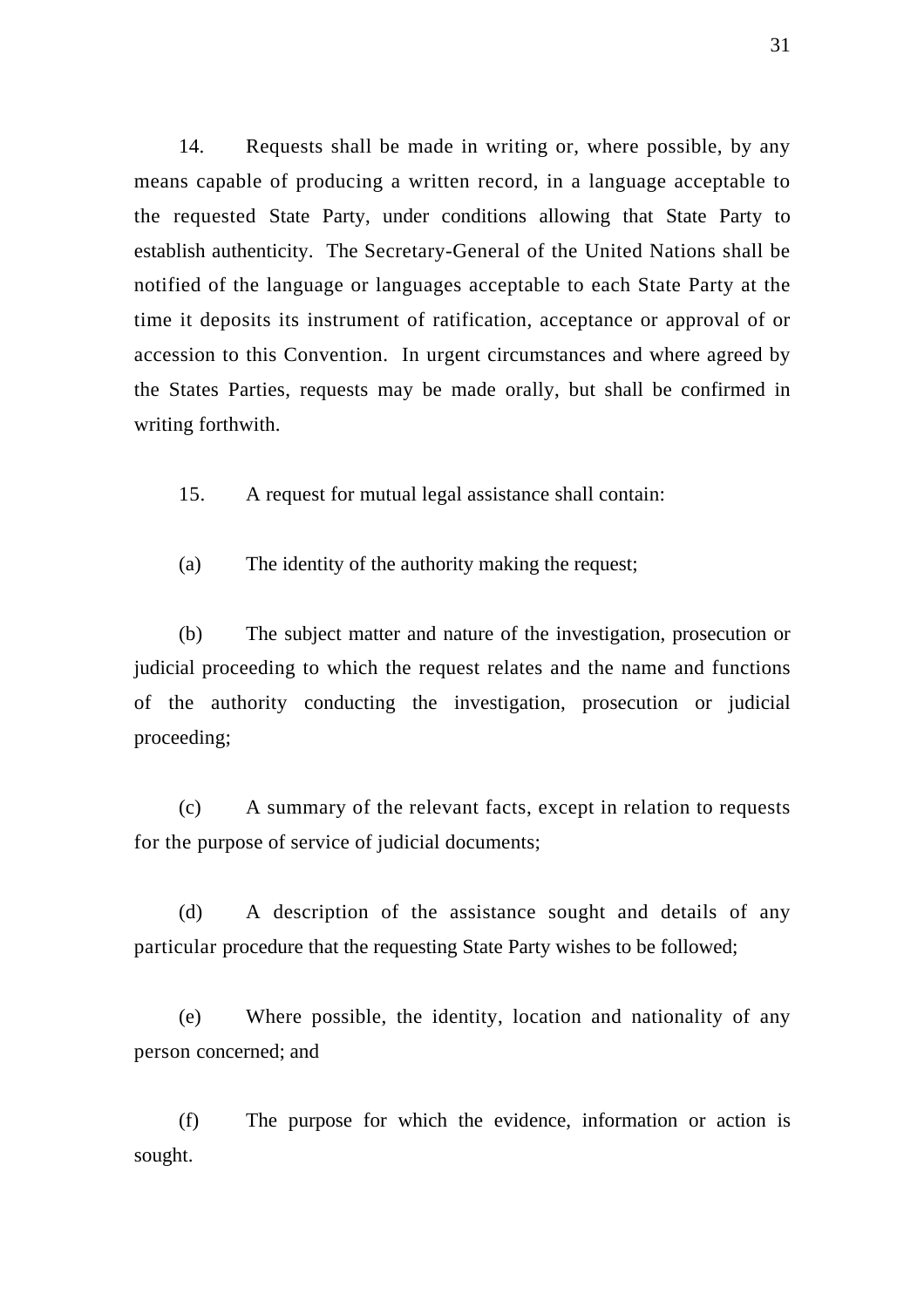16. The requested State Party may request additional information when it appears necessary for the execution of the request in accordance with its domestic law or when it can facilitate such execution.

 17. A request shall be executed in accordance with the domestic law of the requested State Party and, to the extent not contrary to the domestic law of the requested State Party and where possible, in accordance with the procedures specified in the request.

 18. Wherever possible and consistent with fundamental principles of domestic law, when an individual is in the territory of a State Party and has to be heard as a witness or expert by the judicial authorities of another State Party, the first State Party may, at the request of the other, permit the hearing to take place by video conference if it is not possible or desirable for the individual in question to appear in person in the territory of the requesting State Party. States Parties may agree that the hearing shall be conducted by a judicial authority of the requesting State Party and attended by a judicial authority of the requested State Party.

 19. The requesting State Party shall not transmit or use information or evidence furnished by the requested State Party for investigations, prosecutions or judicial proceedings other than those stated in the request without the prior consent of the requested State Party. Nothing in this paragraph shall prevent the requesting State Party from disclosing in its proceedings information or evidence that is exculpatory to an accused person. In the latter case, the requesting State Party shall notify the requested State Party prior to the disclosure and, if so requested, consult with the requested State Party. If, in an exceptional case, advance notice is not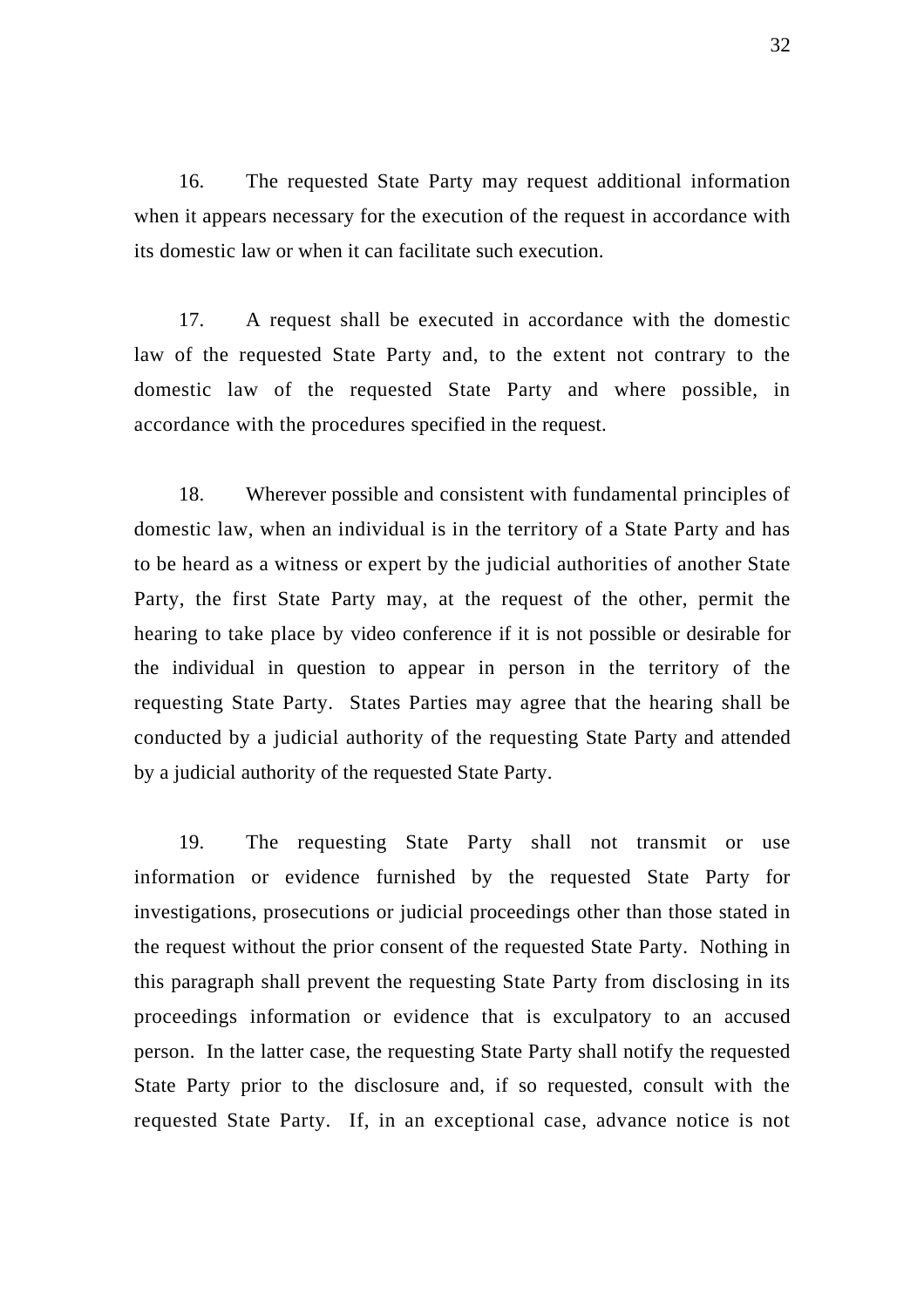possible, the requesting State Party shall inform the requested State Party of the disclosure without delay.

 20. The requesting State Party may require that the requested State Party keep confidential the fact and substance of the request, except to the extent necessary to execute the request. If the requested State Party cannot comply with the requirement of confidentiality, it shall promptly inform the requesting State Party.

21. Mutual legal assistance may be refused:

 (a) If the request is not made in conformity with the provisions of this article;

 (b) If the requested State Party considers that execution of the request is likely to prejudice its sovereignty, security, ordre public or other essential interests;

 (c) If the authorities of the requested State Party would be prohibited by its domestic law from carrying out the action requested with regard to any similar offence, had it been subject to investigation, prosecution or judicial proceedings under their own jurisdiction;

 (d) If it would be contrary to the legal system of the requested State Party relating to mutual legal assistance for the request to be granted.

 22. States Parties may not refuse a request for mutual legal assistance on the sole ground that the offence is also considered to involve fiscal matters.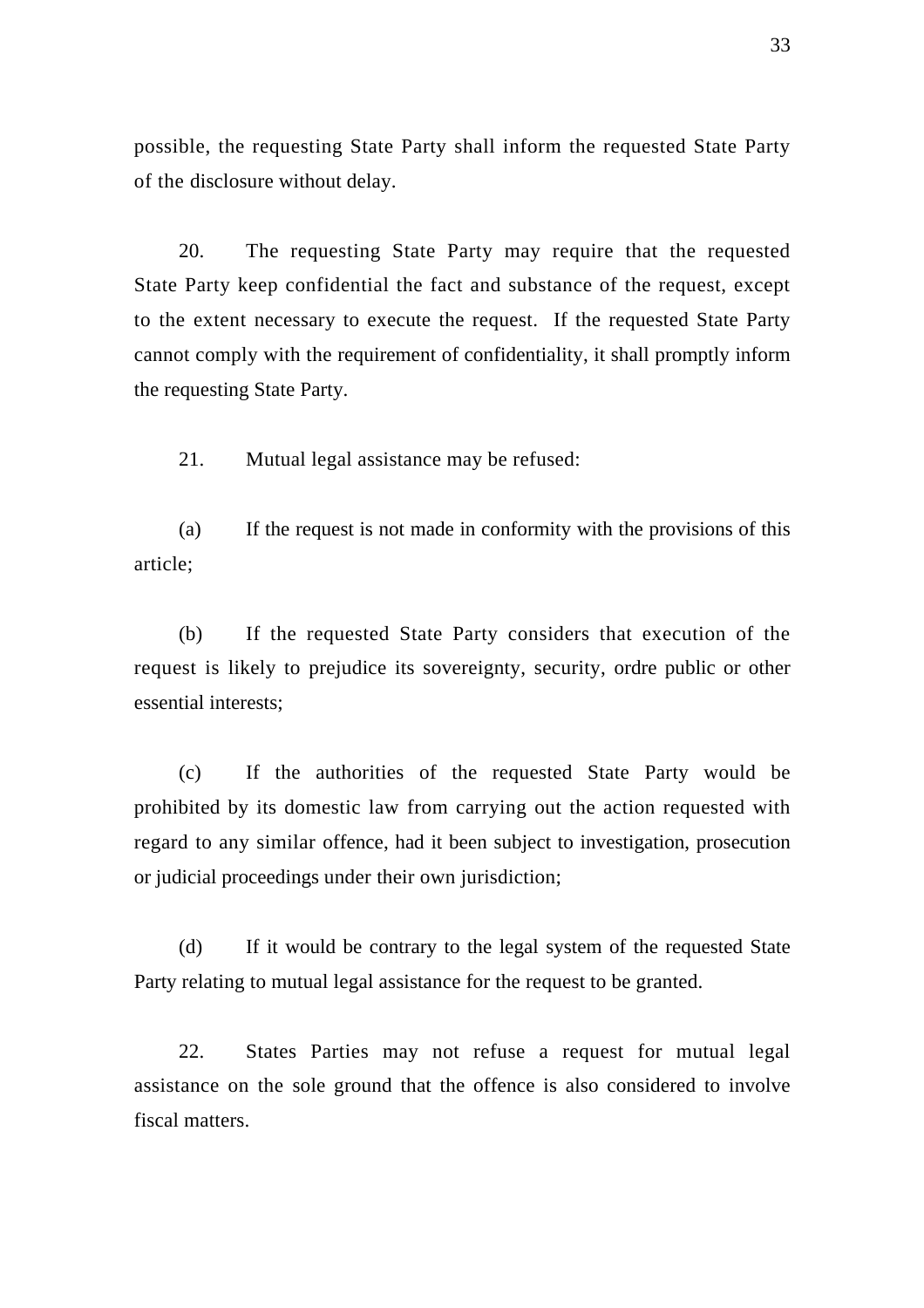23. Reasons shall be given for any refusal of mutual legal assistance.

 24. The requested State Party shall execute the request for mutual legal assistance as soon as possible and shall take as full account as possible of any deadlines suggested by the requesting State Party and for which reasons are given, preferably in the request. The requested State Party shall respond to reasonable requests by the requesting State Party on progress of its handling of the request. The requesting State Party shall promptly inform the requested State Party when the assistance sought is no longer required.

 25. Mutual legal assistance may be postponed by the requested State Party on the ground that it interferes with an ongoing investigation, prosecution or judicial proceeding.

 26. Before refusing a request pursuant to paragraph 21 of this article or postponing its execution pursuant to paragraph 25 of this article, the requested State Party shall consult with the requesting State Party to consider whether assistance may be granted subject to such terms and conditions as it deems necessary. If the requesting State Party accepts assistance subject to those conditions, it shall comply with the conditions.

 27. Without prejudice to the application of paragraph 12 of this article, a witness, expert or other person who, at the request of the requesting State Party, consents to give evidence in a proceeding or to assist in an investigation, prosecution or judicial proceeding in the territory of the requesting State Party shall not be prosecuted, detained, punished or subjected to any other restriction of his or her personal liberty in that territory in respect of acts, omissions or convictions prior to his or her departure from the territory of the requested State Party. Such safe conduct shall cease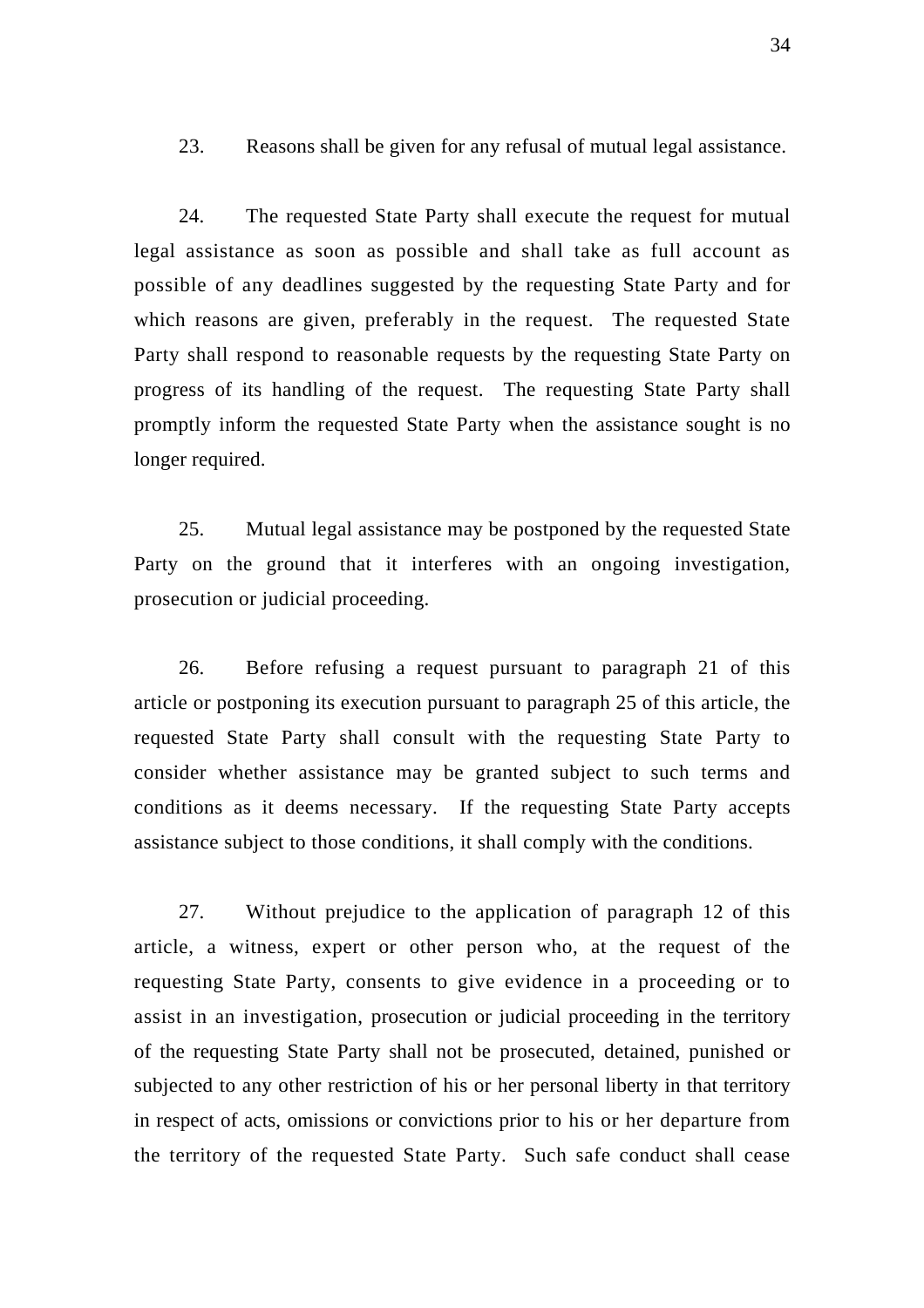when the witness, expert or other person having had, for a period of fifteen consecutive days or for any period agreed upon by the States Parties from the date on which he or she has been officially informed that his or her presence is no longer required by the judicial authorities, an opportunity of leaving, has nevertheless remained voluntarily in the territory of the requesting State Party or, having left it, has returned of his or her own free will.

 28. The ordinary costs of executing a request shall be borne by the requested State Party, unless otherwise agreed by the States Parties concerned. If expenses of a substantial or extraordinary nature are or will be required to fulfil the request, the States Parties shall consult to determine the terms and conditions under which the request will be executed, as well as the manner in which the costs shall be borne.

29. The requested State Party:

 (a) Shall provide to the requesting State Party copies of government records, documents or information in its possession that under its domestic law are available to the general public;

 (b) May, at its discretion, provide to the requesting State Party in whole, in part or subject to such conditions as it deems appropriate, copies of any government records, documents or information in its possession that under its domestic law are not available to the general public.

 30. States Parties shall consider, as may be necessary, the possibility of concluding bilateral or multilateral agreements or arrangements that would serve the purposes of, give practical effect to or enhance the provisions of this article.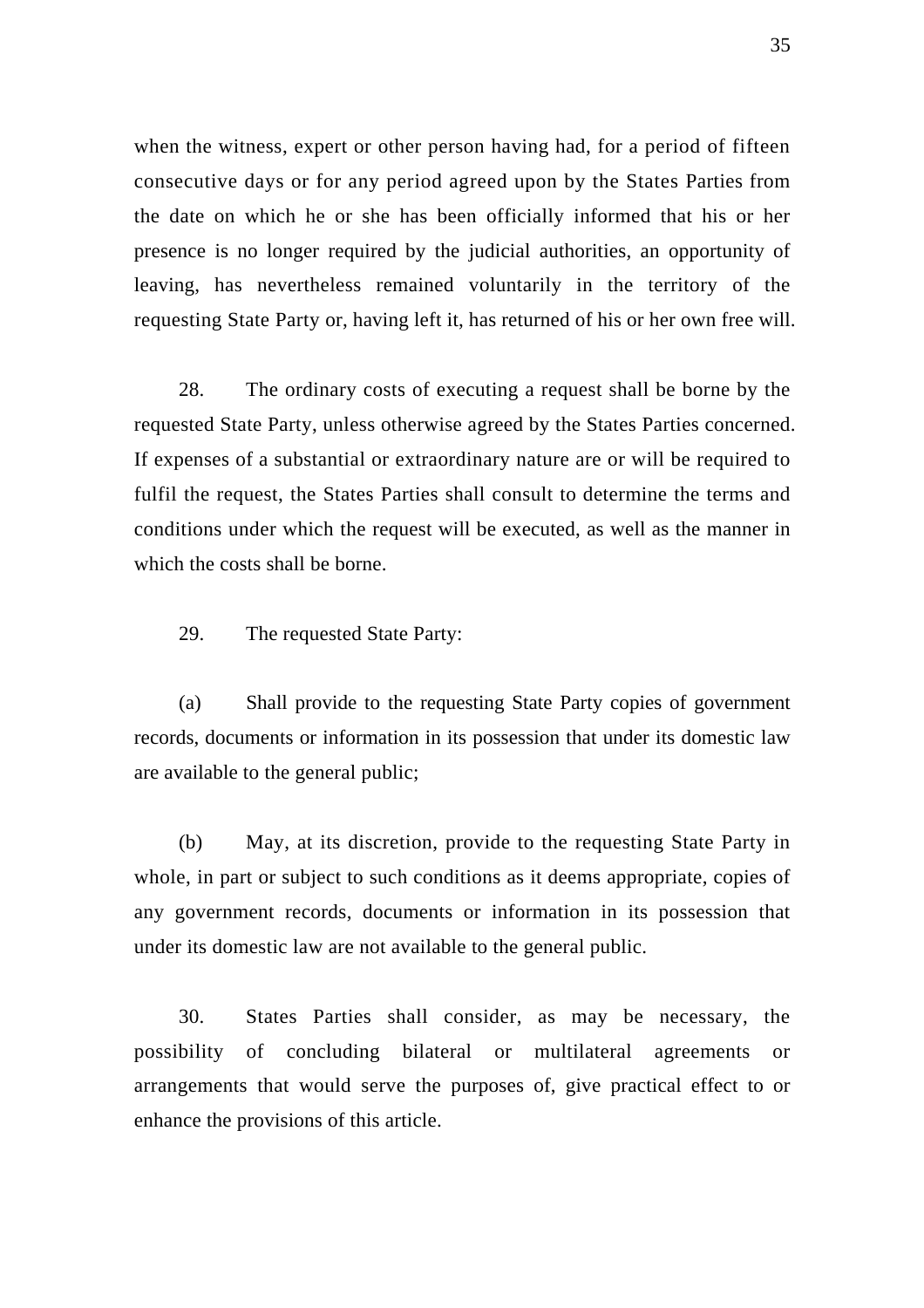#### *Joint investigations*

 States Parties shall consider concluding bilateral or multilateral agreements or arrangements whereby, in relation to matters that are the subject of investigations, prosecutions or judicial proceedings in one or more States, the competent authorities concerned may establish joint investigative bodies. In the absence of such agreements or arrangements, joint investigations may be undertaken by agreement on a case-by-case basis. The States Parties involved shall ensure that the sovereignty of the State Party in whose territory such investigation is to take place is fully respected.

## *Article 20*

### *Special investigative techniques*

 1. If permitted by the basic principles of its domestic legal system, each State Party shall, within its possibilities and under the conditions prescribed by its domestic law, take the necessary measures to allow for the appropriate use of controlled delivery and, where it deems appropriate, for the use of other special investigative techniques, such as electronic or other forms of surveillance and undercover operations, by its competent authorities in its territory for the purpose of effectively combating organized crime.

 2. For the purpose of investigating the offences covered by this Convention, States Parties are encouraged to conclude, when necessary, appropriate bilateral or multilateral agreements or arrangements for using such special investigative techniques in the context of cooperation at the international level. Such agreements or arrangements shall be concluded and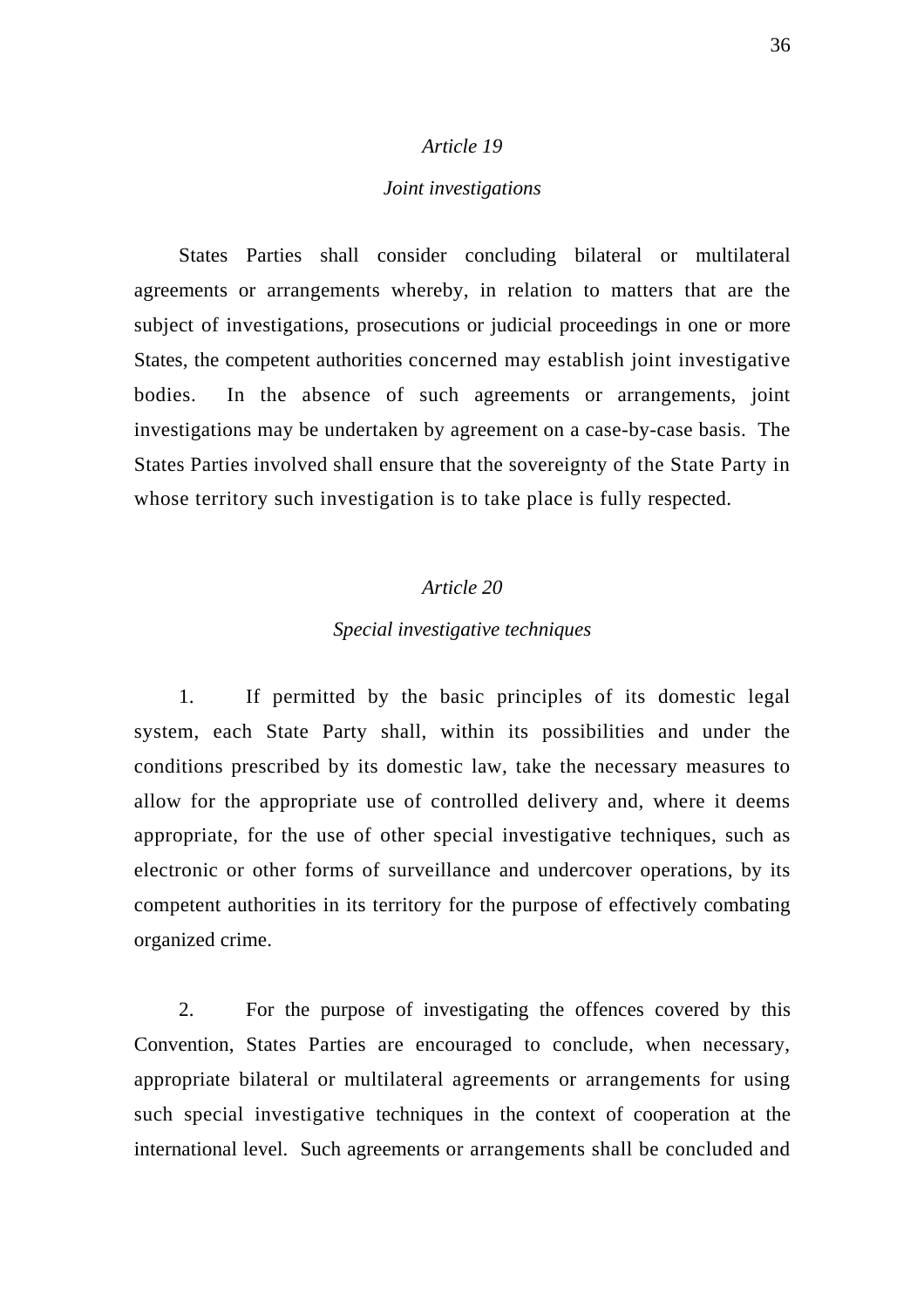implemented in full compliance with the principle of sovereign equality of States and shall be carried out strictly in accordance with the terms of those agreements or arrangements.

 3. In the absence of an agreement or arrangement as set forth in paragraph 2 of this article, decisions to use such special investigative techniques at the international level shall be made on a case-by-case basis and may, when necessary, take into consideration financial arrangements and understandings with respect to the exercise of jurisdiction by the States Parties concerned.

 4. Decisions to use controlled delivery at the international level may, with the consent of the States Parties concerned, include methods such as intercepting and allowing the goods to continue intact or be removed or replaced in whole or in part.

### *Article 21*

### *Transfer of criminal proceedings*

 States Parties shall consider the possibility of transferring to one another proceedings for the prosecution of an offence covered by this Convention in cases where such transfer is considered to be in the interests of the proper administration of justice, in particular in cases where several jurisdictions are involved, with a view to concentrating the prosecution.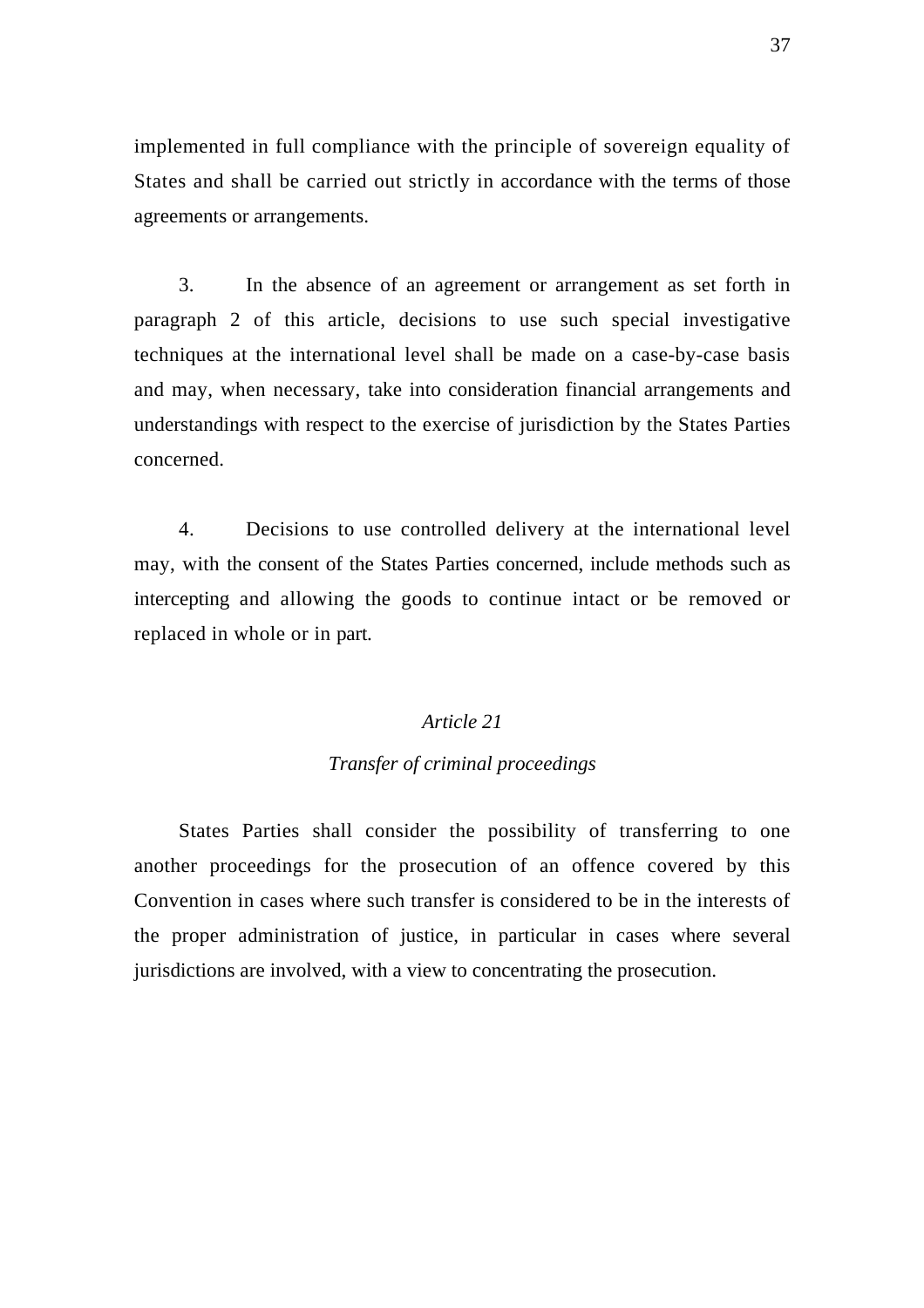#### *Establishment of criminal record*

 Each State Party may adopt such legislative or other measures as may be necessary to take into consideration, under such terms as and for the purpose that it deems appropriate, any previous conviction in another State of an alleged offender for the purpose of using such information in criminal proceedings relating to an offence covered by this Convention.

## *Article 23*

## *Criminalization of obstruction of justice*

 Each State Party shall adopt such legislative and other measures as may be necessary to establish as criminal offences, when committed intentionally:

 (a) The use of physical force, threats or intimidation or the promise, offering or giving of an undue advantage to induce false testimony or to interfere in the giving of testimony or the production of evidence in a proceeding in relation to the commission of offences covered by this Convention;

 (b) The use of physical force, threats or intimidation to interfere with the exercise of official duties by a justice or law enforcement official in relation to the commission of offences covered by this Convention. Nothing in this subparagraph shall prejudice the right of States Parties to have legislation that protects other categories of public officials.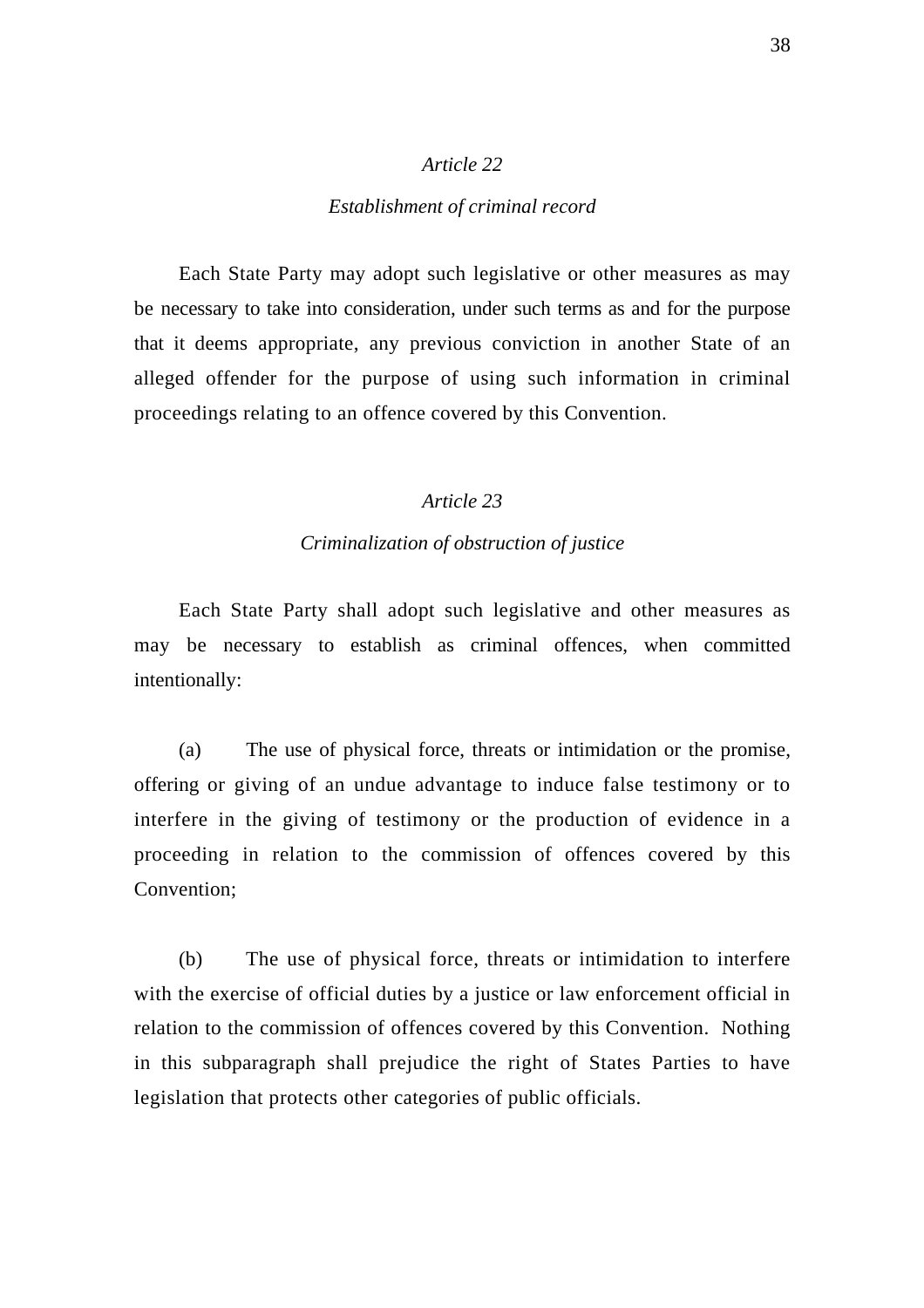### *Protection of witnesses*

 1. Each State Party shall take appropriate measures within its means to provide effective protection from potential retaliation or intimidation for witnesses in criminal proceedings who give testimony concerning offences covered by this Convention and, as appropriate, for their relatives and other persons close to them.

 2. The measures envisaged in paragraph 1 of this article may include, inter alia, without prejudice to the rights of the defendant, including the right to due process:

 (a) Establishing procedures for the physical protection of such persons, such as, to the extent necessary and feasible, relocating them and permitting, where appropriate, non-disclosure or limitations on the disclosure of information concerning the identity and whereabouts of such persons;

 (b) Providing evidentiary rules to permit witness testimony to be given in a manner that ensures the safety of the witness, such as permitting testimony to be given through the use of communications technology such as video links or other adequate means.

 3. States Parties shall consider entering into agreements or arrangements with other States for the relocation of persons referred to in paragraph 1 of this article.

 4. The provisions of this article shall also apply to victims insofar as they are witnesses.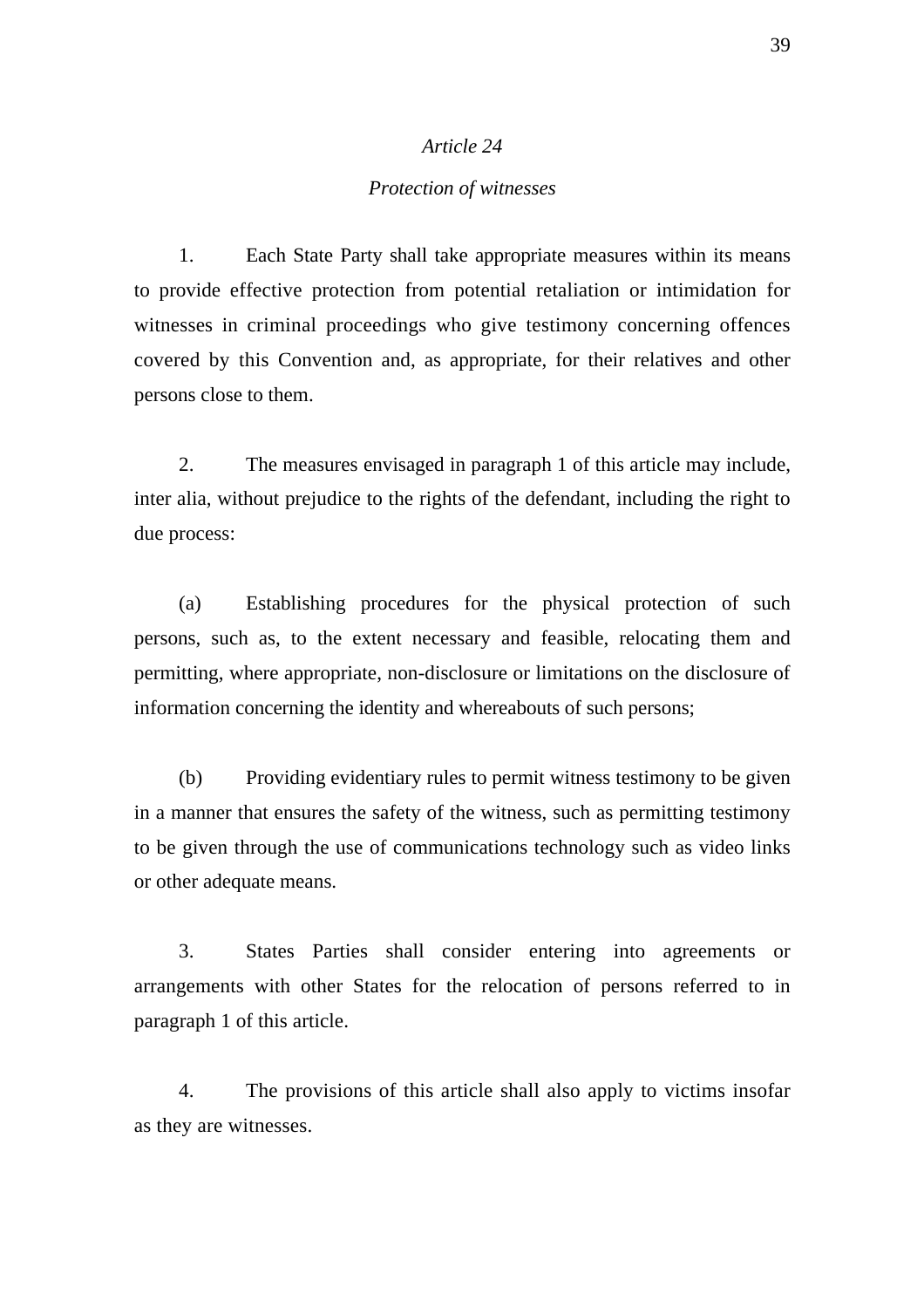### *Assistance to and protection of victims*

 1. Each State Party shall take appropriate measures within its means to provide assistance and protection to victims of offences covered by this Convention, in particular in cases of threat of retaliation or intimidation.

 2. Each State Party shall establish appropriate procedures to provide access to compensation and restitution for victims of offences covered by this Convention.

 3. Each State Party shall, subject to its domestic law, enable views and concerns of victims to be presented and considered at appropriate stages of criminal proceedings against offenders in a manner not prejudicial to the rights of the defence.

# *Article 26*

### *Measures to enhance cooperation with law enforcement authorities*

 1. Each State Party shall take appropriate measures to encourage persons who participate or who have participated in organized criminal groups:

 (a) To supply information useful to competent authorities for investigative and evidentiary purposes on such matters as:

(i) The identity, nature, composition, structure, location or activities of organized criminal groups;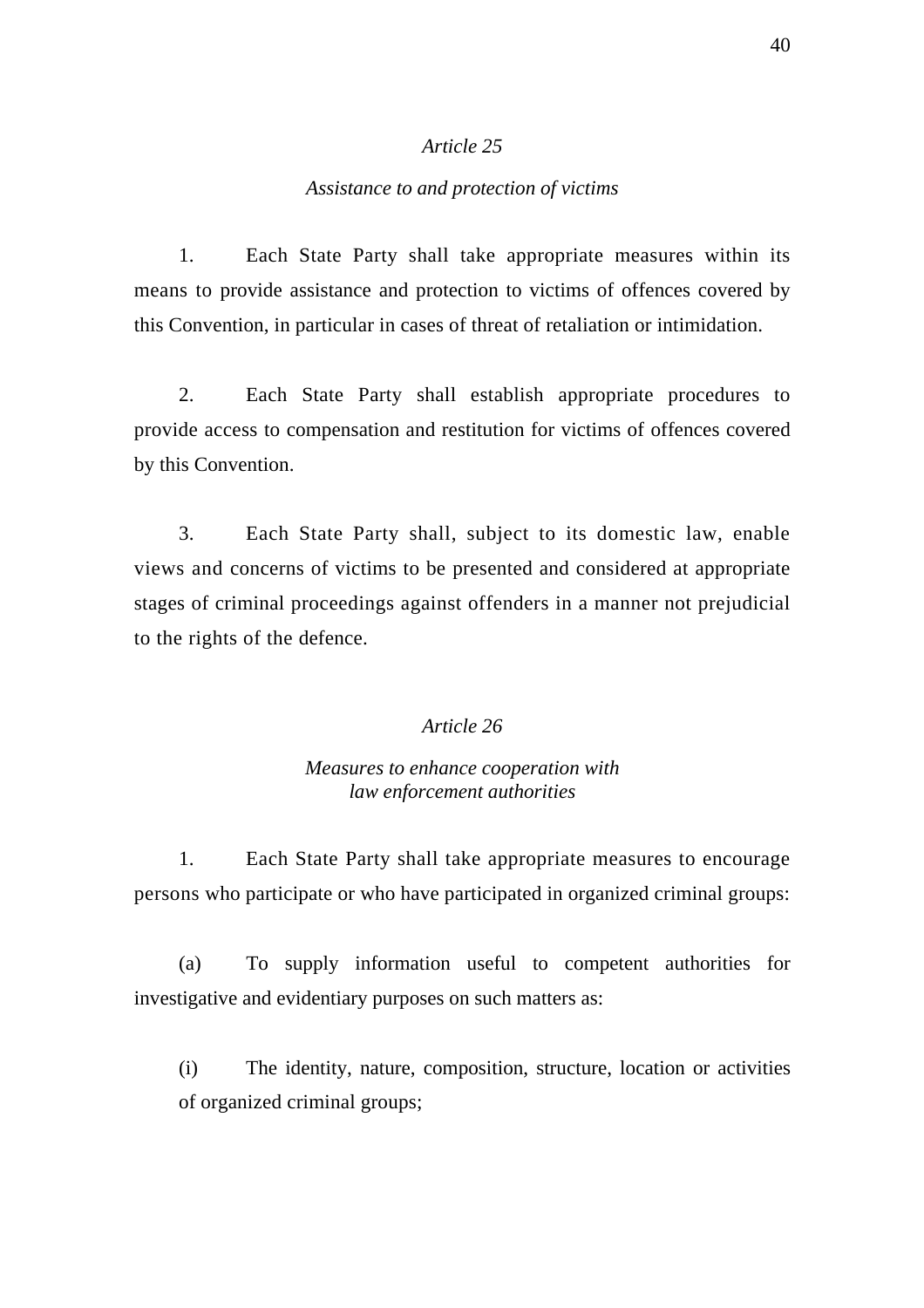(ii) Links, including international links, with other organized criminal groups;

(iii) Offences that organized criminal groups have committed or may commit;

 (b) To provide factual, concrete help to competent authorities that may contribute to depriving organized criminal groups of their resources or of the proceeds of crime.

 2. Each State Party shall consider providing for the possibility, in appropriate cases, of mitigating punishment of an accused person who provides substantial cooperation in the investigation or prosecution of an offence covered by this Convention.

 3. Each State Party shall consider providing for the possibility, in accordance with fundamental principles of its domestic law, of granting immunity from prosecution to a person who provides substantial cooperation in the investigation or prosecution of an offence covered by this Convention.

 4. Protection of such persons shall be as provided for in article 24 of this Convention.

 5. Where a person referred to in paragraph 1 of this article located in one State Party can provide substantial cooperation to the competent authorities of another State Party, the States Parties concerned may consider entering into agreements or arrangements, in accordance with their domestic law, concerning the potential provision by the other State Party of the treatment set forth in paragraphs 2 and 3 of this article.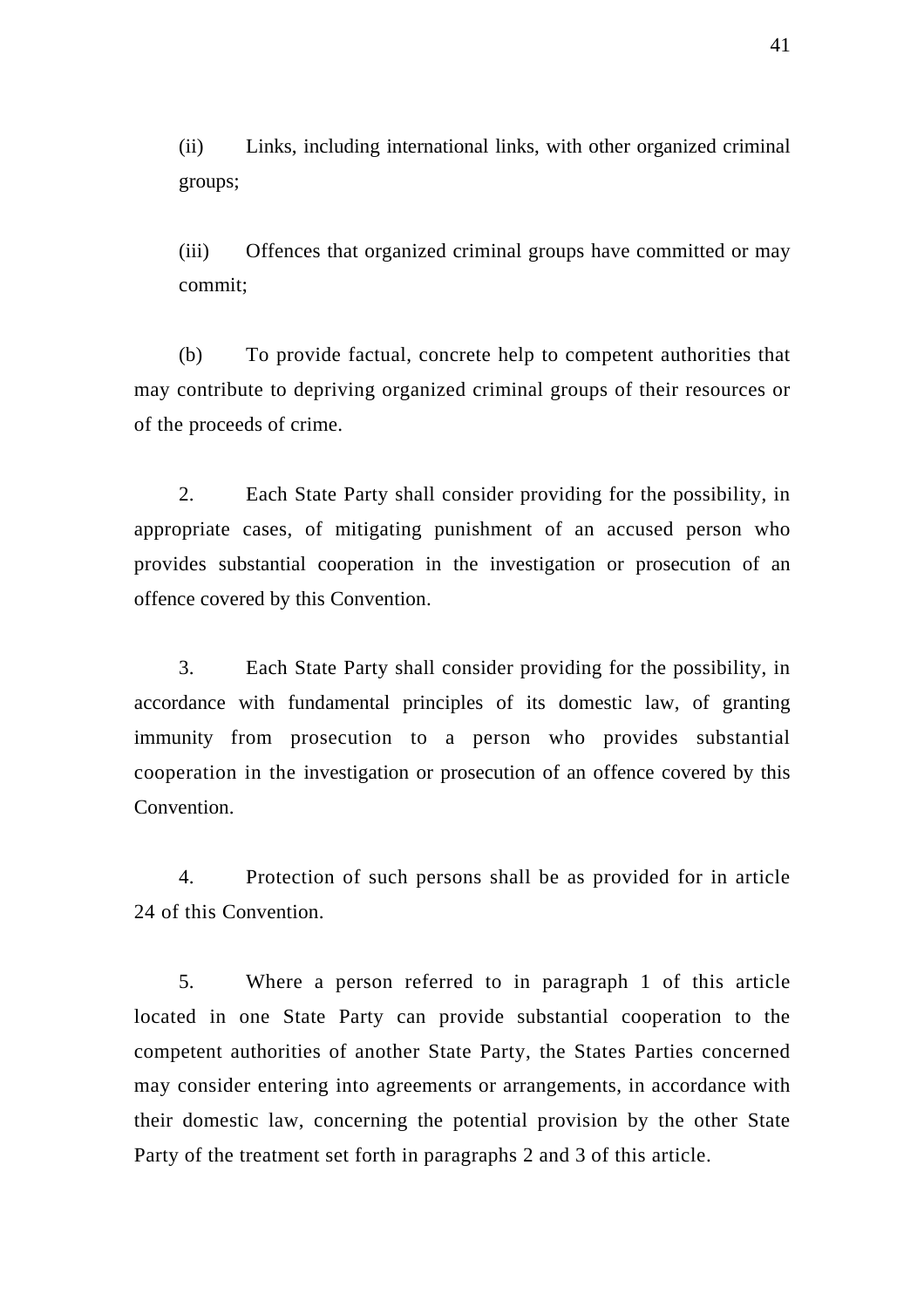### *Law enforcement cooperation*

 1. States Parties shall cooperate closely with one another, consistent with their respective domestic legal and administrative systems, to enhance the effectiveness of law enforcement action to combat the offences covered by this Convention. Each State Party shall, in particular, adopt effective measures:

 (a) To enhance and, where necessary, to establish channels of communication between their competent authorities, agencies and services in order to facilitate the secure and rapid exchange of information concerning all aspects of the offences covered by this Convention, including, if the States Parties concerned deem it appropriate, links with other criminal activities;

 (b) To cooperate with other States Parties in conducting inquiries with respect to offences covered by this Convention concerning:

(i) The identity, whereabouts and activities of persons suspected of involvement in such offences or the location of other persons concerned;

(ii) The movement of proceeds of crime or property derived from the commission of such offences;

(iii) The movement of property, equipment or other instrumentalities used or intended for use in the commission of such offences;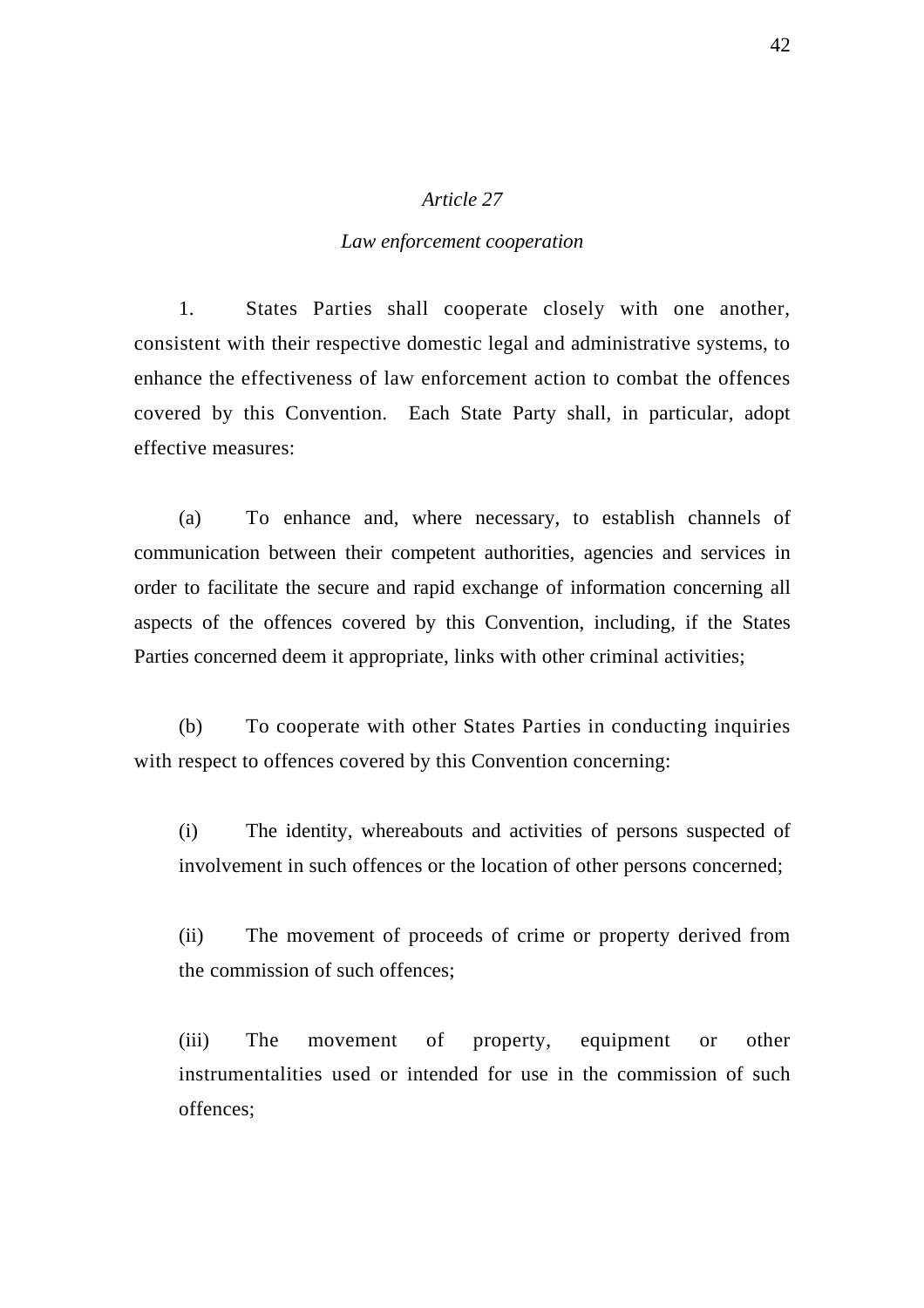(c) To provide, when appropriate, necessary items or quantities of substances for analytical or investigative purposes;

 (d) To facilitate effective coordination between their competent authorities, agencies and services and to promote the exchange of personnel and other experts, including, subject to bilateral agreements or arrangements between the States Parties concerned, the posting of liaison officers;

 (e) To exchange information with other States Parties on specific means and methods used by organized criminal groups, including, where applicable, routes and conveyances and the use of false identities, altered or false documents or other means of concealing their activities;

 (f) To exchange information and coordinate administrative and other measures taken as appropriate for the purpose of early identification of the offences covered by this Convention.

 2. With a view to giving effect to this Convention, States Parties shall consider entering into bilateral or multilateral agreements or arrangements on direct cooperation between their law enforcement agencies and, where such agreements or arrangements already exist, amending them. In the absence of such agreements or arrangements between the States Parties concerned, the Parties may consider this Convention as the basis for mutual law enforcement cooperation in respect of the offences covered by this Convention. Whenever appropriate, States Parties shall make full use of agreements or arrangements, including international or regional organizations, to enhance the cooperation between their law enforcement agencies.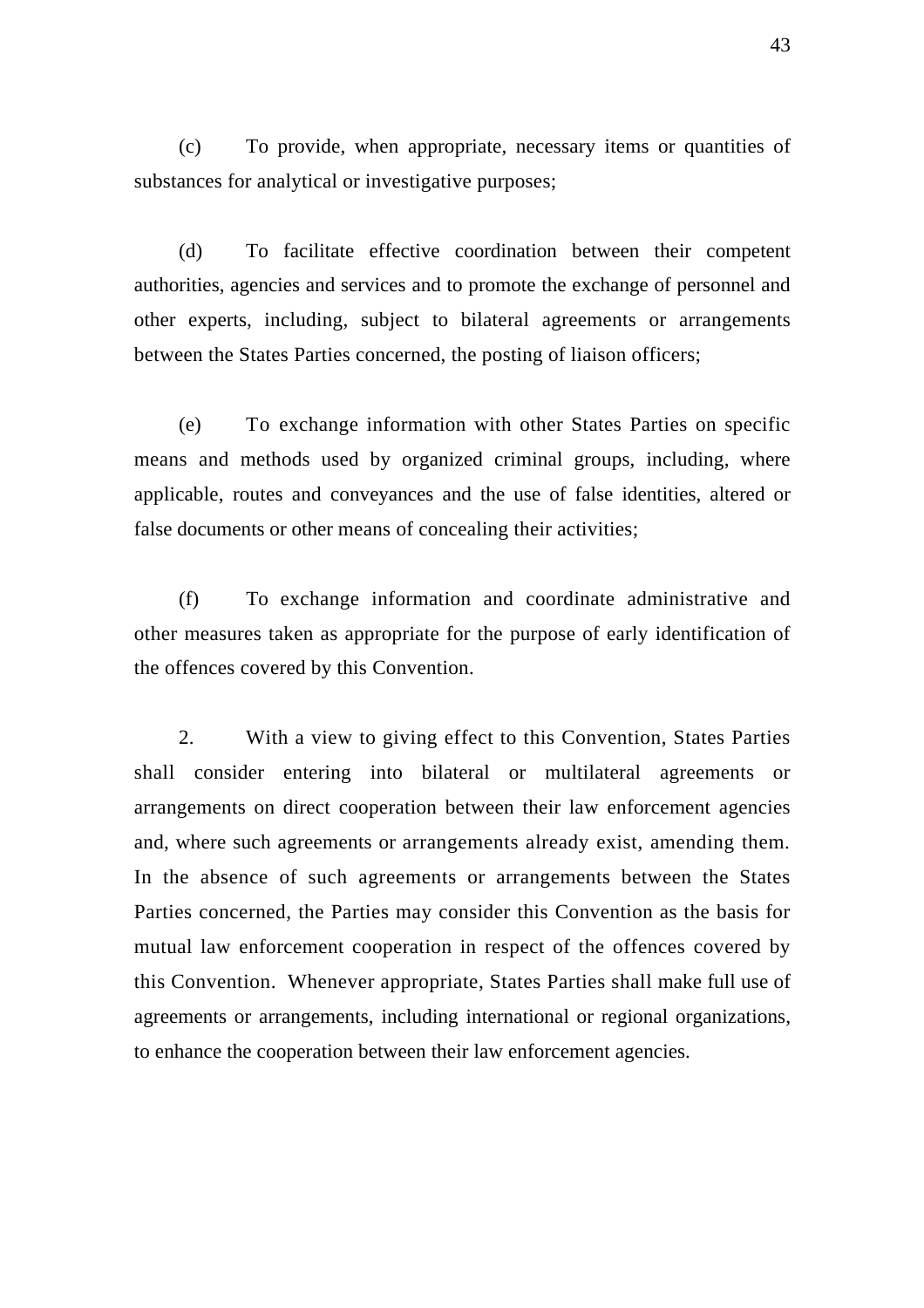3. States Parties shall endeavour to cooperate within their means to respond to transnational organized crime committed through the use of modern technology.

# *Article 28*

# *Collection, exchange and analysis of information on the nature of organized crime*

 1. Each State Party shall consider analysing, in consultation with the scientific and academic communities, trends in organized crime in its territory, the circumstances in which organized crime operates, as well as the professional groups and technologies involved.

 2. States Parties shall consider developing and sharing analytical expertise concerning organized criminal activities with each other and through international and regional organizations. For that purpose, common definitions, standards and methodologies should be developed and applied as appropriate.

 3. Each State Party shall consider monitoring its policies and actual measures to combat organized crime and making assessments of their effectiveness and efficiency.

# *Article 29*

### *Training and technical assistance*

 1. Each State Party shall, to the extent necessary, initiate, develop or improve specific training programmes for its law enforcement personnel, including prosecutors, investigating magistrates and customs personnel, and other personnel charged with the prevention, detection and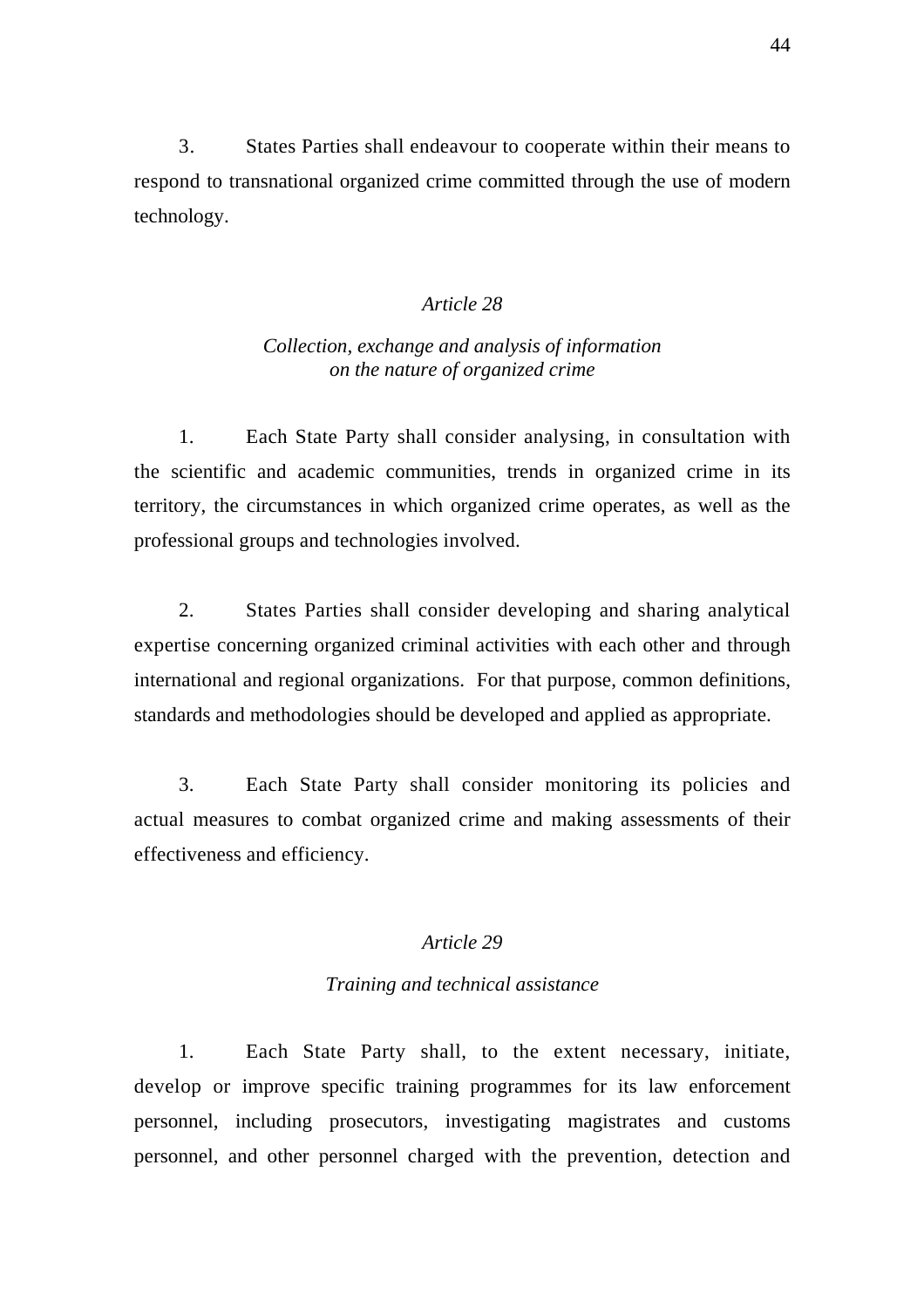control of the offences covered by this Convention. Such programmes may include secondments and exchanges of staff. Such programmes shall deal, in particular and to the extent permitted by domestic law, with the following:

 (a) Methods used in the prevention, detection and control of the offences covered by this Convention;

 (b) Routes and techniques used by persons suspected of involvement in offences covered by this Convention, including in transit States, and appropriate countermeasures;

(c) Monitoring of the movement of contraband;

 (d) Detection and monitoring of the movements of proceeds of crime, property, equipment or other instrumentalities and methods used for the transfer, concealment or disguise of such proceeds, property, equipment or other instrumentalities, as well as methods used in combating money-laundering and other financial crimes;

(e) Collection of evidence;

(f) Control techniques in free trade zones and free ports;

 (g) Modern law enforcement equipment and techniques, including electronic surveillance, controlled deliveries and undercover operations;

 (h) Methods used in combating transnational organized crime committed through the use of computers, telecommunications networks or other forms of modern technology; and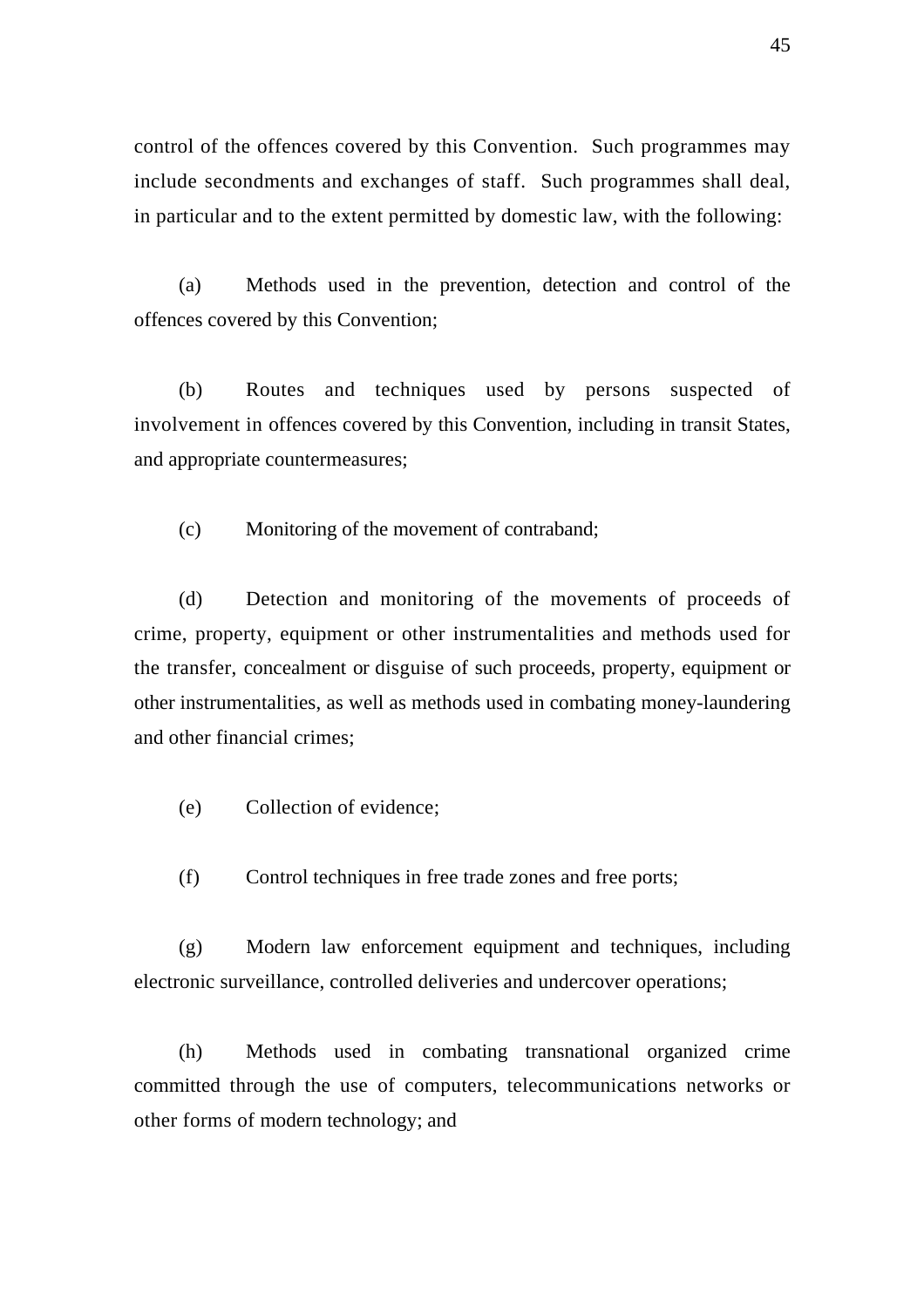(i) Methods used in the protection of victims and witnesses.

 2. States Parties shall assist one another in planning and implementing research and training programmes designed to share expertise in the areas referred to in paragraph 1 of this article and to that end shall also, when appropriate, use regional and international conferences and seminars to promote cooperation and to stimulate discussion on problems of mutual concern, including the special problems and needs of transit States.

 3. States Parties shall promote training and technical assistance that will facilitate extradition and mutual legal assistance. Such training and technical assistance may include language training, secondments and exchanges between personnel in central authorities or agencies with relevant responsibilities.

 4. In the case of existing bilateral and multilateral agreements or arrangements, States Parties shall strengthen, to the extent necessary, efforts to maximize operational and training activities within international and regional organizations and within other relevant bilateral and multilateral agreements or arrangements.

# *Article 30*

### *Other measures: implementation of the Convention through economic development and technical assistance*

 1. States Parties shall take measures conducive to the optimal implementation of this Convention to the extent possible, through international cooperation, taking into account the negative effects of organized crime on society in general, in particular on sustainable development.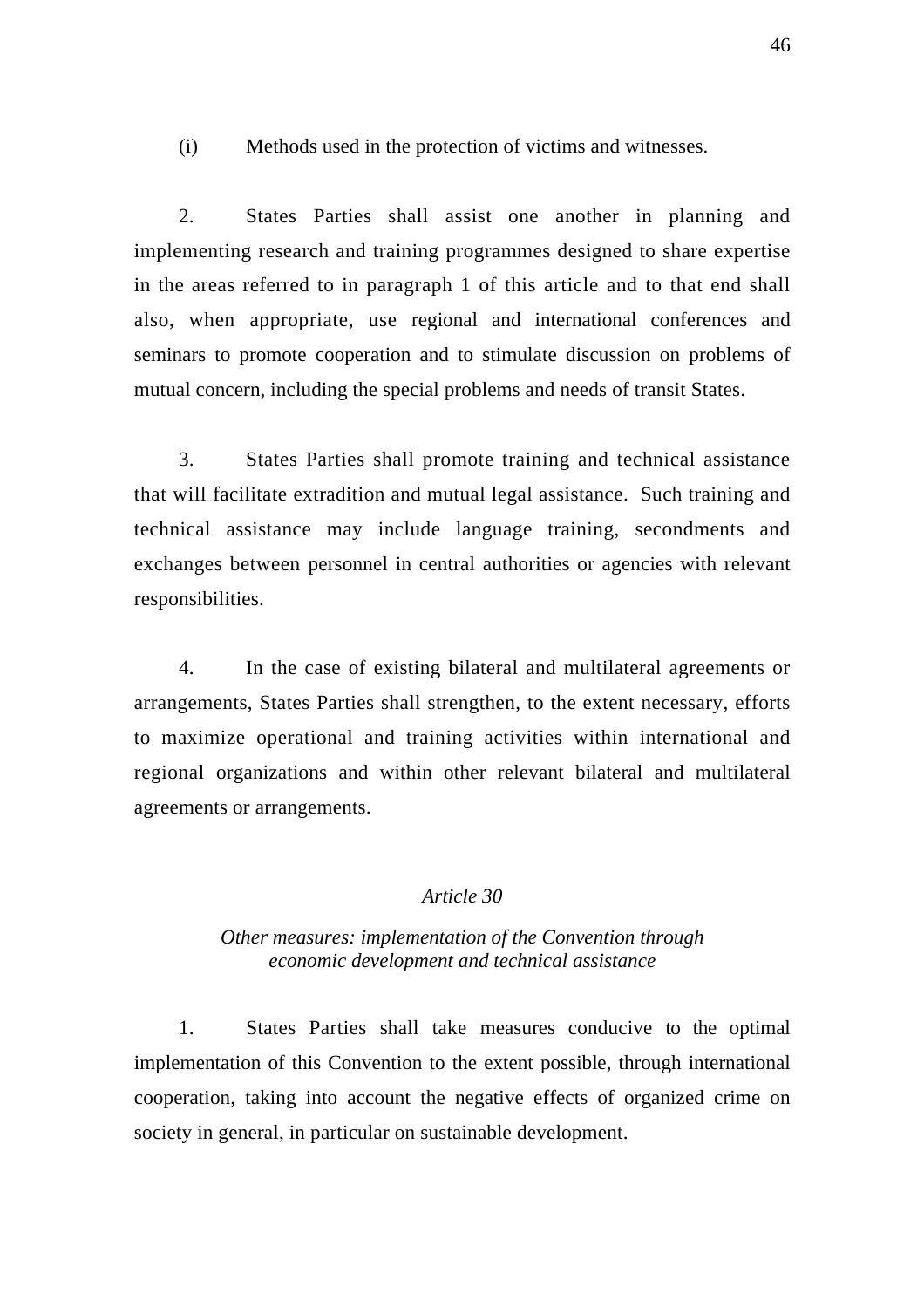2. States Parties shall make concrete efforts to the extent possible and in coordination with each other, as well as with international and regional organizations:

 (a) To enhance their cooperation at various levels with developing countries, with a view to strengthening the capacity of the latter to prevent and combat transnational organized crime;

 (b) To enhance financial and material assistance to support the efforts of developing countries to fight transnational organized crime effectively and to help them implement this Convention successfully;

 (c) To provide technical assistance to developing countries and countries with economies in transition to assist them in meeting their needs for the implementation of this Convention. To that end, States Parties shall endeavour to make adequate and regular voluntary contributions to an account specifically designated for that purpose in a United Nations funding mechanism. States Parties may also give special consideration, in accordance with their domestic law and the provisions of this Convention, to contributing to the aforementioned account a percentage of the money or of the corresponding value of proceeds of crime or property confiscated in accordance with the provisions of this Convention;

 (d) To encourage and persuade other States and financial institutions as appropriate to join them in efforts in accordance with this article, in particular by providing more training programmes and modern equipment to developing countries in order to assist them in achieving the objectives of this Convention.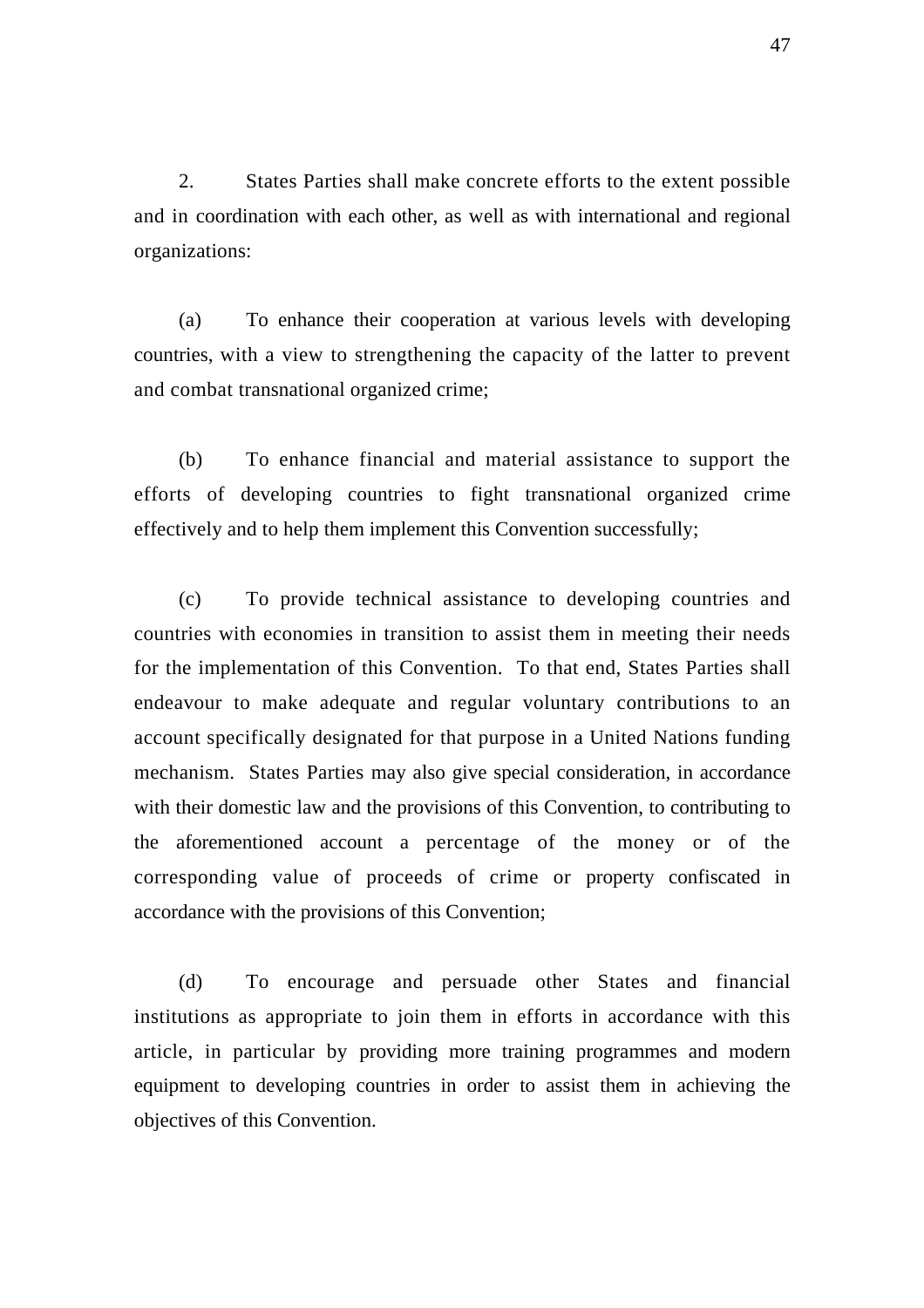3. To the extent possible, these measures shall be without prejudice to existing foreign assistance commitments or to other financial cooperation arrangements at the bilateral, regional or international level.

 4. States Parties may conclude bilateral or multilateral agreements or arrangements on material and logistical assistance, taking into consideration the financial arrangements necessary for the means of international cooperation provided for by this Convention to be effective and for the prevention, detection and control of transnational organized crime.

### *Article 31*

### *Prevention*

 1. States Parties shall endeavour to develop and evaluate national projects and to establish and promote best practices and policies aimed at the prevention of transnational organized crime.

 2. States Parties shall endeavour, in accordance with fundamental principles of their domestic law, to reduce existing or future opportunities for organized criminal groups to participate in lawful markets with proceeds of crime, through appropriate legislative, administrative or other measures. These measures should focus on:

 (a) The strengthening of cooperation between law enforcement agencies or prosecutors and relevant private entities, including industry;

 (b) The promotion of the development of standards and procedures designed to safeguard the integrity of public and relevant private entities, as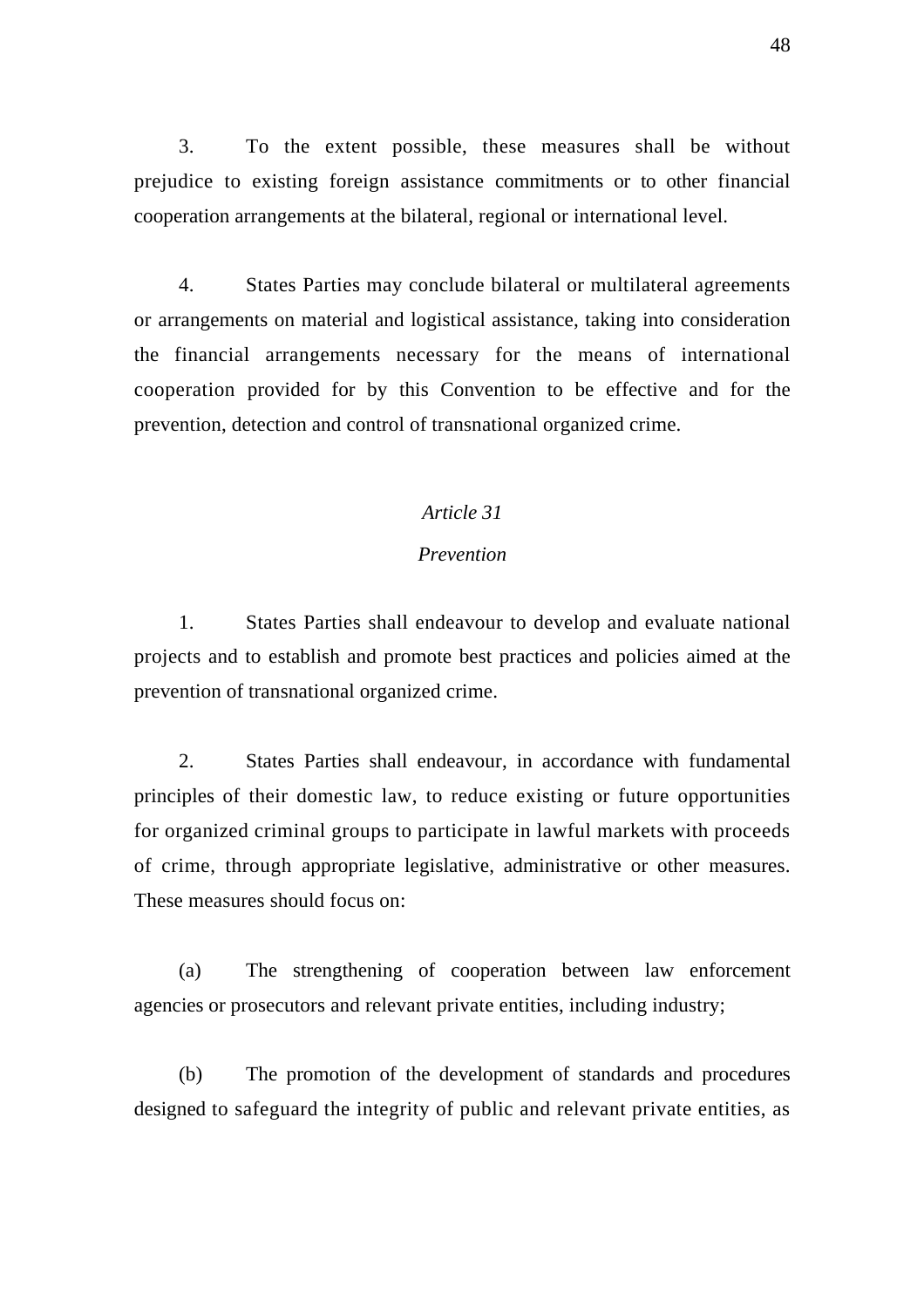well as codes of conduct for relevant professions, in particular lawyers, notaries public, tax consultants and accountants;

 (c) The prevention of the misuse by organized criminal groups of tender procedures conducted by public authorities and of subsidies and licences granted by public authorities for commercial activity;

 (d) The prevention of the misuse of legal persons by organized criminal groups; such measures could include:

(i) The establishment of public records on legal and natural persons involved in the establishment, management and funding of legal persons;

(ii) The introduction of the possibility of disqualifying by court order or any appropriate means for a reasonable period of time persons convicted of offences covered by this Convention from acting as directors of legal persons incorporated within their jurisdiction;

(iii) The establishment of national records of persons disqualified from acting as directors of legal persons; and

(iv) The exchange of information contained in the records referred to in subparagraphs (d) (i) and (iii) of this paragraph with the competent authorities of other States Parties.

 3. States Parties shall endeavour to promote the reintegration into society of persons convicted of offences covered by this Convention.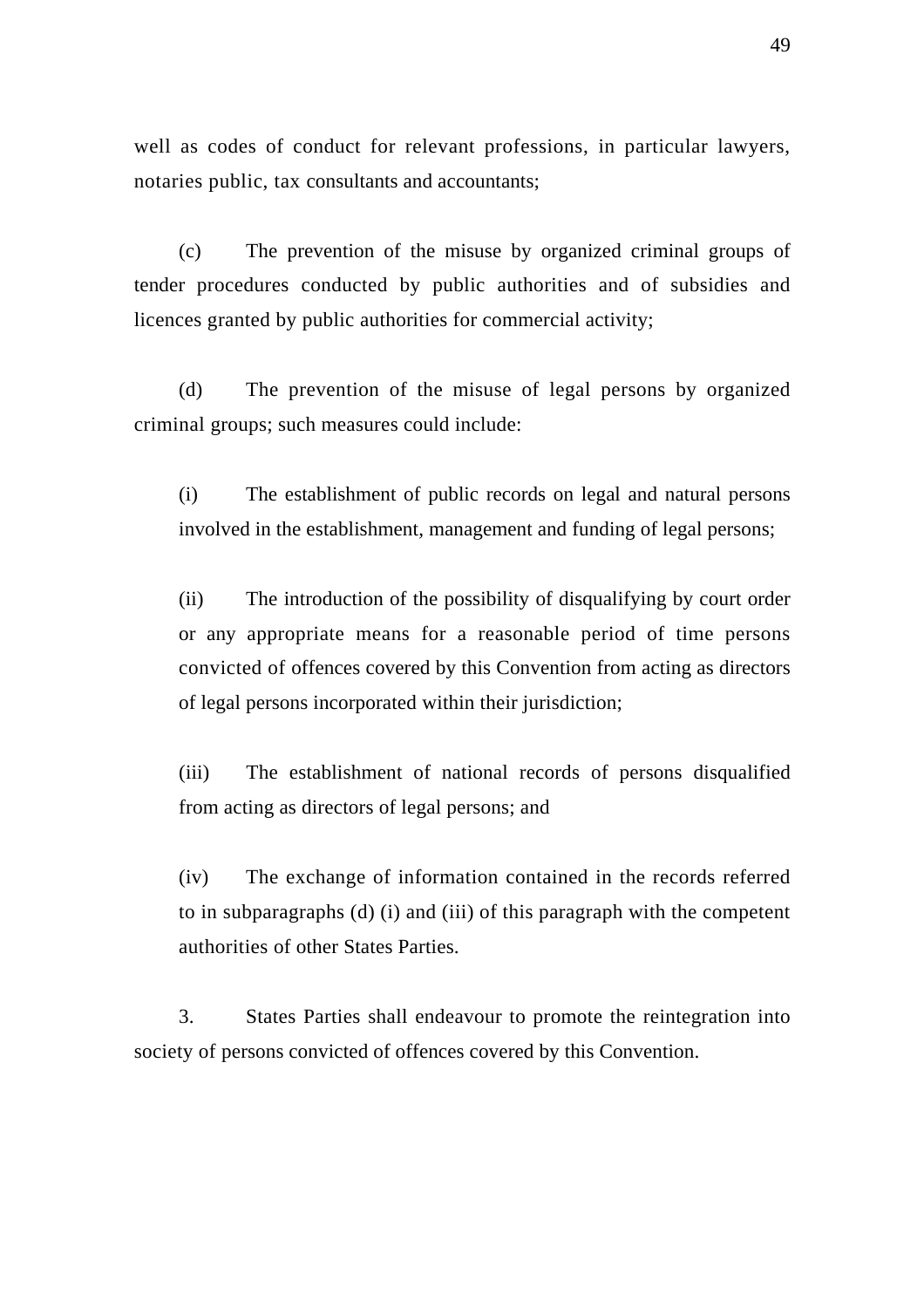4. States Parties shall endeavour to evaluate periodically existing relevant legal instruments and administrative practices with a view to detecting their vulnerability to misuse by organized criminal groups.

 5. States Parties shall endeavour to promote public awareness regarding the existence, causes and gravity of and the threat posed by transnational organized crime. Information may be disseminated where appropriate through the mass media and shall include measures to promote public participation in preventing and combating such crime.

 6. Each State Party shall inform the Secretary-General of the United Nations of the name and address of the authority or authorities that can assist other States Parties in developing measures to prevent transnational organized crime.

 7. States Parties shall, as appropriate, collaborate with each other and relevant international and regional organizations in promoting and developing the measures referred to in this article. This includes participation in international projects aimed at the prevention of transnational organized crime, for example by alleviating the circumstances that render socially marginalized groups vulnerable to the action of transnational organized crime.

# *Article 32*

#### *Conference of the Parties to the Convention*

 1. A Conference of the Parties to the Convention is hereby established to improve the capacity of States Parties to combat transnational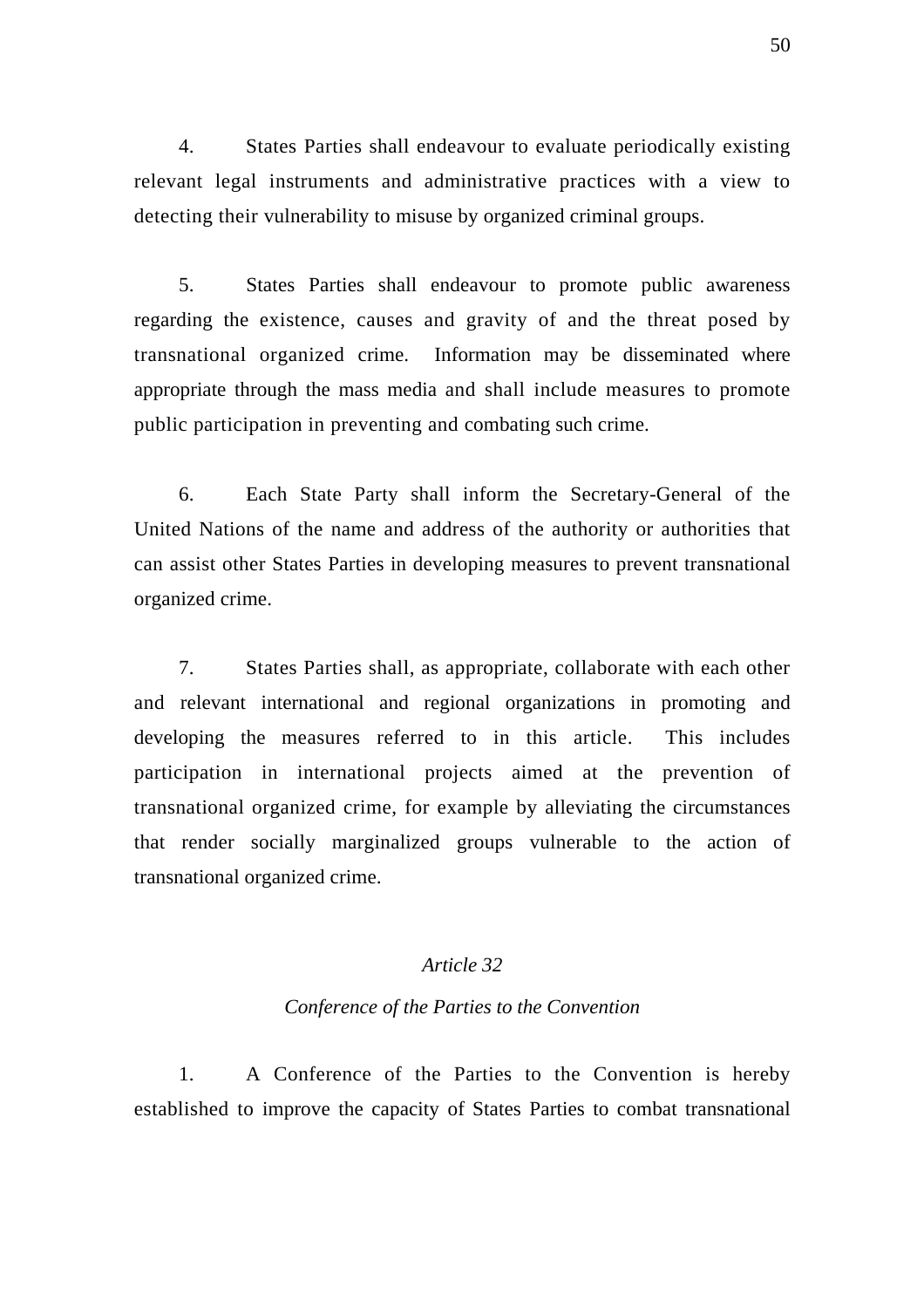organized crime and to promote and review the implementation of this Convention.

 2. The Secretary-General of the United Nations shall convene the Conference of the Parties not later than one year following the entry into force of this Convention. The Conference of the Parties shall adopt rules of procedure and rules governing the activities set forth in paragraphs 3 and 4 of this article (including rules concerning payment of expenses incurred in carrying out those activities).

 3. The Conference of the Parties shall agree upon mechanisms for achieving the objectives mentioned in paragraph 1 of this article, including:

 (a) Facilitating activities by States Parties under articles 29, 30 and 31 of this Convention, including by encouraging the mobilization of voluntary contributions;

 (b) Facilitating the exchange of information among States Parties on patterns and trends in transnational organized crime and on successful practices for combating it;

 (c) Cooperating with relevant international and regional organizations and non-governmental organizations;

(d) Reviewing periodically the implementation of this Convention;

 (e) Making recommendations to improve this Convention and its implementation.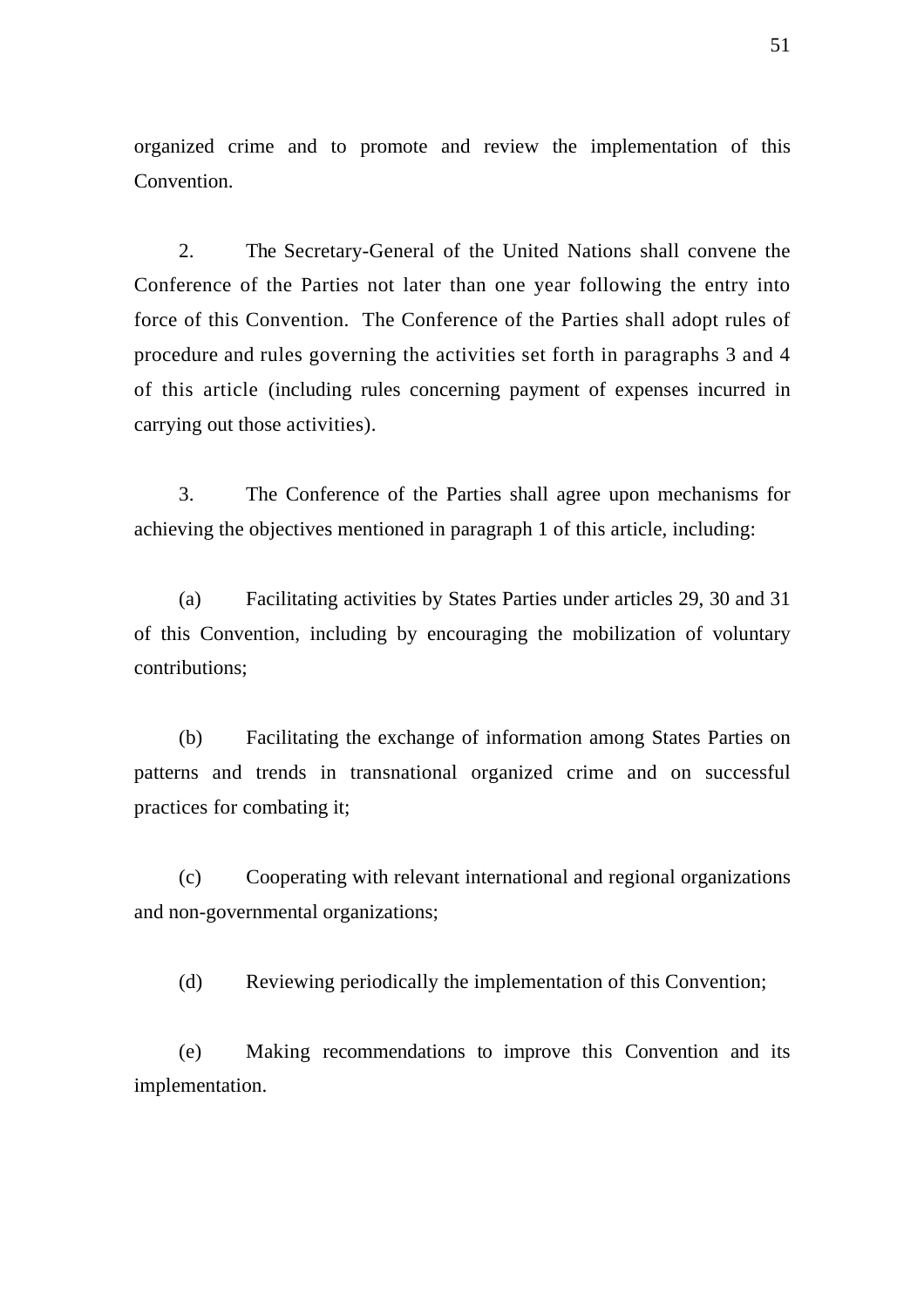4. For the purpose of paragraphs 3 (d) and (e) of this article, the Conference of the Parties shall acquire the necessary knowledge of the measures taken by States Parties in implementing this Convention and the difficulties encountered by them in doing so through information provided by them and through such supplemental review mechanisms as may be established by the Conference of the Parties.

 5. Each State Party shall provide the Conference of the Parties with information on its programmes, plans and practices, as well as legislative and administrative measures to implement this Convention, as required by the Conference of the Parties.

#### *Article 33*

### *Secretariat*

 1. The Secretary-General of the United Nations shall provide the necessary secretariat services to the Conference of the Parties to the **Convention** 

2. The secretariat shall:

 (a) Assist the Conference of the Parties in carrying out the activities set forth in article 32 of this Convention and make arrangements and provide the necessary services for the sessions of the Conference of the Parties;

 (b) Upon request, assist States Parties in providing information to the Conference of the Parties as envisaged in article 32, paragraph 5, of this Convention; and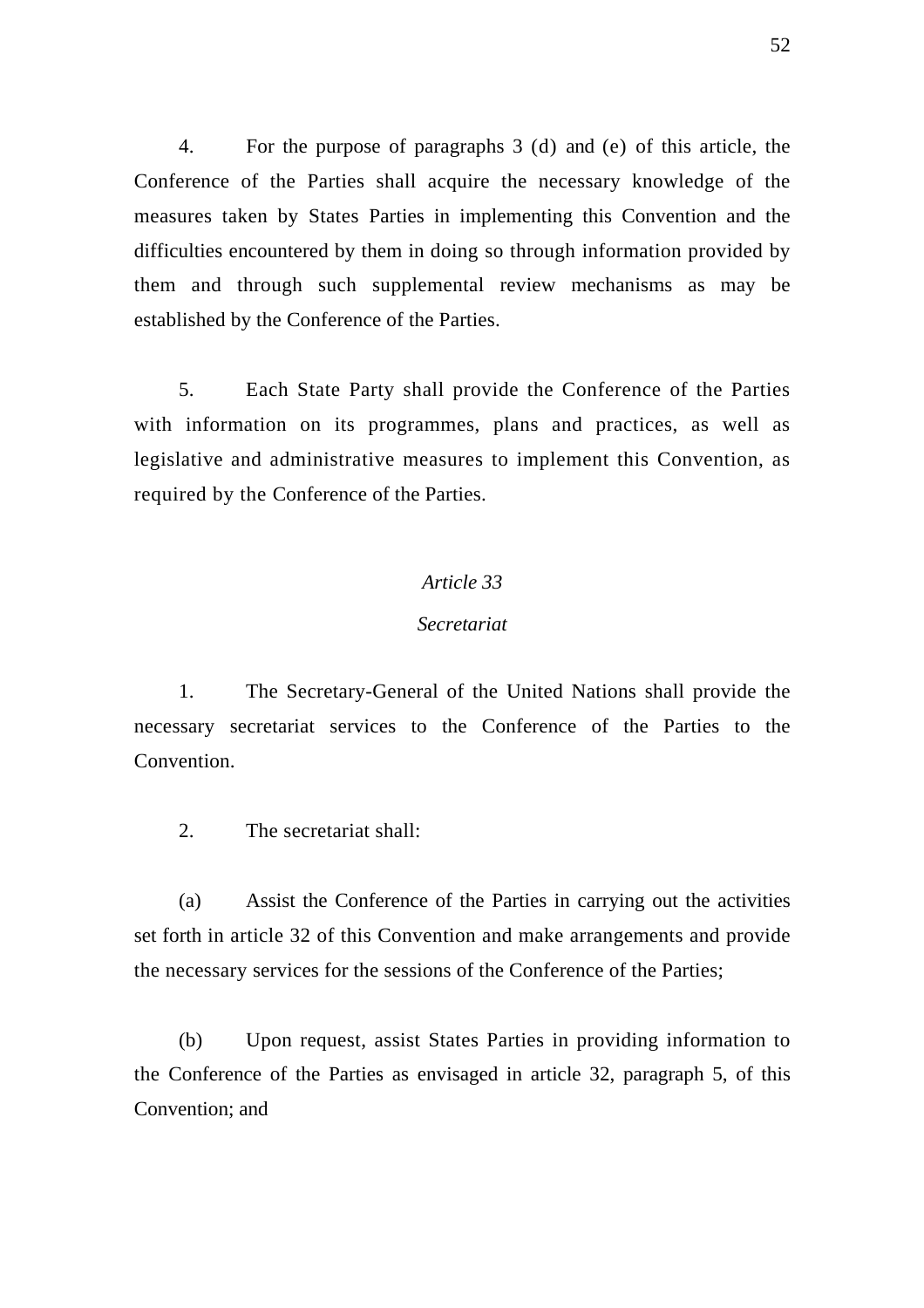(c) Ensure the necessary coordination with the secretariats of relevant international and regional organizations.

# *Article 34*

### *Implementation of the Convention*

 1. Each State Party shall take the necessary measures, including legislative and administrative measures, in accordance with fundamental principles of its domestic law, to ensure the implementation of its obligations under this Convention.

 2. The offences established in accordance with articles 5, 6, 8 and 23 of this Convention shall be established in the domestic law of each State Party independently of the transnational nature or the involvement of an organized criminal group as described in article 3, paragraph 1, of this Convention, except to the extent that article 5 of this Convention would require the involvement of an organized criminal group.

 3. Each State Party may adopt more strict or severe measures than those provided for by this Convention for preventing and combating transnational organized crime.

# *Article 35*

# *Settlement of disputes*

 1. States Parties shall endeavour to settle disputes concerning the interpretation or application of this Convention through negotiation.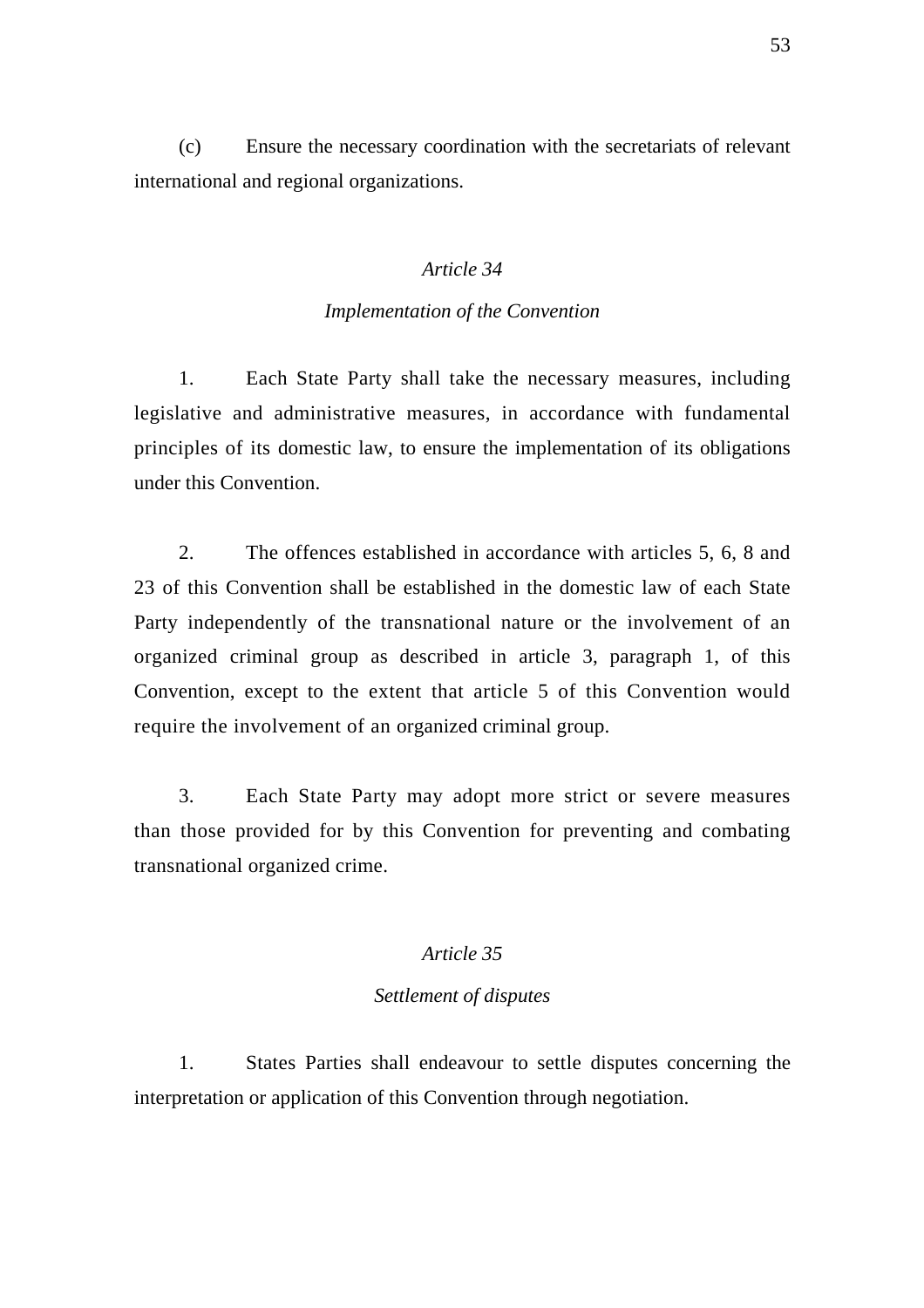2. Any dispute between two or more States Parties concerning the interpretation or application of this Convention that cannot be settled through negotiation within a reasonable time shall, at the request of one of those States Parties, be submitted to arbitration. If, six months after the date of the request for arbitration, those States Parties are unable to agree on the organization of the arbitration, any one of those States Parties may refer the dispute to the International Court of Justice by request in accordance with the Statute of the Court.

 3. Each State Party may, at the time of signature, ratification, acceptance or approval of or accession to this Convention, declare that it does not consider itself bound by paragraph 2 of this article. The other States Parties shall not be bound by paragraph 2 of this article with respect to any State Party that has made such a reservation.

 4. Any State Party that has made a reservation in accordance with paragraph 3 of this article may at any time withdraw that reservation by notification to the Secretary-General of the United Nations.

# *Article 36*

# *Signature, ratification, acceptance, approval and accession*

 1. This Convention shall be open to all States for signature from 12 to 15 December 2000 in Palermo, Italy, and thereafter at United Nations Headquarters in New York until 12 December 2002.

 2. This Convention shall also be open for signature by regional economic integration organizations provided that at least one member State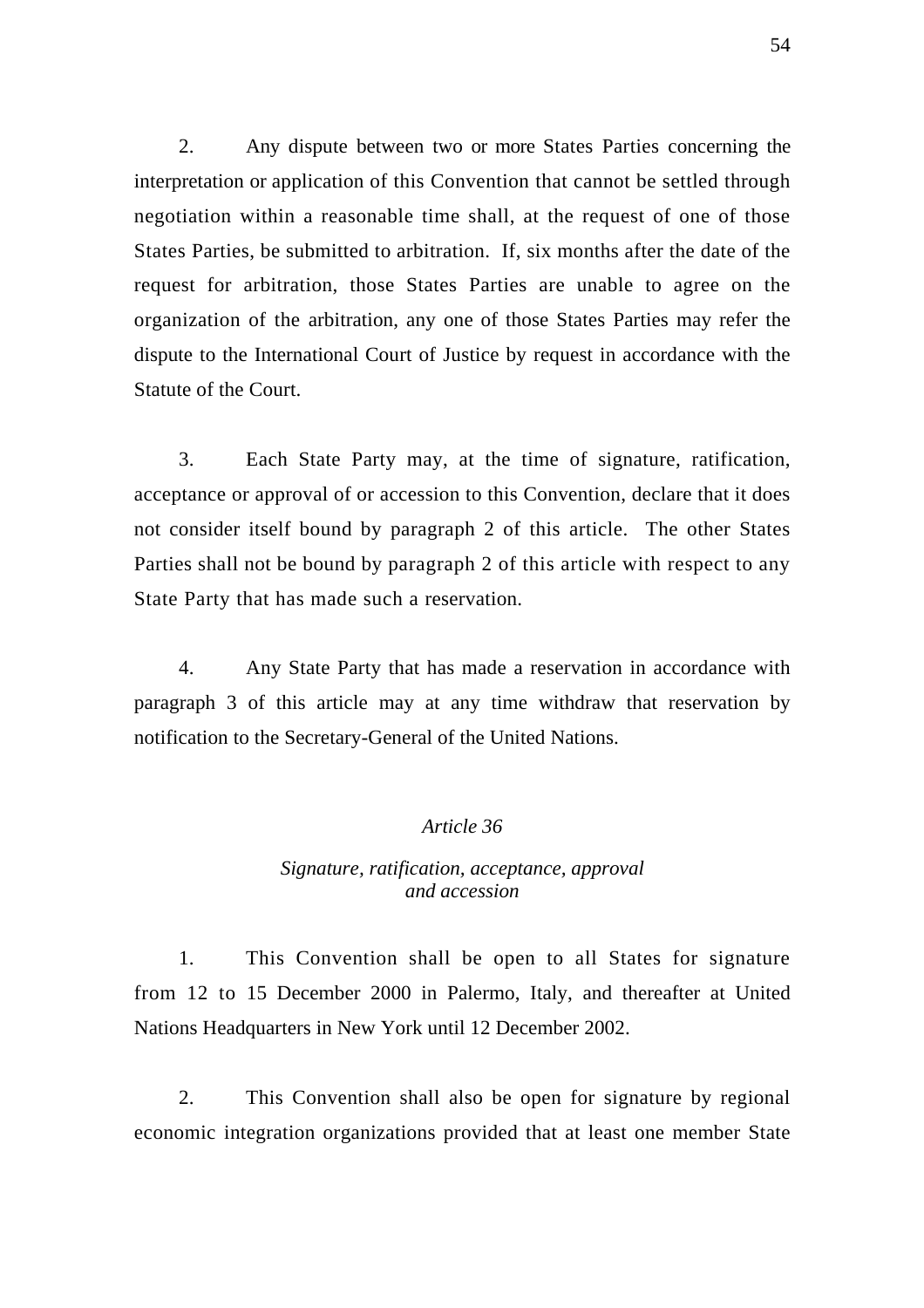of such organization has signed this Convention in accordance with paragraph 1 of this article.

 3. This Convention is subject to ratification, acceptance or approval. Instruments of ratification, acceptance or approval shall be deposited with the Secretary-General of the United Nations. A regional economic integration organization may deposit its instrument of ratification, acceptance or approval if at least one of its member States has done likewise. In that instrument of ratification, acceptance or approval, such organization shall declare the extent of its competence with respect to the matters governed by this Convention. Such organization shall also inform the depositary of any relevant modification in the extent of its competence.

 4. This Convention is open for accession by any State or any regional economic integration organization of which at least one member State is a Party to this Convention. Instruments of accession shall be deposited with the Secretary-General of the United Nations. At the time of its accession, a regional economic integration organization shall declare the extent of its competence with respect to matters governed by this Convention. Such organization shall also inform the depositary of any relevant modification in the extent of its competence.

# *Article 37*

#### *Relation with protocols*

 1. This Convention may be supplemented by one or more protocols.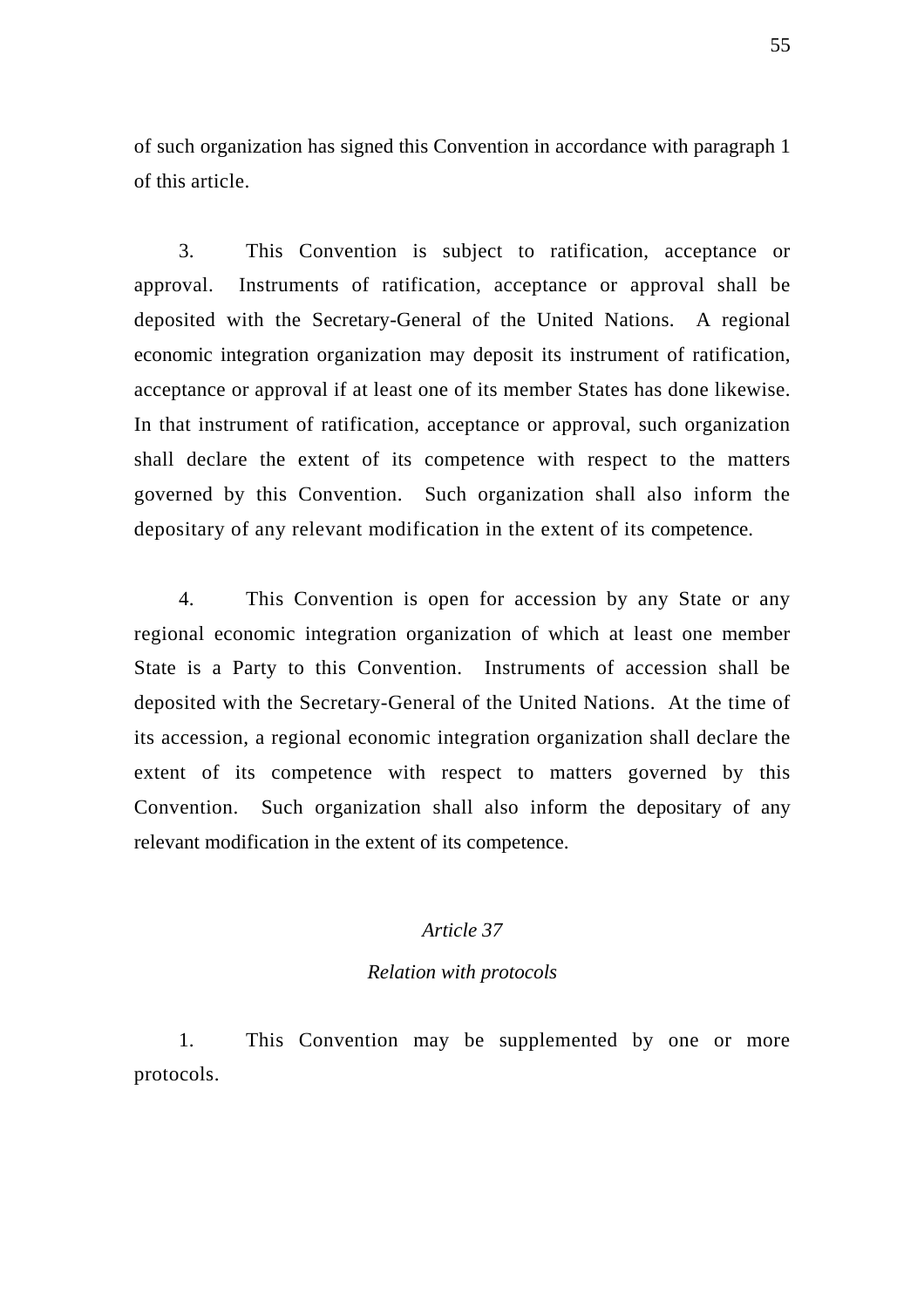2. In order to become a Party to a protocol, a State or a regional economic integration organization must also be a Party to this Convention.

 3. A State Party to this Convention is not bound by a protocol unless it becomes a Party to the protocol in accordance with the provisions thereof.

 4. Any protocol to this Convention shall be interpreted together with this Convention, taking into account the purpose of that protocol.

### *Article 38*

# *Entry into force*

 1. This Convention shall enter into force on the ninetieth day after the date of deposit of the fortieth instrument of ratification, acceptance, approval or accession. For the purpose of this paragraph, any instrument deposited by a regional economic integration organization shall not be counted as additional to those deposited by member States of such organization.

 2. For each State or regional economic integration organization ratifying, accepting, approving or acceding to this Convention after the deposit of the fortieth instrument of such action, this Convention shall enter into force on the thirtieth day after the date of deposit by such State or organization of the relevant instrument.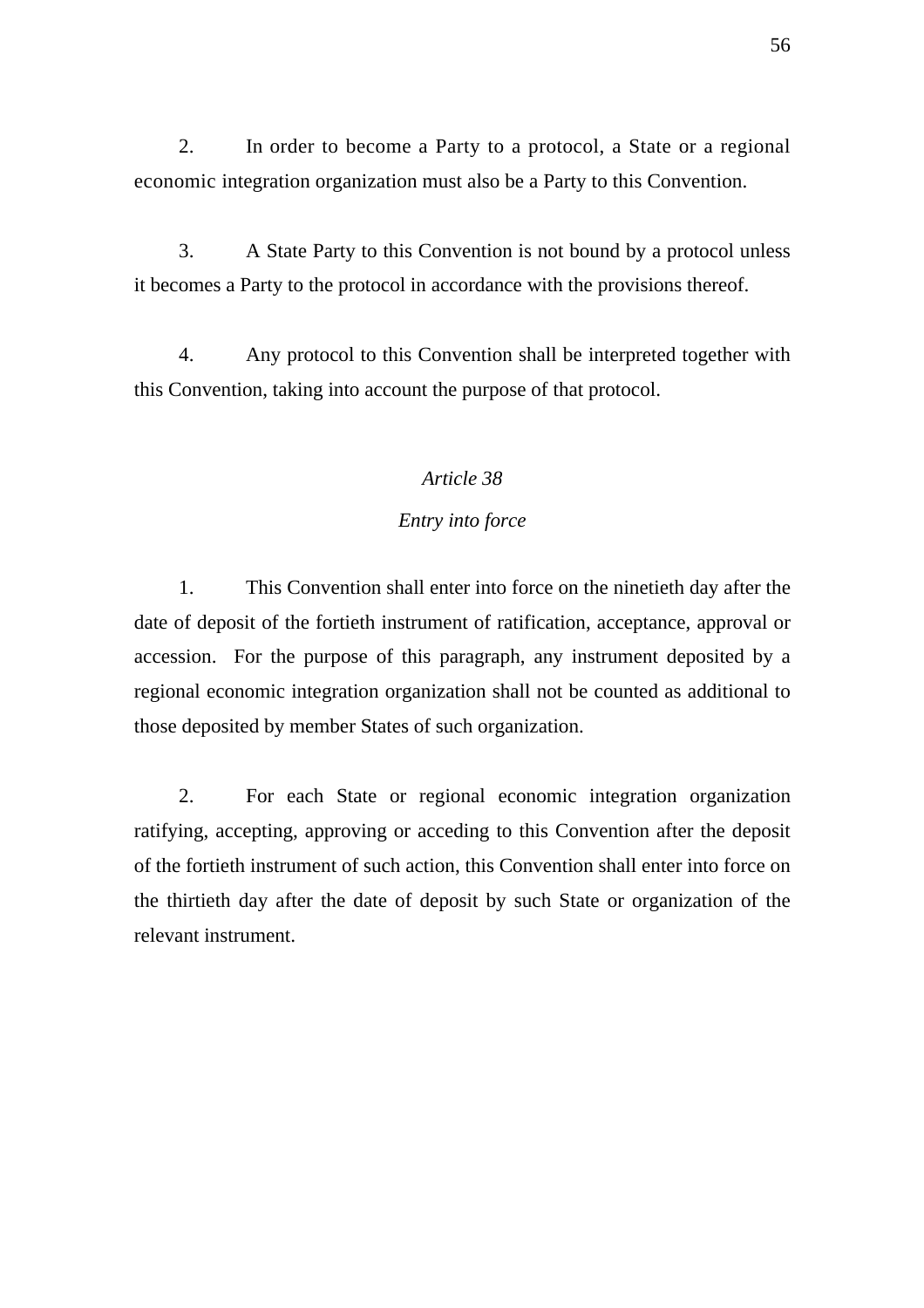### *Amendment*

 1. After the expiry of five years from the entry into force of this Convention, a State Party may propose an amendment and file it with the Secretary-General of the United Nations, who shall thereupon communicate the proposed amendment to the States Parties and to the Conference of the Parties to the Convention for the purpose of considering and deciding on the proposal. The Conference of the Parties shall make every effort to achieve consensus on each amendment. If all efforts at consensus have been exhausted and no agreement has been reached, the amendment shall, as a last resort, require for its adoption a two-thirds majority vote of the States Parties present and voting at the meeting of the Conference of the Parties.

 2. Regional economic integration organizations, in matters within their competence, shall exercise their right to vote under this article with a number of votes equal to the number of their member States that are Parties to this Convention. Such organizations shall not exercise their right to vote if their member States exercise theirs and vice versa.

 3. An amendment adopted in accordance with paragraph 1 of this article is subject to ratification, acceptance or approval by States Parties.

 4. An amendment adopted in accordance with paragraph 1 of this article shall enter into force in respect of a State Party ninety days after the date of the deposit with the Secretary-General of the United Nations of an instrument of ratification, acceptance or approval of such amendment.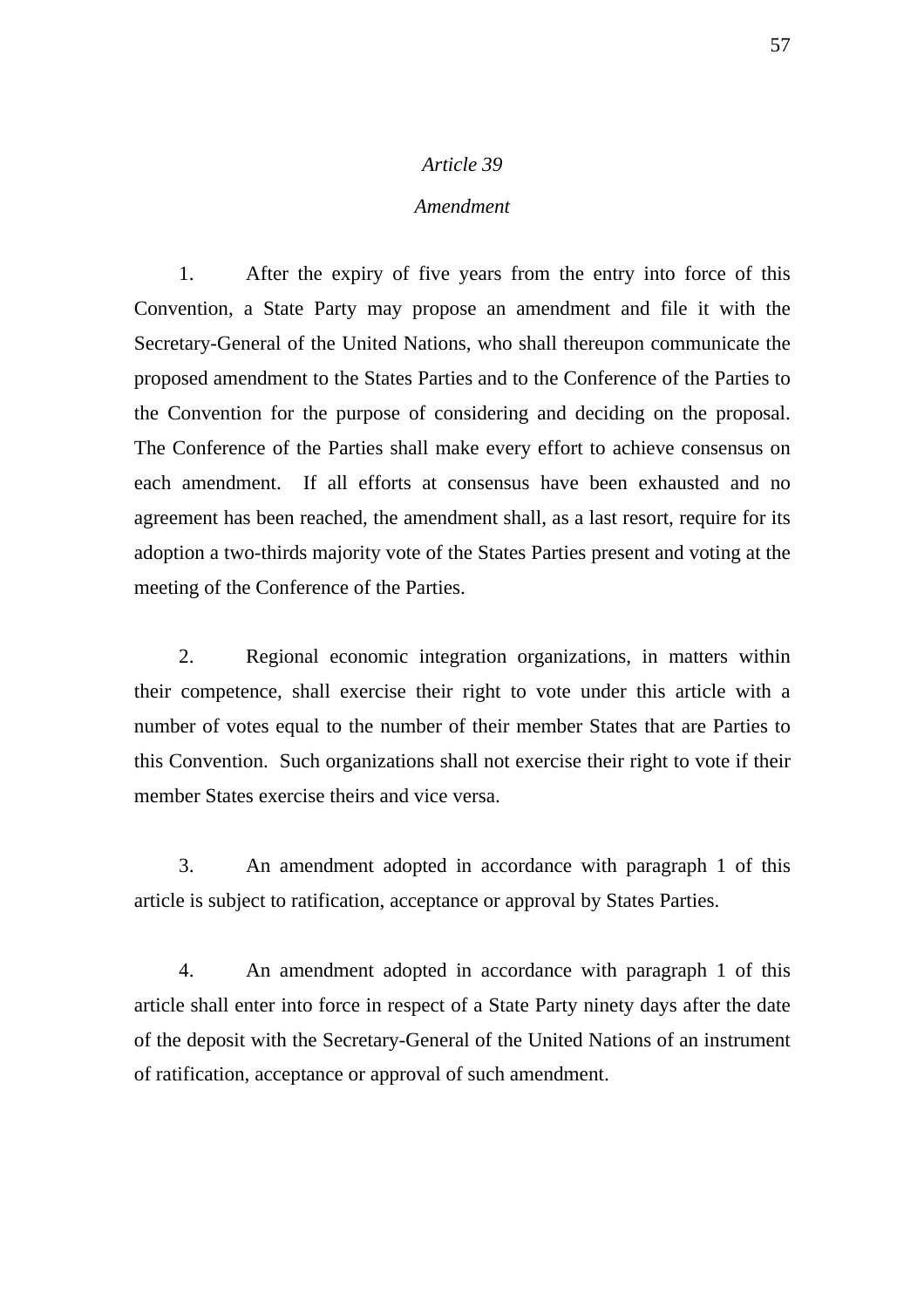5. When an amendment enters into force, it shall be binding on those States Parties which have expressed their consent to be bound by it. Other States Parties shall still be bound by the provisions of this Convention and any earlier amendments that they have ratified, accepted or approved.

# *Article 40*

### *Denunciation*

 1. A State Party may denounce this Convention by written notification to the Secretary-General of the United Nations. Such denunciation shall become effective one year after the date of receipt of the notification by the Secretary-General.

 2. A regional economic integration organization shall cease to be a Party to this Convention when all of its member States have denounced it.

 3. Denunciation of this Convention in accordance with paragraph 1 of this article shall entail the denunciation of any protocols thereto.

# *Article 41*

### *Depositary and languages*

 1. The Secretary-General of the United Nations is designated depositary of this Convention.

 2. The original of this Convention, of which the Arabic, Chinese, English, French, Russian and Spanish texts are equally authentic, shall be deposited with the Secretary-General of the United Nations.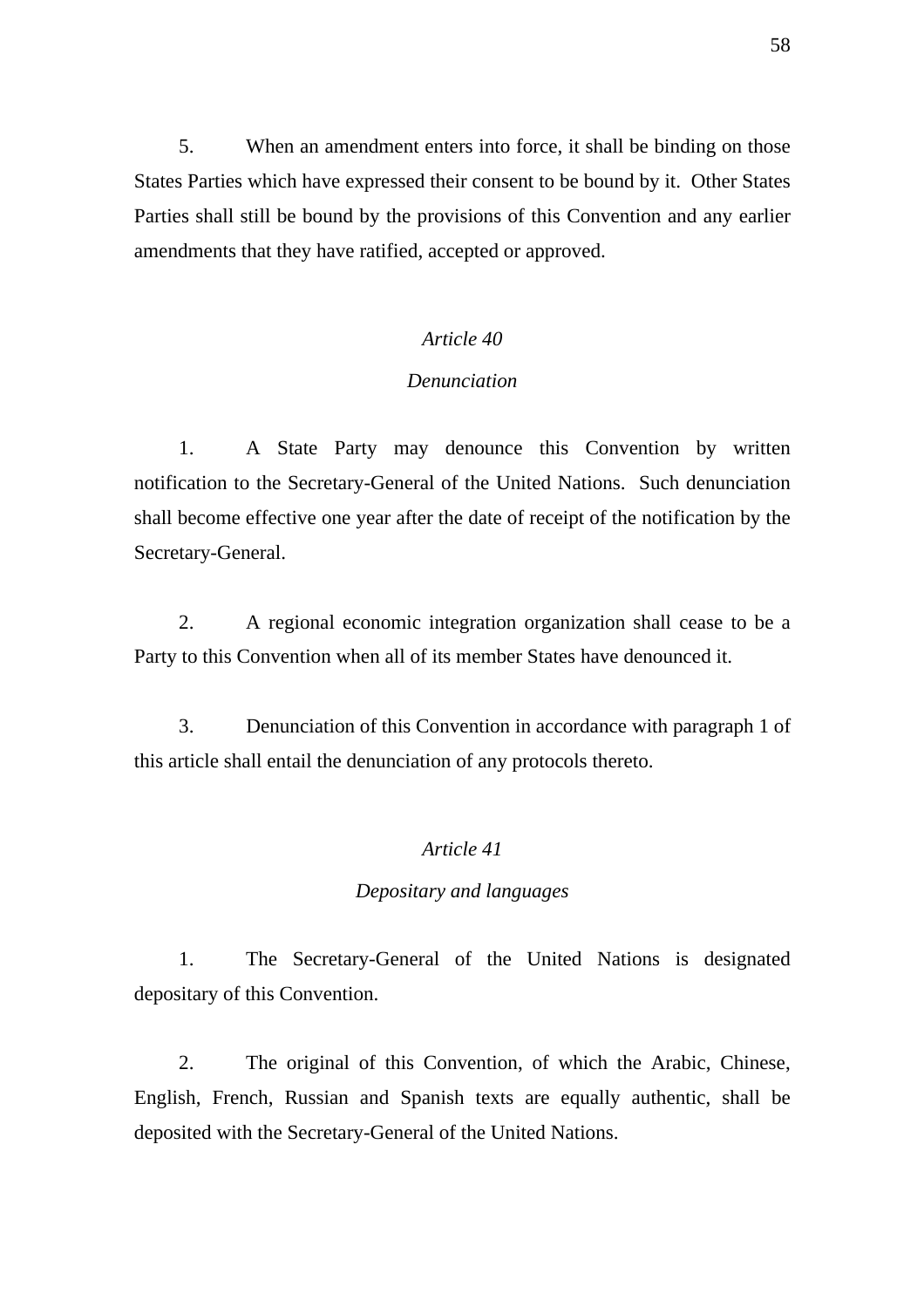IN WITNESS WHEREOF, the undersigned plenipotentiaries, being duly authorized thereto by their respective Governments, have signed this Convention.

SCHEDULE 2 [s. 2]

# MODIFICATIONS TO THE ORDINANCE

- 1. Section  $17(3)(b)$  of the Ordinance shall be modified to read as follows
	- "(*b*) the person has had an opportunity of leaving Hong Kong and has remained in Hong Kong for the specified period from the date of being officially informed that his presence is no longer required for any of the following purposes\* otherwise than for \*\* –
		- (i) the purpose to which the request relates;  $\theta$ <sup>\*\*</sup>
		- (ii) the purpose of giving assistance in relation to a criminal matter in Hong Kong certified in writing by the Secretary for Justice to be a criminal matter in relation to which it is desirable that the person give assistance.".
- 2. Section 17 of the Ordinance shall be modified by adding –

"(6) In subsection  $(3)(b)$ , "specified period" (指明期間) means –

- (*a*) in the case where a period has been agreed between Hong Kong and the place outside Hong Kong to which the request relates, that period; and
- (*b*) in the case where no such period has been agreed, a period of 15 consecutive days.\*".
- \* The words underlined are added. (The underlining is for ease of identifying the modification).